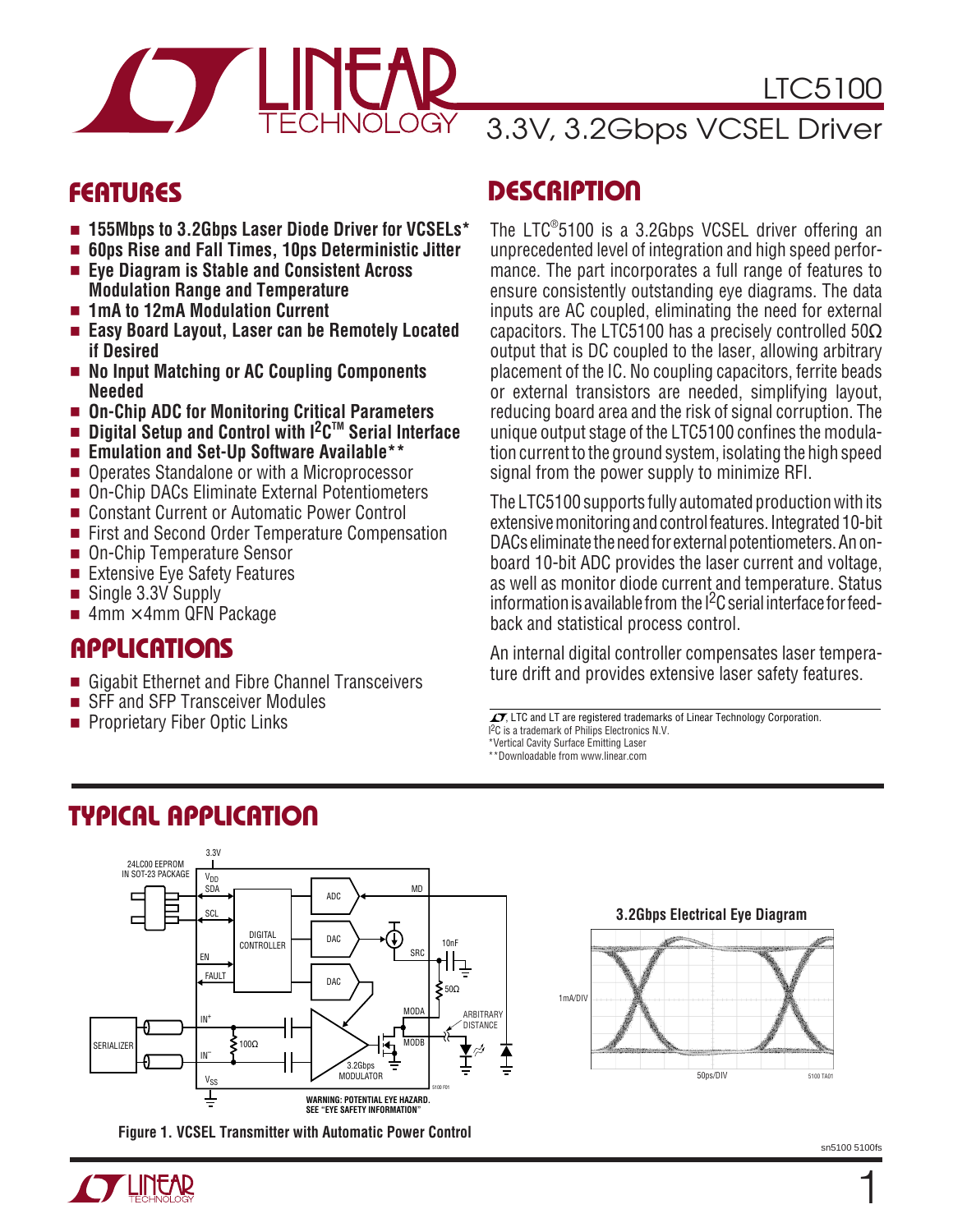| (Note 1)                                                                             |
|--------------------------------------------------------------------------------------|
|                                                                                      |
| $IN^+$ , $IN^-$ (CmI_en = 1) (Note 6)                                                |
| Peak Voltage $V_{DD(HS)} - 1.2V$ to $V_{DD(HS)} + 0.3V$                              |
| Average Voltage $V_{DD(HS)}$ – 0.6V to $V_{DD(HS)}$ + 0.3V                           |
| IN <sup>+</sup> , IN <sup>-</sup> (CmI_en = 0) (Note 4) -0.3V to $V_{DD(HS)} + 0.3V$ |
| $Cml_en = 0$ (Note 4)                                                                |
| Peak Difference Between $IN^+$ and $IN^ \pm 2.5V$                                    |
| Average Difference Between IN <sup>+</sup> and IN <sup>-</sup> ±1.25V                |
| MODA, MODB (Transmitter Disabled)  -0.3V to 2.75V                                    |
| MODA, MODB                                                                           |
| (Transmitter Enabled) $V_{DD(HS)} - 2.75V$ to 2.75V                                  |
| EN, SDA, SCL, FAULT -0.3V to V <sub>DD</sub> + 0.3V                                  |
|                                                                                      |
| Ambient Operating Temperature Range $. -40^{\circ}$ C to 85°C                        |
| Storage Temperature Range  -65°C to 125°C                                            |
|                                                                                      |

### **ABSOLUTE MAXIMUM RATINGS PACKAGE/ORDER INFORMATION**



Consult LTC Marketing for parts specified with wider operating temperature ranges.

### **ELECTRICAL CHARACTERISTICS The** ● **denotes the specifications which apply over the full operating**

temperature range, otherwise specifications are at T<sub>A</sub> = 25°C; V<sub>DD</sub> = V<sub>DD(HS)</sub> = 3.3V, I<sub>S</sub> = 24mA; I<sub>M</sub> = 12mA (I<sub>MPP</sub> = 24mA); 49.9Ω, 1% **resistor from SRC (Pin 14) to MODA (Pin 11); 50**Ω**, 1% load AC coupled to MODB (Pin 10); 10nF, 10% capacitor from SRC (Pin 14) to** V<sub>SS</sub>; Cml en = 0, Lpc en = 1, transmitter enabled, unless otherwise noted. Test circuit in Figure 5.

| <b>PARAMETER</b>                                                                                   | <b>CONDITIONS</b>                                                                                                     | MIN | <b>TYP</b>          | <b>MAX</b>          | <b>UNITS</b>                  |                      |
|----------------------------------------------------------------------------------------------------|-----------------------------------------------------------------------------------------------------------------------|-----|---------------------|---------------------|-------------------------------|----------------------|
| <b>Power Supply</b>                                                                                |                                                                                                                       |     |                     |                     |                               |                      |
| V <sub>DD</sub> , V <sub>DD(HS)</sub> Operating Voltage                                            |                                                                                                                       |     | 3.135               | 3.3                 | 3.465                         | V                    |
| V <sub>DD</sub> + V <sub>DD(HS)</sub> Quiescent Current,<br>Excluding the SRC Pin Current (Note 2) | $V_{DD} = 3.465V$                                                                                                     |     |                     |                     |                               |                      |
|                                                                                                    | Transmitter Disabled, Power_down_en = 1                                                                               |     |                     | 4.5                 |                               | mA                   |
|                                                                                                    | Transmitter Enabled, $ls_{\text{mg}} = lm_{\text{mg}} = 3$<br>$Impp = 24mA$                                           |     |                     | 54                  |                               | mA                   |
| High Speed Data Inputs (IN <sup>+</sup> and IN <sup>-</sup> Pins) (Test Circuit, Figure 5)         |                                                                                                                       |     |                     |                     |                               |                      |
| Input Signal Amplitude                                                                             | Peak-to-Peak Differential Voltage (The Single-<br>Ended Peak-to-Peak Voltage is One Half the<br>Differential Voltage) |     | 500 to 2400         |                     |                               | $mV_{P-P}$           |
| Common Mode Input Signal Range (Note 3)                                                            | $Cml_en = 0$ (Note 4)                                                                                                 |     | 0                   |                     | $V_{DD(HS)}$                  | $\vee$               |
| Differential Input Resistance                                                                      |                                                                                                                       |     |                     | 80 to 120           |                               | $\Omega$             |
| Common Mode Input Resistance                                                                       | Cml $en = 0$ (Note 5)                                                                                                 |     |                     | 50                  |                               | $k\Omega$            |
| Open-Circuit Voltage                                                                               | $Cml$ en = 0 (Note 5)                                                                                                 |     | 1.65                |                     |                               | V                    |
| SRC Pin Current, Is                                                                                |                                                                                                                       |     |                     |                     |                               |                      |
| Full-Scale I <sub>S</sub> Current                                                                  | $Is_rng=0$<br>$Is_$ ng = 1<br>$Is_rng = 2$<br>$Is_rng = 3$                                                            |     | 6<br>12<br>18<br>24 | 9<br>18<br>27<br>36 |                               | mA<br>mA<br>mA<br>mA |
| Minimum Operating Current (Note 7)                                                                 |                                                                                                                       |     |                     |                     | 1/16 of Full-Scale Is Current |                      |
| Resolution                                                                                         |                                                                                                                       |     |                     | 10                  |                               | <b>Bits</b>          |
| <b>SRC Pin Voltage Range</b>                                                                       |                                                                                                                       |     | 1.2                 |                     | $V_{DD}$ –<br>200mV           | $\mathsf{V}$         |

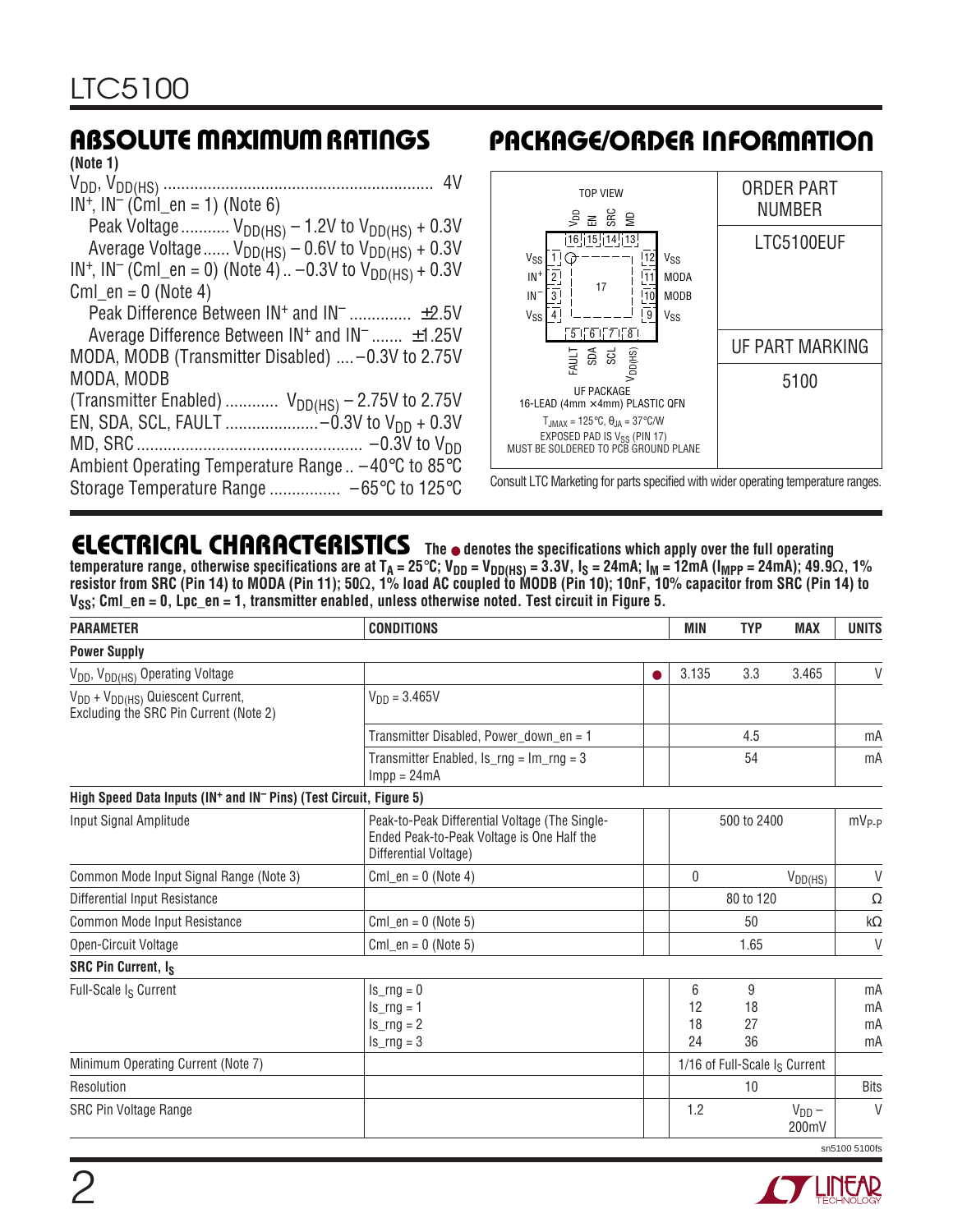temperature range, otherwise specifications are at T<sub>A</sub> = 25°C; V<sub>DD</sub> = V<sub>DD(HS)</sub> = 3.3V, I<sub>S</sub> = 24mA; I<sub>M</sub> = 12mA (I<sub>MPP</sub> = 24mA); 49.9Ω, 1% **resistor from SRC (Pin 14) to MODA (Pin 11); 50**Ω**, 1% load AC coupled to MODB (Pin 10); 10nF, 10% capacitor from SRC (Pin 14) to VSS; Cml\_en = 0, Lpc\_en = 1, transmitter enabled, unless otherwise noted. Test circuit in Figure 5.**

| <b>PARAMETER</b>                                             | <b>CONDITIONS</b>                                                             | <b>MIN</b>                                          | <b>TYP</b>                                                  | <b>MAX</b> | <b>UNITS</b>             |
|--------------------------------------------------------------|-------------------------------------------------------------------------------|-----------------------------------------------------|-------------------------------------------------------------|------------|--------------------------|
| Laser Bias Current, IB                                       |                                                                               |                                                     |                                                             |            |                          |
| Full-Scale Current (Note 8)                                  | $Is_rng=0$<br>$ls$ _rng = 1<br>$Is_rng = 2$<br>$Is_rng = 3$                   | $6 - I_M$<br>$12 - I_M$<br>$18 - I_M$<br>$24 - I_M$ | $9 - I_M$<br>$18 - I_M$<br>$27 - I_M$<br>$36 - I_M$         |            | mA<br>mA<br>mA<br>mA     |
| Absolute Accuracy                                            | SRC Pin and MODA, MODB Pin Currents Within<br><b>Specified Voltage Ranges</b> |                                                     | ±25                                                         |            | $\frac{0}{0}$            |
| Resolution                                                   |                                                                               |                                                     | 10                                                          |            | <b>Bits</b>              |
| <b>Linear Tempco Resolution</b>                              |                                                                               |                                                     | 122                                                         |            | ppm/°C                   |
| Linear Tempco Range                                          |                                                                               |                                                     | ±15625                                                      |            | ppm/°C                   |
| Second Order Tempco Resolution                               |                                                                               |                                                     | 3.81                                                        |            | $ppm$ <sup>o</sup> $C^2$ |
| Second Order Tempco Range                                    |                                                                               |                                                     | ±488                                                        |            | ppm/°C <sup>2</sup>      |
| <b>Temperature Stability</b>                                 | $lb_{ctc1} = 0$ , $lb_{ctc2} = 0$                                             |                                                     | ±500                                                        |            | ppm/°C                   |
| Off-State Leakage                                            | Transmitter Disabled, V <sub>SRC</sub> = 1.2V                                 |                                                     |                                                             | 50         | μA                       |
| MODA, MODB Pin Current, I <sub>M</sub>                       |                                                                               |                                                     |                                                             |            |                          |
| Full Scale, Peak-to-Peak Modulation Current (Note 9)         | $Im_rng = 0$<br>$Im_rng = 1$<br>$Im_rng = 2$<br>$Im_rng = 3$                  | 6<br>12<br>18<br>24                                 | 9<br>18<br>27<br>36                                         |            | mA<br>mA<br>mA<br>mA     |
| Minimum Operating Current (Note 10)                          |                                                                               |                                                     | 1/8 of Full-Scale Peak-to-Peak<br><b>Modulation Current</b> |            |                          |
| Resolution (Note 11)                                         |                                                                               |                                                     | 9                                                           |            | <b>Bits</b>              |
| <b>Current Stability</b>                                     | $Im_t c1 = 0$ , $Im_t c2 = 0$                                                 |                                                     | ±500                                                        |            | ppm/°C                   |
| Voltage Range                                                | Peak Transient Voltage on MODA and MODB                                       | 1.2                                                 |                                                             | 2.7        | $\vee$                   |
| Absolute Accuracy of the Modulation Current                  |                                                                               |                                                     | ±25                                                         |            | $\frac{0}{0}$            |
| <b>Linear Tempco Resolution</b>                              |                                                                               |                                                     | 122                                                         |            | ppm/°C                   |
| Linear Tempco Range                                          |                                                                               |                                                     | ±15625                                                      |            | ppm/°C                   |
| Second Order Tempco Resolution                               |                                                                               |                                                     | 3.81                                                        |            | ppm/°C <sup>2</sup>      |
| Second Order Tempco Range                                    |                                                                               |                                                     | ±484                                                        |            | ppm/°C <sup>2</sup>      |
| Maximum Bit Rate                                             |                                                                               |                                                     | 3.2                                                         |            | Gbps                     |
| Modulation Current Rise and Fall Times                       | 20% to 80% Measured with K28.5 Pattern at<br>2.5Gbps                          |                                                     | 60                                                          |            | ps                       |
| Deterministic Jitter, Peak-to-Peak (Note 12)                 | Measured with K28.5 Pattern at 3.2Gbps                                        |                                                     | 10                                                          |            | ps                       |
| Random Jitter, RMS (Note 13)                                 |                                                                               |                                                     | 1                                                           |            | ps <sub>RMS</sub>        |
| <b>Pulse Width Distortion</b>                                |                                                                               |                                                     | 10                                                          |            | ps                       |
| <b>Automatic Power Control (Note 14)</b>                     |                                                                               |                                                     |                                                             |            |                          |
| Minimum Operating Current for the Monitor Diode<br>(Note 15) |                                                                               |                                                     | 20% of Full Scale<br><b>Monitor Diode Current</b>           |            |                          |
| <b>Temperature Stability</b>                                 | $Im d_t c_1 = 0$ , $Im d_t c_2 = 0$                                           |                                                     | ±500                                                        |            | ppm/°C                   |
| Monitor Diode Bias Voltage (Note 16)                         | $I_{MD} \le 1600 \mu A$                                                       |                                                     | 1.45                                                        |            | $\mathsf{V}$             |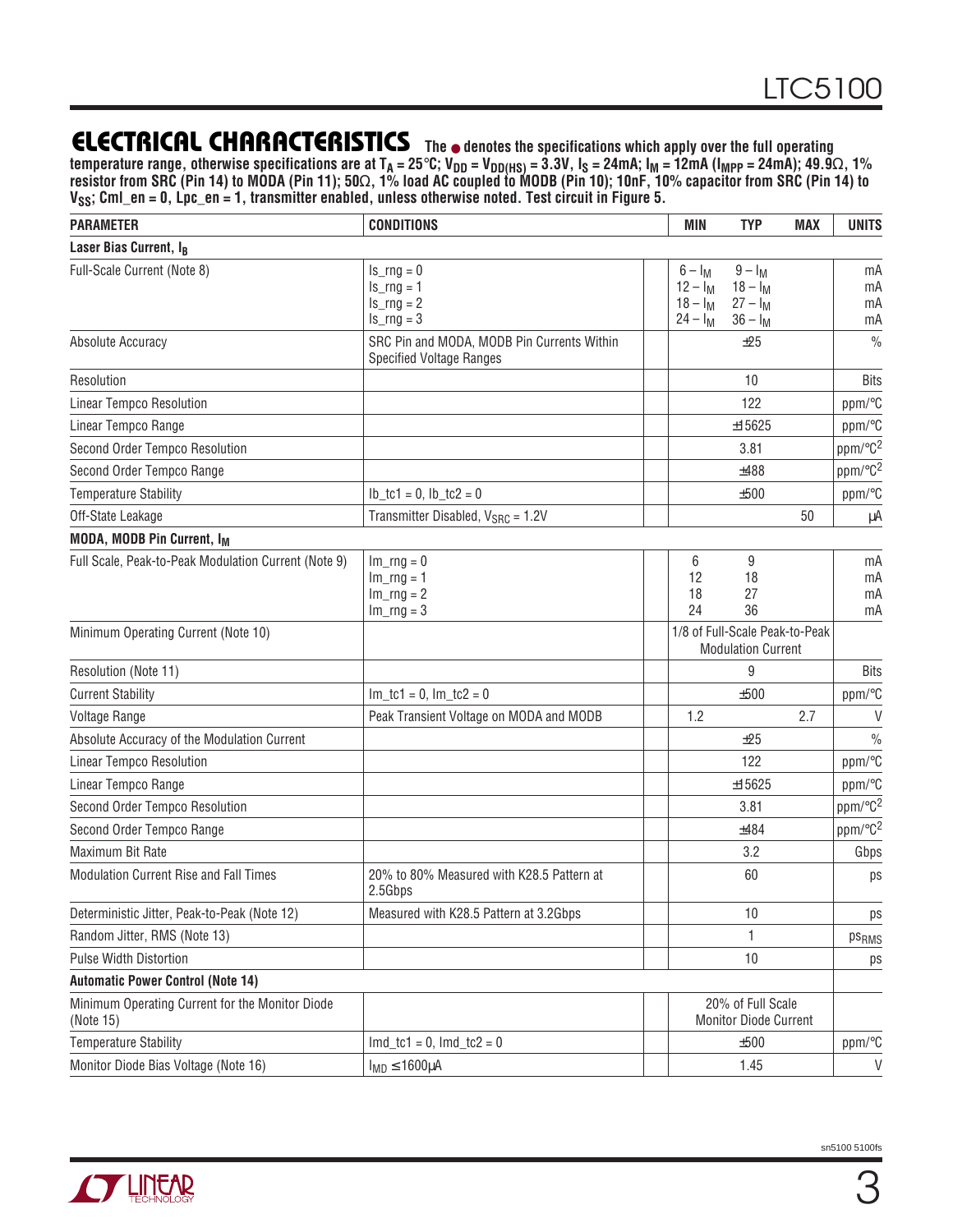temperature range, otherwise specifications are at T<sub>A</sub> = 25°C; V<sub>DD</sub> = V<sub>DD(HS)</sub> = 3.3V, I<sub>S</sub> = 24mA; I<sub>M</sub> = 12mA (I<sub>MPP</sub> = 24mA); 49.9Ω, 1% **resistor from SRC (Pin 14) to MODA (Pin 11); 50**Ω**, 1% load AC coupled to MODB (Pin 10); 10nF, 10% capacitor from SRC (Pin 14) to VSS; Cml\_en = 0, Lpc\_en = 1, transmitter enabled, unless otherwise noted. Test circuit in Figure 5.**

| <b>PARAMETER</b>                                                 | <b>CONDITIONS</b>          | <b>MIN</b><br><b>TYP</b><br><b>MAX</b> | <b>UNITS</b>      |
|------------------------------------------------------------------|----------------------------|----------------------------------------|-------------------|
| <b>Automatic Power Control (Note 14)</b>                         |                            |                                        |                   |
| Temperature Compensation (Note 17)                               |                            |                                        |                   |
| Linear Tempco Resolution                                         |                            | 254 • Imd_nom/1024                     | ppm/°C            |
| Linear Tempco Range                                              |                            | ±32300 · Imd_nom/1024                  | ppm/°C            |
| <b>ADC</b>                                                       |                            |                                        |                   |
| Resolution                                                       |                            | 10                                     | <b>Bits</b>       |
| Source Current Measurement, Is (SRC Pin Current)                 |                            |                                        |                   |
| <b>Full Scale</b>                                                | $Is_rng=0$                 | 9                                      | mA                |
|                                                                  | $Is_rng = 1$               | 18                                     | mA                |
|                                                                  | $ls$ _rng = 2              | 27                                     | mA                |
|                                                                  | $ls$ _rng = 3              | 36                                     | mA                |
| Accuracy                                                         |                            | ±3% of Full Scale                      |                   |
| Average Modulation Current Measurement, I <sub>M</sub> (Note 18) |                            | $\pm 25\%$ of Reading                  |                   |
| <b>Full Scale</b>                                                | $Im_rng = 0$               | 9                                      | mA                |
|                                                                  | $Im_rng = 1$               | 18                                     | mA                |
|                                                                  | $Im_rng = 2$               | 27                                     | mA                |
|                                                                  | $Im_rng = 3$               | 36                                     | mA                |
| Accuracy                                                         |                            | ±3% of Full Scale                      |                   |
|                                                                  |                            | $\pm 25\%$ of Reading                  |                   |
| <b>Laser Diode Voltage Measurement</b>                           |                            |                                        |                   |
| <b>Full Scale</b>                                                |                            | 3.5                                    | V                 |
| Accuracy                                                         |                            | $±150mV±10%$ of Reading                |                   |
| <b>Monitor Diode Current Measurement (Note 19)</b>               |                            |                                        |                   |
| <b>Full Scale</b>                                                | $Imd_{rr}$                 | 34                                     | μA                |
|                                                                  | $Imd_{rr}$                 | 136                                    | μA                |
|                                                                  | $Imd_{rr}$<br>$Imd_{rr}$   | 544<br>2176                            | μA<br>μA          |
| Zero Scale                                                       | $ADC Code = 0$             | 1/8 of Full Scale                      |                   |
| <b>Resolution Relative to Reading</b>                            |                            | 0.2                                    | $\frac{0}{0}$     |
| Accuracy                                                         |                            | $\pm 25\%$ of Reading                  |                   |
| <b>Temperature Measurement</b>                                   |                            |                                        |                   |
| <b>Full Scale</b>                                                | Celsius                    | 239                                    | $^{\circ}{\rm C}$ |
| Sensitivity                                                      |                            | 0.500                                  | °C/LSB            |
| <b>Termination Resistor Voltage Measurement</b>                  |                            |                                        |                   |
| <b>Full Scale</b>                                                | $ls_$ rng = 0              | 400                                    | mV                |
|                                                                  | $ls$ _rng = 1              | 800                                    | mV                |
|                                                                  | $ls_rng = 2$               | 1200                                   | mV                |
|                                                                  | $ls$ _rng = 3              | 1600                                   | mV                |
| Accuracy                                                         |                            | ±30mV ±10% of Reading                  |                   |
| Safety Shutdown, Undervoltage Lockout (UVLO)                     |                            |                                        |                   |
| <b>Undervoltage Detection</b>                                    | V <sub>DD</sub> Decreasing | 2.8                                    | $\vee$            |
| <b>Undervoltage Detection Hysteresis</b>                         |                            | 150                                    | mV                |

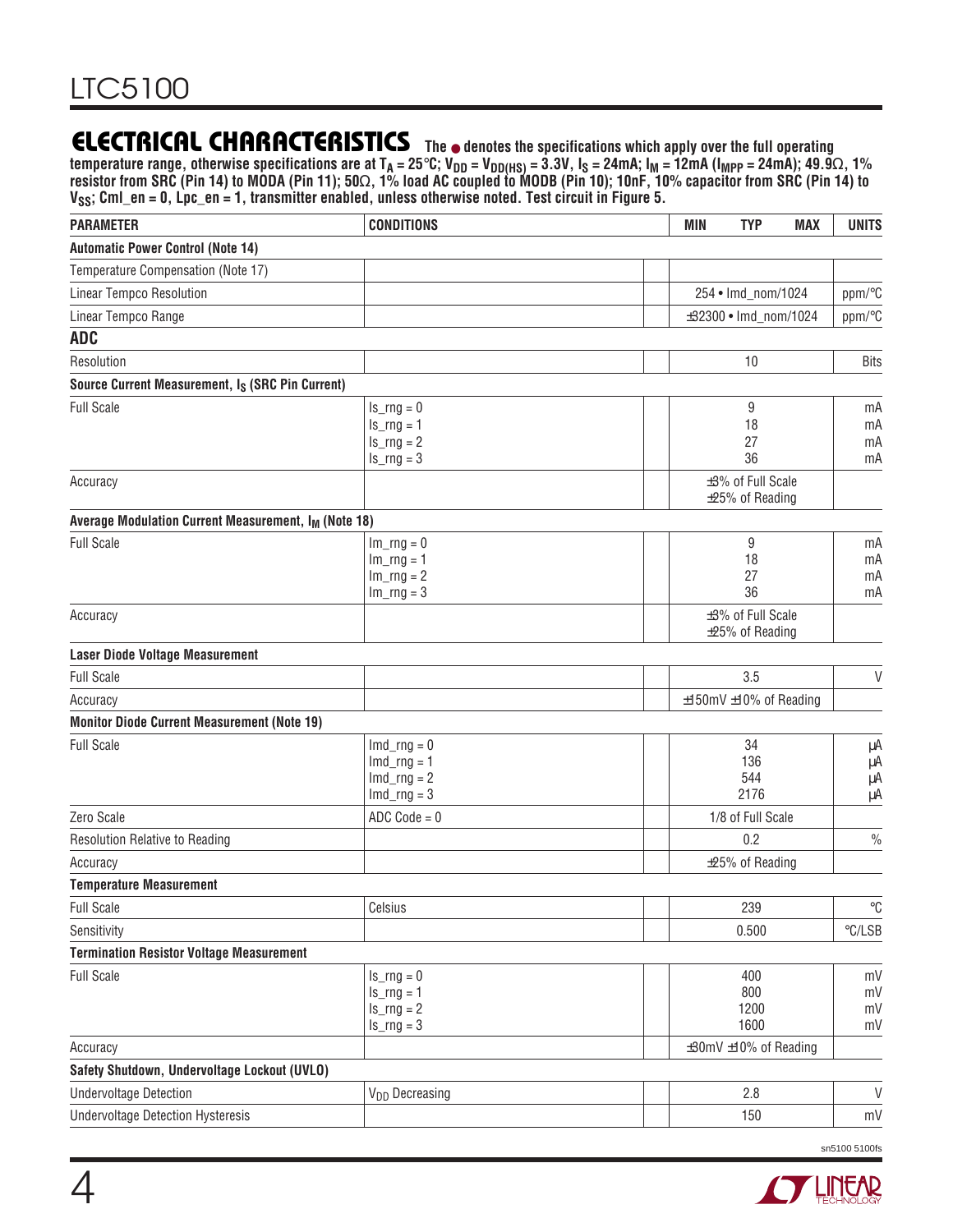temperature range, otherwise specifications are at T<sub>A</sub> = 25°C; V<sub>DD</sub> = V<sub>DD(HS)</sub> = 3.3V, I<sub>S</sub> = 24mA; I<sub>M</sub> = 12mA (I<sub>MPP</sub> = 24mA); 49.9Ω, 1% **resistor from SRC (Pin 14) to MODA (Pin 11); 50**Ω**, 1% load AC coupled to MODB (Pin 10); 10nF, 10% capacitor from SRC (Pin 14) to VSS; Cml\_en = 0, Lpc\_en = 1, transmitter enabled, unless otherwise noted. Test circuit in Figure 5.**

| <b>PARAMETER</b>                                                                               | <b>CONDITIONS</b>                                                                                                                                                                         |  | <b>MIN</b>     | <b>TYP</b>  | <b>MAX</b> | <b>UNITS</b>  |
|------------------------------------------------------------------------------------------------|-------------------------------------------------------------------------------------------------------------------------------------------------------------------------------------------|--|----------------|-------------|------------|---------------|
| <b>Bias Current Limit, IB(LIMIT)</b>                                                           |                                                                                                                                                                                           |  |                |             |            |               |
| <b>Set Point Resolution</b>                                                                    |                                                                                                                                                                                           |  |                | 7           |            | <b>Bits</b>   |
| Set Point Range                                                                                | $Is_rng=0$                                                                                                                                                                                |  |                | 9           |            | mA            |
|                                                                                                | $Is_$ ng = 1                                                                                                                                                                              |  |                | 18          |            | mA            |
|                                                                                                | $Is_rng = 2$<br>$Is_rng = 3$                                                                                                                                                              |  |                | 27<br>36    |            | mA<br>mA      |
| <b>Optical Power Limit</b>                                                                     | Automatic Power Control Mode Only, Apc_en = 1                                                                                                                                             |  |                |             |            |               |
| Overpower Limit                                                                                | Expressed in % Over the Imd Set Point                                                                                                                                                     |  |                | 50          |            | $\frac{0}{0}$ |
| <b>Underpower Limit</b>                                                                        | Expressed in % Under the Imd Set Point                                                                                                                                                    |  |                | $-50$       |            | $\frac{0}{0}$ |
| Safety Shutdown Response Time                                                                  | Time from the Fault Occurance to Reduction of<br>the Laser Bias Current to 10% of Nominal                                                                                                 |  |                | 100         |            | μS            |
| FAULT Output, Open-Drain Mode, FIt_drv_mode = 0                                                |                                                                                                                                                                                           |  |                |             |            |               |
| Output Low Voltage                                                                             | $I_{OL} = 3.3mA$                                                                                                                                                                          |  |                |             | 0.4        | V             |
| Output High Leakage Current                                                                    | $V_{FAULT} = 2.4V$                                                                                                                                                                        |  |                |             | 10         | μA            |
| FAULT Output, Open-Drain Mode with 330µA Internal Pull Up, FIt_drv_mode = 1                    |                                                                                                                                                                                           |  |                |             |            |               |
| Output Low Voltage                                                                             | $I_{OL} = 3.3mA$                                                                                                                                                                          |  |                |             | 0.4        | V             |
| Output High Current                                                                            | $V_{FAULT} = 2.4V$                                                                                                                                                                        |  |                | $-280$      |            | μA            |
| FAULT Output, Open-Drain Mode with 500µA Internal Pull Up, FIt_drv_mode = 2                    |                                                                                                                                                                                           |  |                |             |            |               |
| Output Low Voltage                                                                             | $I_{OL} = 3.3mA$                                                                                                                                                                          |  |                |             | 0.4        | $\vee$        |
| Output High Current                                                                            | $V_{FAULT} = 2.4V$                                                                                                                                                                        |  |                | $-425$      |            | μA            |
| FAULT Output, Complementary Drive Mode, FIt_drv_mode = 3                                       |                                                                                                                                                                                           |  |                |             |            |               |
| Output High Voltage                                                                            | $I_{OH} = -3.3mA$                                                                                                                                                                         |  | 2.4            |             |            | V             |
| Output Low Voltage                                                                             | $I_{OL} = 3.3mA$                                                                                                                                                                          |  |                |             | 0.4        | $\mathsf{V}$  |
| EN Input, Ib_gain or (Apc_gain in APC Mode) = 16, $Im$ _gain = 4, $ls$ _rng = 0, $Im$ _rng = 0 |                                                                                                                                                                                           |  |                |             |            |               |
| Input Low Voltage                                                                              |                                                                                                                                                                                           |  |                |             | 0.8        | $\mathsf V$   |
| Input High Voltage                                                                             |                                                                                                                                                                                           |  | $\overline{2}$ |             |            | $\vee$        |
| Input Low Current                                                                              | En_polarity = $0$ (EN Active Low), $V_{EN} = 0V$                                                                                                                                          |  |                | $-10$       |            | μA            |
| Input High Current                                                                             | En_polarity = 0 (EN Active Low), $V_{EN} = V_{DD}$                                                                                                                                        |  |                | $-10$ to 10 |            | μA            |
| Input Low Current                                                                              | En_polarity = 1 (EN Active High), $V_{FN} = 0V$                                                                                                                                           |  |                | $-10$ to 10 |            | μA            |
| Input High Current                                                                             | En_polarity = 1 (EN Active High), $V_{EN} = V_{DD}$                                                                                                                                       |  |                | 10          |            | μA            |
| <b>Transmit Enable Time</b>                                                                    | Time from Active Transition on EN to 95% of<br>Nominal Laser Power and 95% of Full Modulation.<br>First Time Transmission is Enabled After Power<br>On or with Rapid_restart_en = $0$     |  |                | 100         |            | ms            |
| Transmit Re-Enable Time                                                                        | Time from Active Transition on EN to 95% of<br>Nominal Laser Power and 95% of Full Modulation.<br>When Transmission is Re-Enabled After the First<br>Time and with Rapid_restart_en = $1$ |  |                | 1           |            | ms            |
| <b>Transmit Disable Time</b>                                                                   | Time from Inactive Transition on EN to 5% of<br>Nominal Laser Power                                                                                                                       |  |                | 10          |            | μS            |
| Minimum Pulse Width Required to Clear<br>a Latched Fault                                       |                                                                                                                                                                                           |  | 10             |             |            | μS            |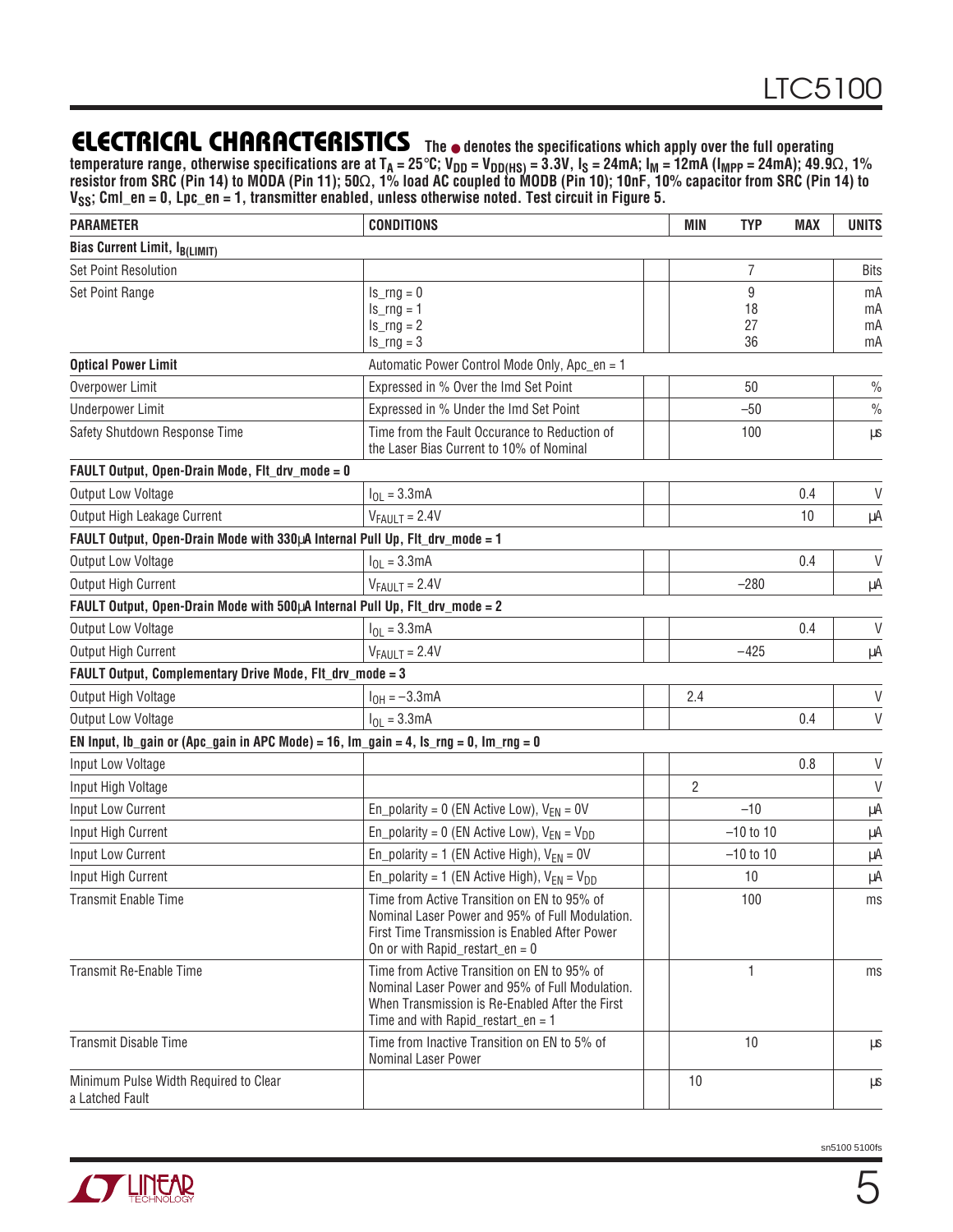temperature range, otherwise specifications are at T<sub>A</sub> = 25°C. V<sub>DD</sub> = V<sub>DD(HS)</sub> = 3.3V, I<sub>S</sub> = 24mA; I<sub>M</sub> = 12mA (I<sub>MPP</sub> = 24mA); 49.9Ω, 1% **resistor from SRC (Pin 14) to MODA (Pin 11); 50**Ω**, 1% load AC coupled to MODB (Pin 10); 10nF, 10% capacitor from SRC (Pin 14) to VSS; Cml\_en = 0, Lpc\_en = 1, transmitter enabled, unless otherwise noted. Test circuit in Figure 5.**

| <b>PARAMETER</b>                                                                                                   | <b>CONDITIONS</b>                        | <b>MIN</b>                       | <b>TYP</b> | <b>MAX</b>                       | <b>UNITS</b> |
|--------------------------------------------------------------------------------------------------------------------|------------------------------------------|----------------------------------|------------|----------------------------------|--------------|
| <b>SCL, SDA</b>                                                                                                    |                                          |                                  |            |                                  |              |
| SCL, SDA Input Low Voltage, VII                                                                                    |                                          | $-0.5$                           |            | $0.3 \bullet$<br>V <sub>DD</sub> | $\vee$       |
| SCL, SDA Input High Voltage, VIH                                                                                   |                                          | $0.7 \bullet$<br>V <sub>DD</sub> |            | $V_{DD}$ +<br>0.5                | $\vee$       |
| SCL, SDA Input Low Current (Note 21)                                                                               | $V_{SDA}$ , $V_{SCL} = 0.1 \cdot V_{DD}$ |                                  | $-100$     |                                  | μA           |
| SCL, SDA Input High Current (Note 21)                                                                              | $V_{SDA}$ , $V_{SCL} = 0.9 \cdot V_{DD}$ |                                  | $-100$     |                                  | μA           |
| SCL, SDA Output Low Voltage                                                                                        | $I_{OL} = 3mA$                           | $\bf{0}$                         |            | 0.4                              | $\vee$       |
| Hysteresis                                                                                                         |                                          |                                  | 280        |                                  | mV           |
| <b>Serial Interface Timing (Note 20)</b>                                                                           |                                          |                                  |            |                                  |              |
| <b>SCL Clock Frequency</b>                                                                                         |                                          |                                  |            | 100                              | kHz          |
| Hold Time (Repeated) START Condition. After This<br>Period the First Clock Pulse is Generated                      |                                          | 4                                |            |                                  | μs           |
| Low Period of the SCL Clock                                                                                        |                                          | 4.7                              |            |                                  | μs           |
| High Period of the SCL Clock                                                                                       |                                          | 4                                |            |                                  | μs           |
| Set-Up Time for a Repeated START Condition                                                                         |                                          | 4.7                              |            |                                  | μs           |
| Data Hold Time                                                                                                     |                                          | $\theta$                         |            | 3.45                             | μs           |
| Data Set-Up Time                                                                                                   |                                          | 250                              |            |                                  | ns           |
| Input Rise Time of Both SDA and SCL Signals                                                                        |                                          |                                  |            | 1000                             | ns           |
| Output Fall Time of SCL and SDA from VIH(MIN) to<br>$V_{\text{lL(MAX)}}$ with a Bus Capacitance from 10pF to 400pF |                                          |                                  |            | 300                              | ns           |
| Set-Up Time for STOP Condition                                                                                     |                                          | 4                                |            |                                  | μs           |
| Bus Free Time Between a STOP and START Condition                                                                   |                                          | 4.7                              |            |                                  | $\mu s$      |
| Capacitive Load for Each Bus Line                                                                                  |                                          |                                  |            | 400                              | pF           |
| Noise Margin at the LOW Level for Each Connected<br>Device (Including Hysteresis)                                  |                                          | $0.1 \cdot$<br>V <sub>DD</sub>   |            |                                  | $\vee$       |
| Noise Margin at the HIGH Level for Each Connected<br>Device (Including Hysteresis)                                 |                                          | $0.2 \bullet$<br>V <sub>DD</sub> |            |                                  | $\vee$       |

**Note 1:** Absolute Maximum Ratings are those values beyond which the life of the device may be impaired.

**Note 2:** The quiescent  $V_{DD}$  and  $V_{DD(HS)}$  currents refer to the current with zero SRC pin current (i.e., the laser is operating with zero bias current and zero modulation current). The total power supply current is the quiescent current plus the SRC pin current,  $I_S$ , plus any current sinked from  $IN^+$  and IN–.

**Note 3:** The peak transient voltage at the IN<sup>+</sup> and IN<sup>-</sup> pins must not exceed the range of  $-300$ mV to  $V_{DD(HS)} + 300$ mV.

**Note 4:** When Cml\_en = 0 (not in CML mode), the termination is 100Ω differential with 50k common mode to  $V_{DD(HS)}/2$ .

**Note 5:** The common mode input resistance is measured relative to V<sub>DD(HS)</sub>/2 with the inputs tied together.

**Note 6:** When Cml\_en = 1 (CML mode), the termination is nominally 50Ω to  $V_{DD(HS)}$  on each of the  $IN^+$  and  $IN^-$  pins.

**Note 7:** The SRC pin current can be programmed to near zero in each range, but the recommended minimum operating level is 1/16 of full scale. **Note 8:** The laser bias current is the average current delivered to the laser. It is equal to the SRC pin current minus the average modulation current at the MODA and MODB pins, or  $I_B = I_S - I_M$ . Full scale for the bias current therefore depends on Is\_rng and the actual modulation current.

**Note 9:** The MODA and MODB pins are connected on-chip. The modulation current refers to the sum of the currents on these pins.  $I_M$  refers to the total average current at the MODA and MODB pins. I<sub>MPP</sub> refers to the total peak-to-peak modulation current at the MODA and MODB pins. I<sub>MPP</sub> differs from the laser modulation current,  $I_{MOD}$ .  $I_{MPP}$  splits between the laser and the termination resistor according to  $I_{MOD} = I_{MPP} \cdot R_T/(R_T + R_{LD})$ , where  $R_T$  is the value of the termination resistor and  $R_{LD}$  is the dynamic resistance of the laser diode.

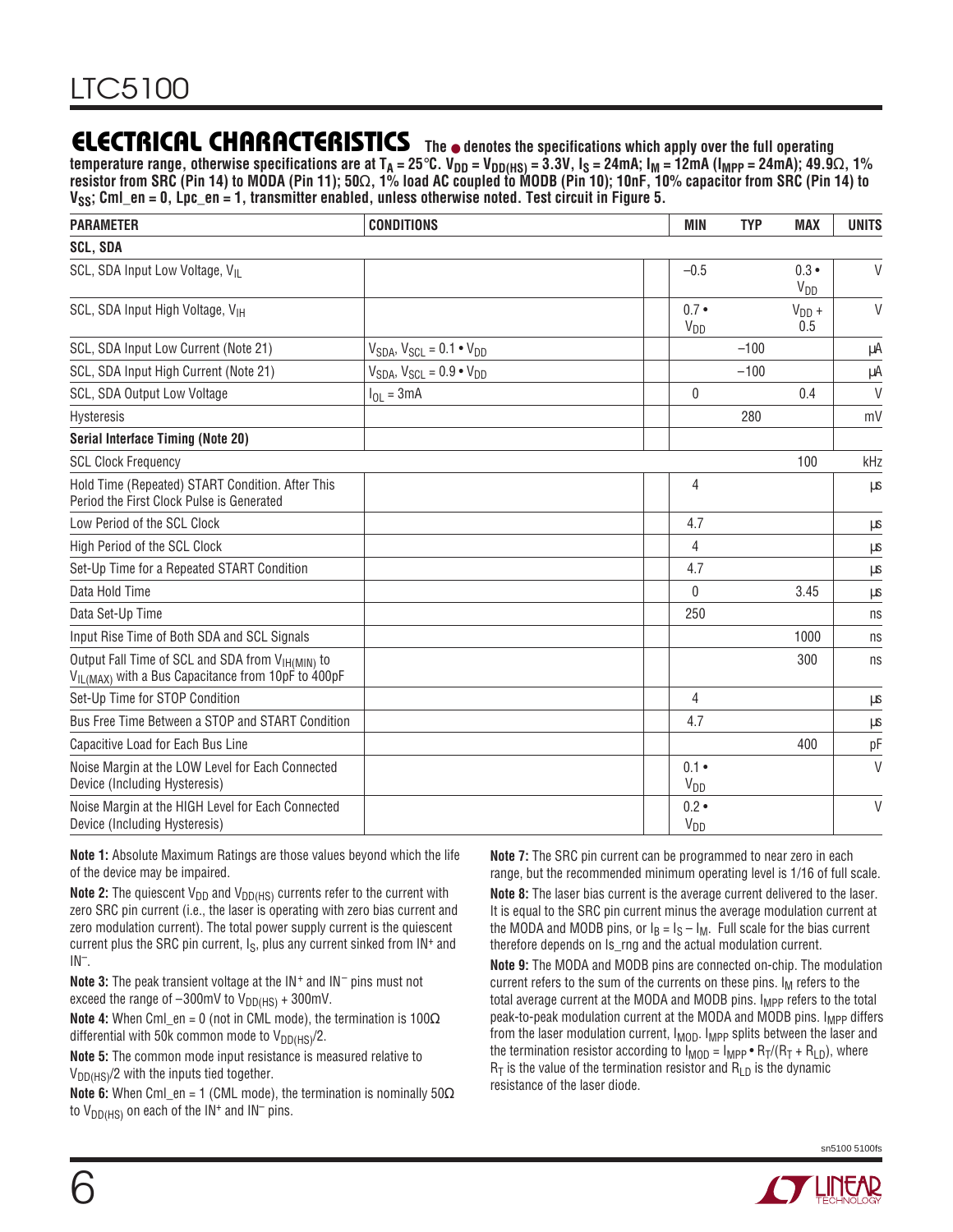### **ELECTRICAL CHARACTERISTICS**

**Note 10:** The modulation current can be programmed to near zero in each range, but the high speed performance is not guaranteed for currents less than the specified minimum.

**Note 11:** The effective resolution of the modulation current is 9 bits because the modulation servo system uses only one-half of the 10-bit ADC range.

**Note 12:** As defined in ANSI x3.230, Annex A, deterministic jitter is the peak-to-peak deviation of the 50% crossings of the modulation signal when compared to the ideal time crossings. The specification for the LTC5100 pertains to the electrical modulation signal. The K28.5 pattern is the repeating sequence 00111110101100000101.

**Note 13:** Random jitter is the standard deviation of the 50% crossings of the electrical modulation signal as measured by an oscilloscope. It is measured with a 1GHz square wave after quadrature subtraction of the random jitter of the pulse generator and oscilloscope. Peak-to-peak random jitter is defined as 14 times the RMS random jitter.

**Note 14:** The LTC5100 digitizes and servo controls the logarithm of the monitor diode current. Many of the characteristics of the APC system, such as range and resolution, are determined by the ADC.

**Note 15:** The minimum practical operating current for the monitor diode is determined by servo settling time considerations.

**Note 16:** I<sub>MD</sub> must be less than 25μA, 100μA, 400μA and 1600μA corresponding to  $Imd_{rr}$  = 0, 1, 2, 3.

**Note 17:** The temperature coefficients of the monitor diode current depend on the  $I_{MD}$  setting because of the logarithmic relationship between the set point and the monitor diode current. Imd\_nom is the digital code setting for the nominal monitor diode current. Imd\_nom lies between 0 and 1023.

**Note 18:** The ADC digitizes the average modulation current, which is 50% of the peak-to-peak current for a 50% duty cycle signal.

**Note 19:** The LTC5100 ADC digitizes the logarithm of the monitor diode current. This implies that the ADC resolution is a constant percentage of reading and that the monitor diode current is non-zero when the ADC reads zero. See the Design Notes for further information.

**Note 20:** Serial interface timing is guaranteed by design from  $-40$ °C to 85°C.

**Note 21:** The LTC5100 has 100µA nominal pull-up current sources on the SCL and SDA pins to eliminate the need for external pull-up resistors when connected to a single EEPROM device. The LTC5100 meets the maximum rise time specification of 1000ns with external I<sup>2</sup>C bus capacitances up to 25pF. Example: 10pF EEPROM + 150mm trace ~ 25pF.

**Note 22:**  $V_{DD}$  and  $V_{DD(HS)}$  must be tied together on the PC board.



7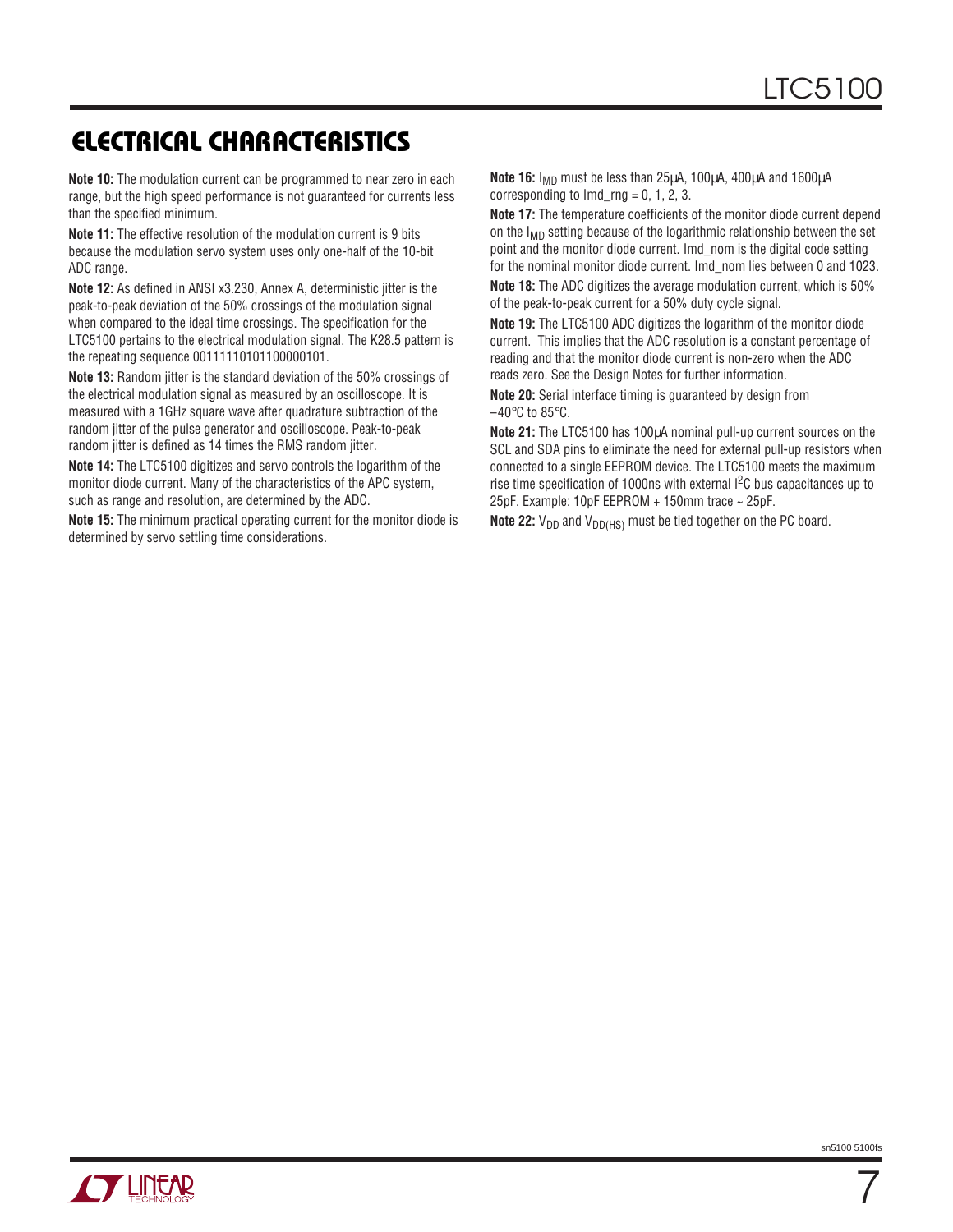### **TYPICAL PERFORMANCE CHARACTERISTICS**

**VDD = VDD(HS) = 3.3V, TA = 25**°**C, Cml\_en = 0, Lpc\_en = 1, transmitter enabled, unless otherwise noted. Test circuit shown in Figure 5.**



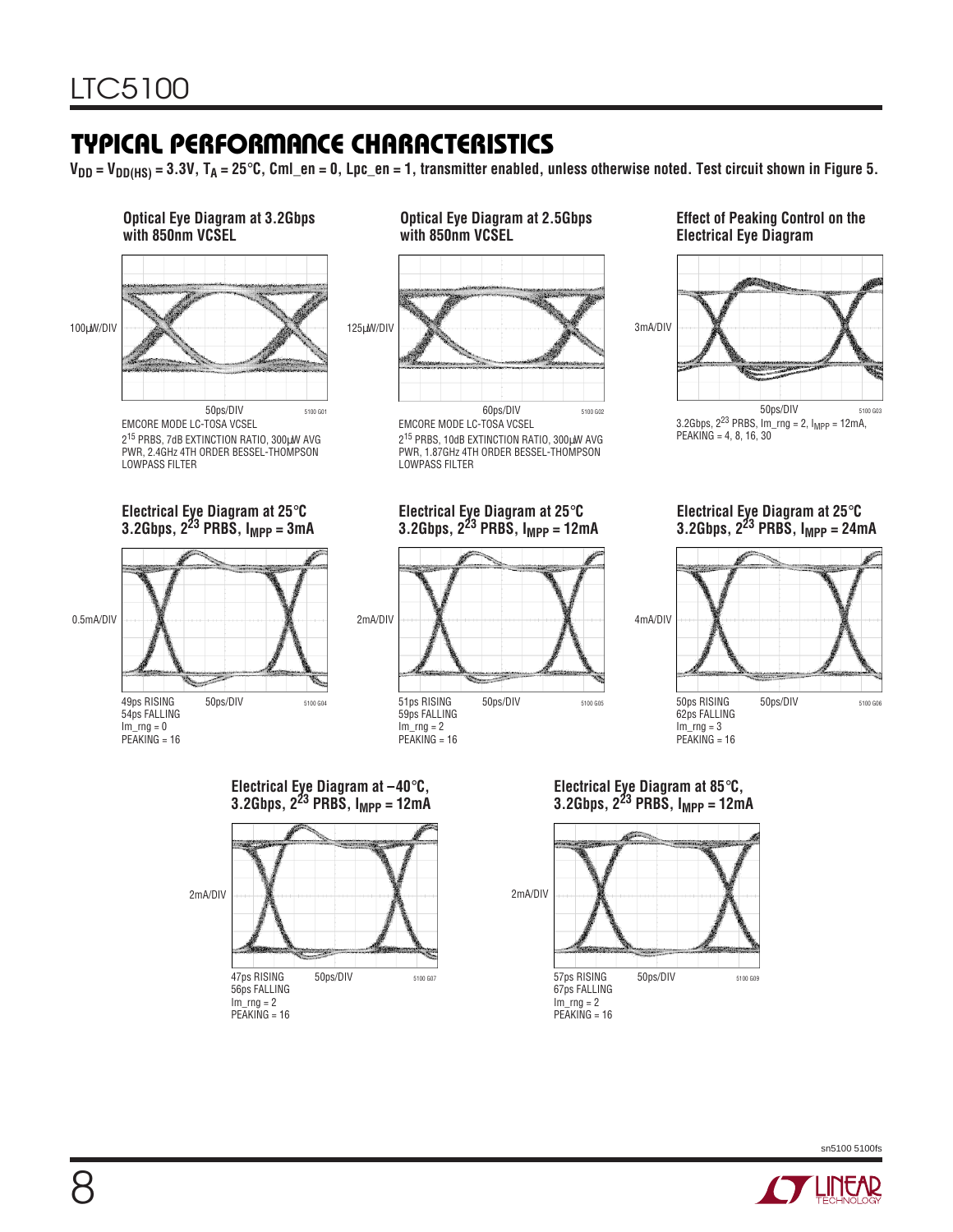### **TYPICAL PERFORMANCE CHARACTERISTICS**

**VDD = VDD(HS) = 3.3V, TA = 25**°**C, Cml\_en = 0, Lpc\_en = 1, transmitter enabled, unless otherwise noted. Test circuit shown in Figure 5.**



5100 G21



5100 G20

sn5100 5100fs

5100 G22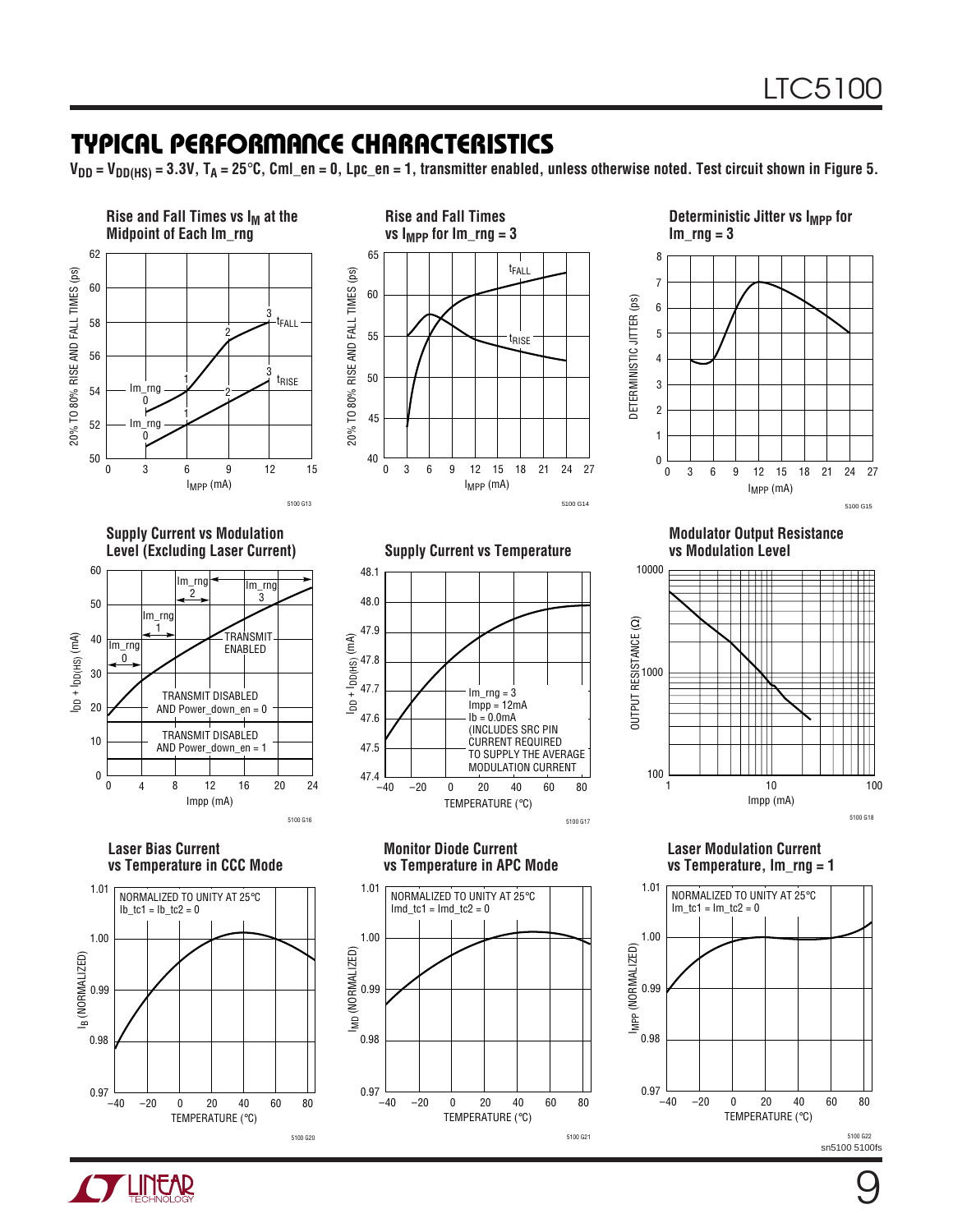### **TYPICAL PERFORMANCE CHARACTERISTICS**

**VDD = VDD(HS) = 3.3V, TA = 25**°**C, Cml\_en = 0, Lpc\_en = 1, transmitter enabled, unless otherwise noted.**

#### **Hot Plug with EN Active in CCC Mode**



**Transmitter Enable**



**Hot Plug with EN Active in**

5µs/DIV

**Transmitter Disable**

**Start-Up with Slow Ramping Supply in APC Mode**



5100 G25

#### **Transmitter Enable, Rapid Restart**







5µs/DIV





5100 G27

V<sub>DD</sub>

**FAULT** 

EN

LASER OUTPUT



sn5100 5100fs



10



V<sub>DD</sub>

5100 G23

**FAULT** 

EN

LASER OUTPUT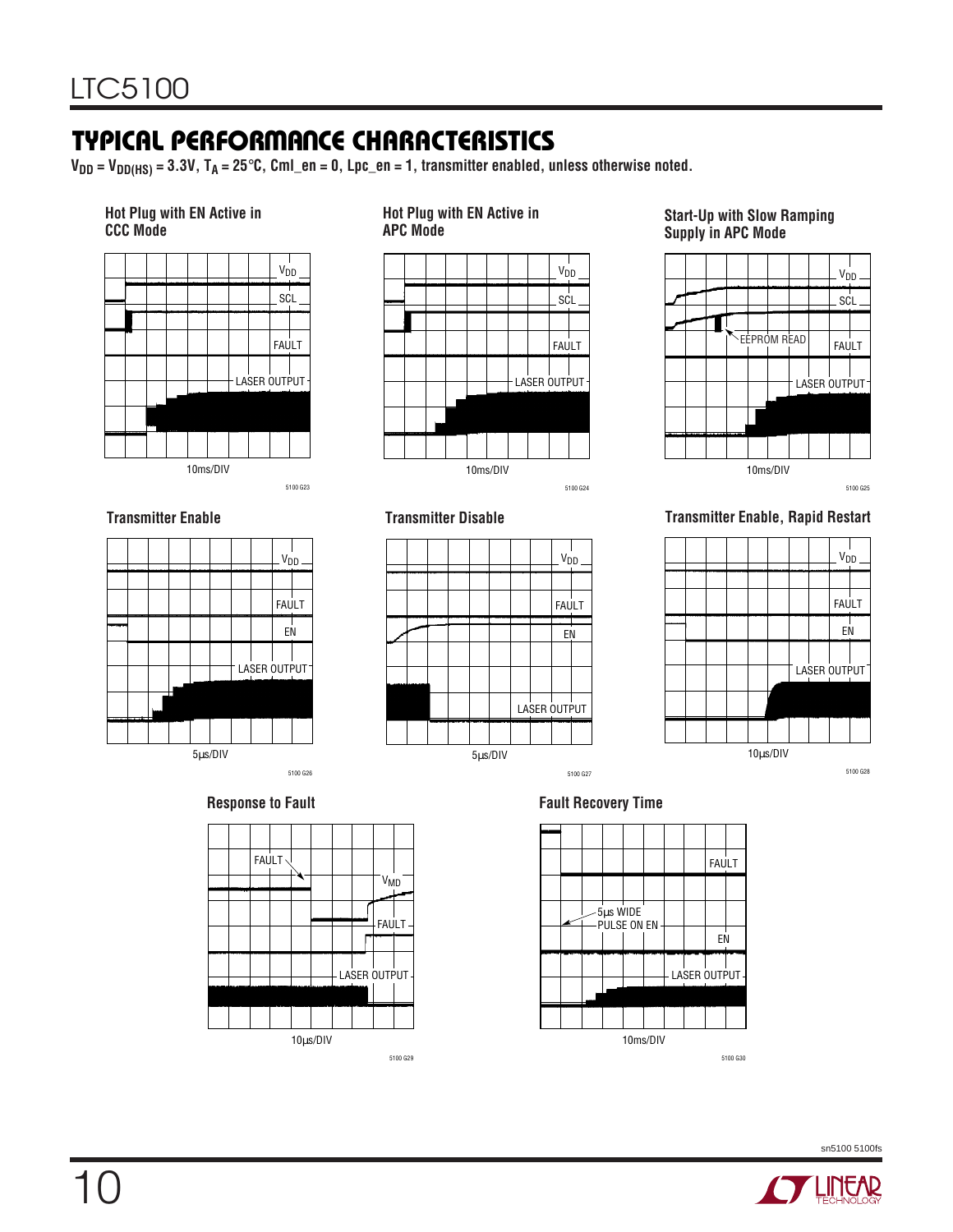### **PIN FUNCTIONS**

**V<sub>SS</sub>** (Pins 1, 4, 9, 12, 17): Ground for Digital, Analog and High Speed Circuitry. These pins are internally connected. Connect Pins 1, 4, 9 and 12 to the ground plane with minimal trace lengths. Place a minimum of four vias (preferably nine vias) to the ground plane in the Exposed Pad area. Most of the high speed modulation current is returned through the Exposed Pad (Pin 17).

**IN+, IN– (Pins 2, 3):** High Speed Laser Modulation Inputs. The inputs are differential with internal termination resistors. The input amplifier is internally AC coupled. With current mode logic (CML) enabled, the inputs are independently terminated to V<sub>DD(HS)</sub> with 50 $\Omega$  resistors. With CML disabled, the inputs provide 100 $\Omega$  differential termination and permit rail-to-rail common mode range. The input pins can be AC coupled with external capacitors. When externally AC coupled, the input pins self-bias to  $V_{DD(HS)}/2$ . The CmI\_en bit selects the termination mode.

**FAULT (Pin 5):** Signals One of Five Safety Fault Conditions: laser overcurrent, overpower, underpower, power supply undervoltage and memory load error. The pin can be programmed active high or active low with the Fit pin polarity bit. The FAULT pin can be programmed to four different drive modes with the FIt dry mode bits.

**SDA, SCL (Pins 6, 7):** Serial Interface Data and Clock Signals. The pins are open drain with a 100 $\mu$ A internal pullup current. An external pull-up resistor can be added to drive larger capacitive loads.

V<sub>DD(HS)</sub> (Pin 8): Power Input for the High Speed Laser Modulation Circuitry. Filter this pin with a ferrite bead and bypass the pin directly to the ground plane with a 10nF ceramic capacitor.

**MODA, MODB (Pins 11, 10):** High Speed Laser Modulation Outputs. MODA and MODB are connected on-chip and driven by an open-drain output transistor. One of these pins should be connected to the laser. The other should be connected to a termination resistor. See the Applications Information section for details.

**MD (Pin 13):** Monitor Diode Input for Automatic Power Control of the Laser Bias Current. The MD pin allows connection to the cathode or anode of the monitor diode. The Md\_polarity bit selects the polarity of the monitor diode.

**SRC (Pin 14):** Current Source for Biasing the Laser. See the Applications Information section for details.

**EN (Pin 15):** Transmitter Enable and Disable Input. This input is TTL compatible and can be programmed for active high or active low operation with the En\_polarity bit. An internal 10µA current source disables the transmitter if the EN pin becomes disconnected. This safety feature operates whether the EN pin is active high or active low.

**V<sub>DD</sub>** (Pin 16): Power Input for Digital and Low Speed Analog Circuitry. Connect this pin to  $V_{DD(HS)}$  (Pin 8) with a short trace. No bypassing is needed at the  $V_{DD}$  pin if the trace length to the  $V_{DD(HS)}$  bypass capacitor is less than 10mm long.

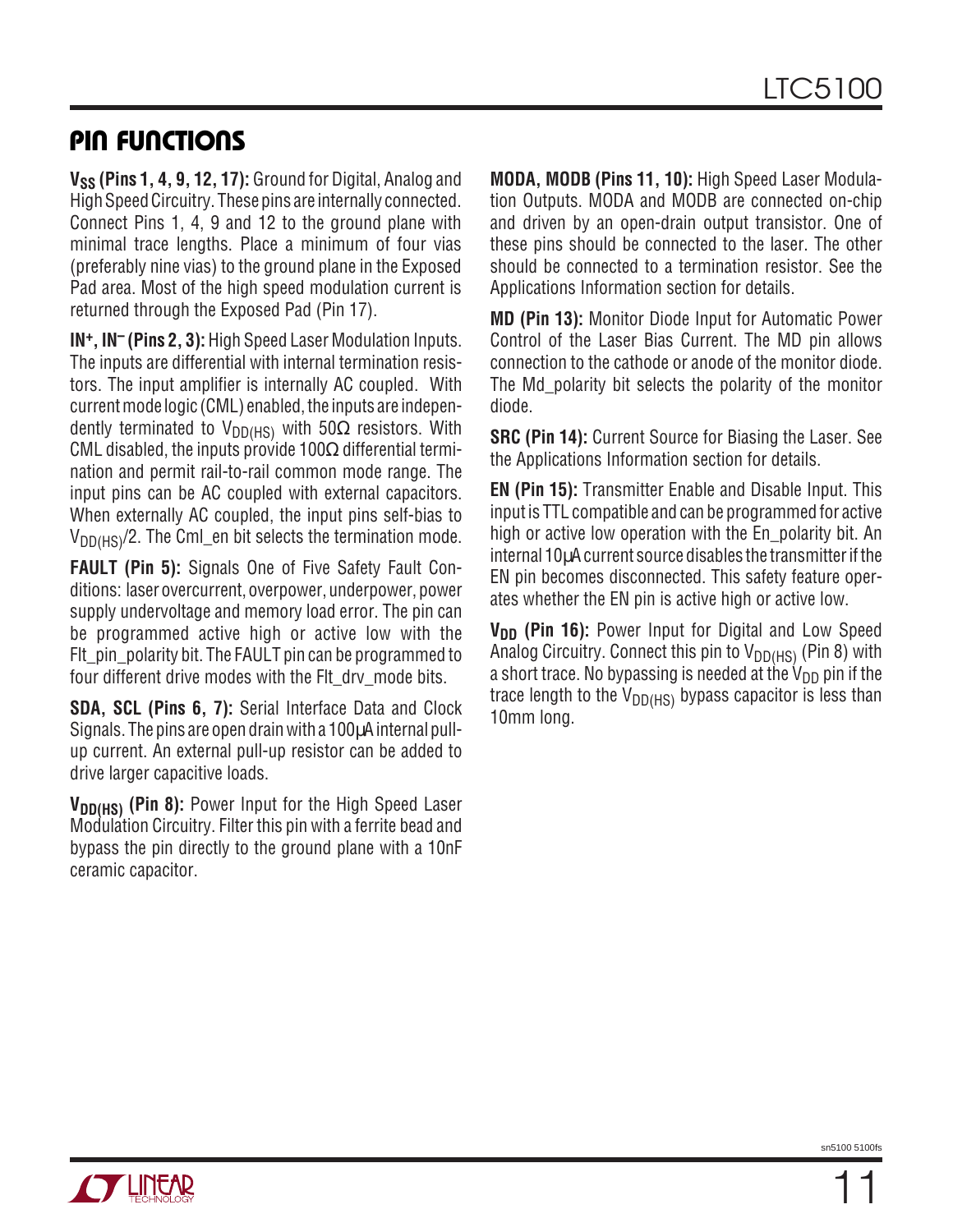### **BLOCK DIAGRAM**



**Figure 2. Block Diagram**

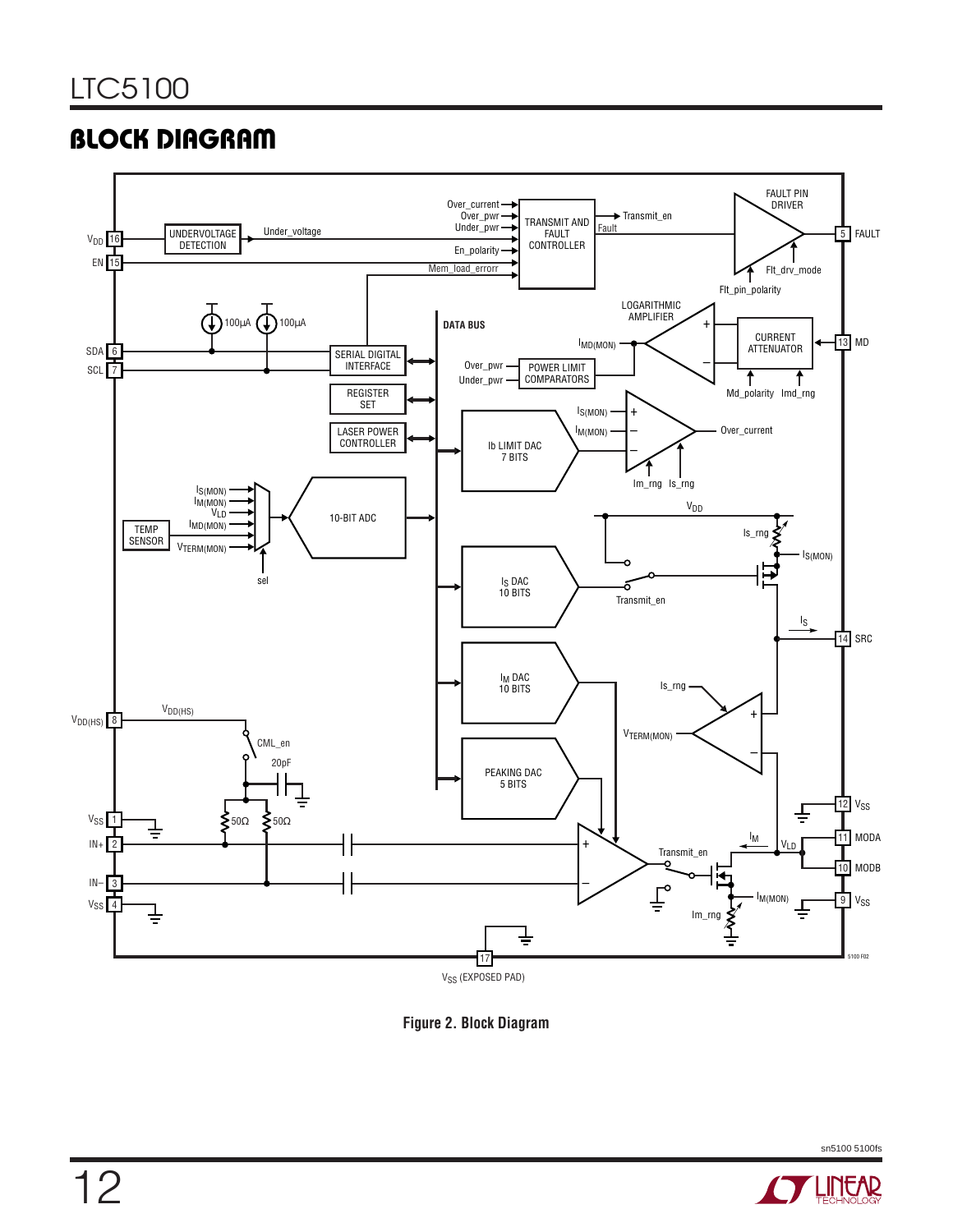### **FUNCTIONAL DIAGRAMS**



**Figure 3. Functional Diagram—Automatic Power Control Mode**

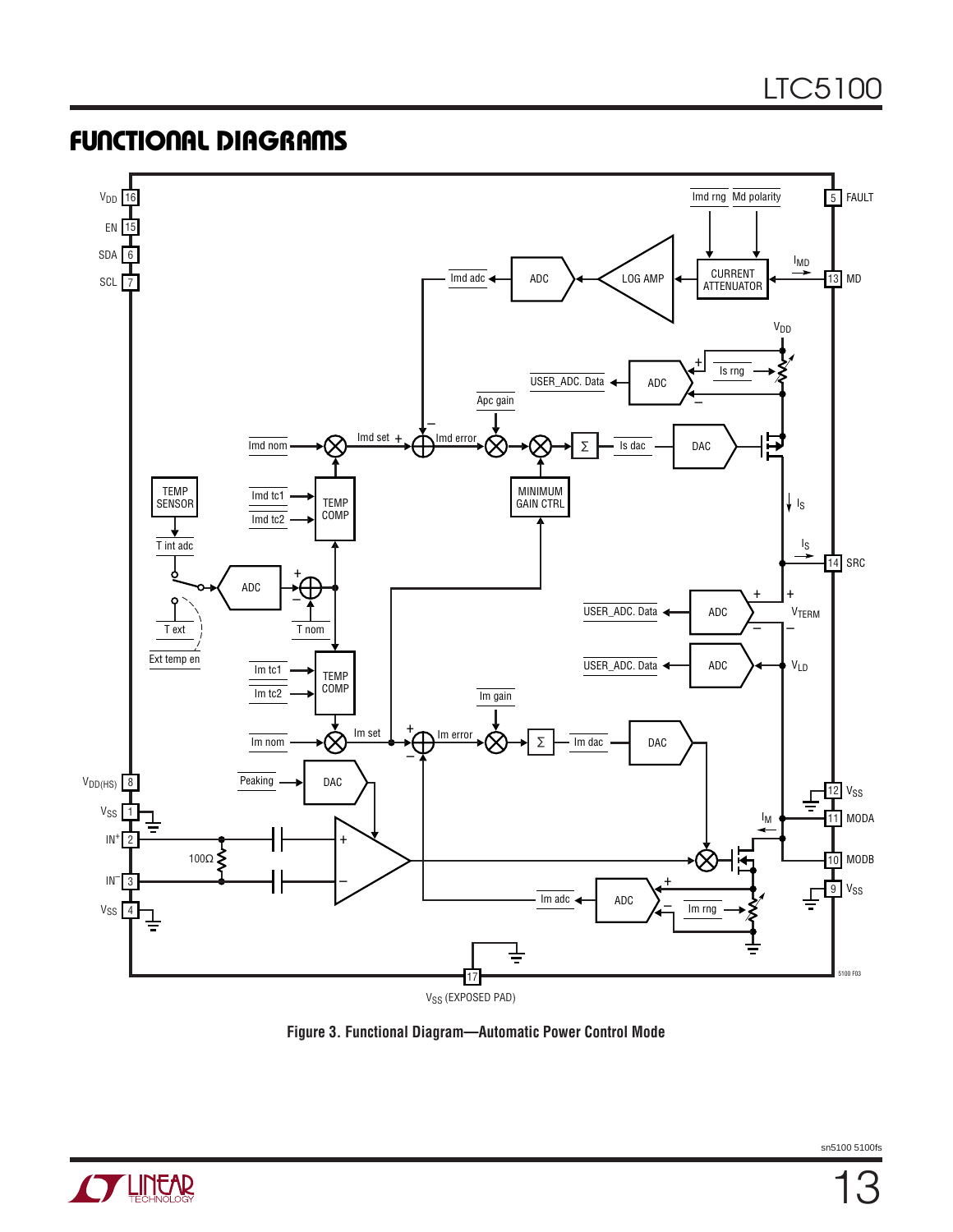### **FUNCTIONAL DIAGRAMS**



**Figure 4. Functional Diagram—Constant Current Control Mode**

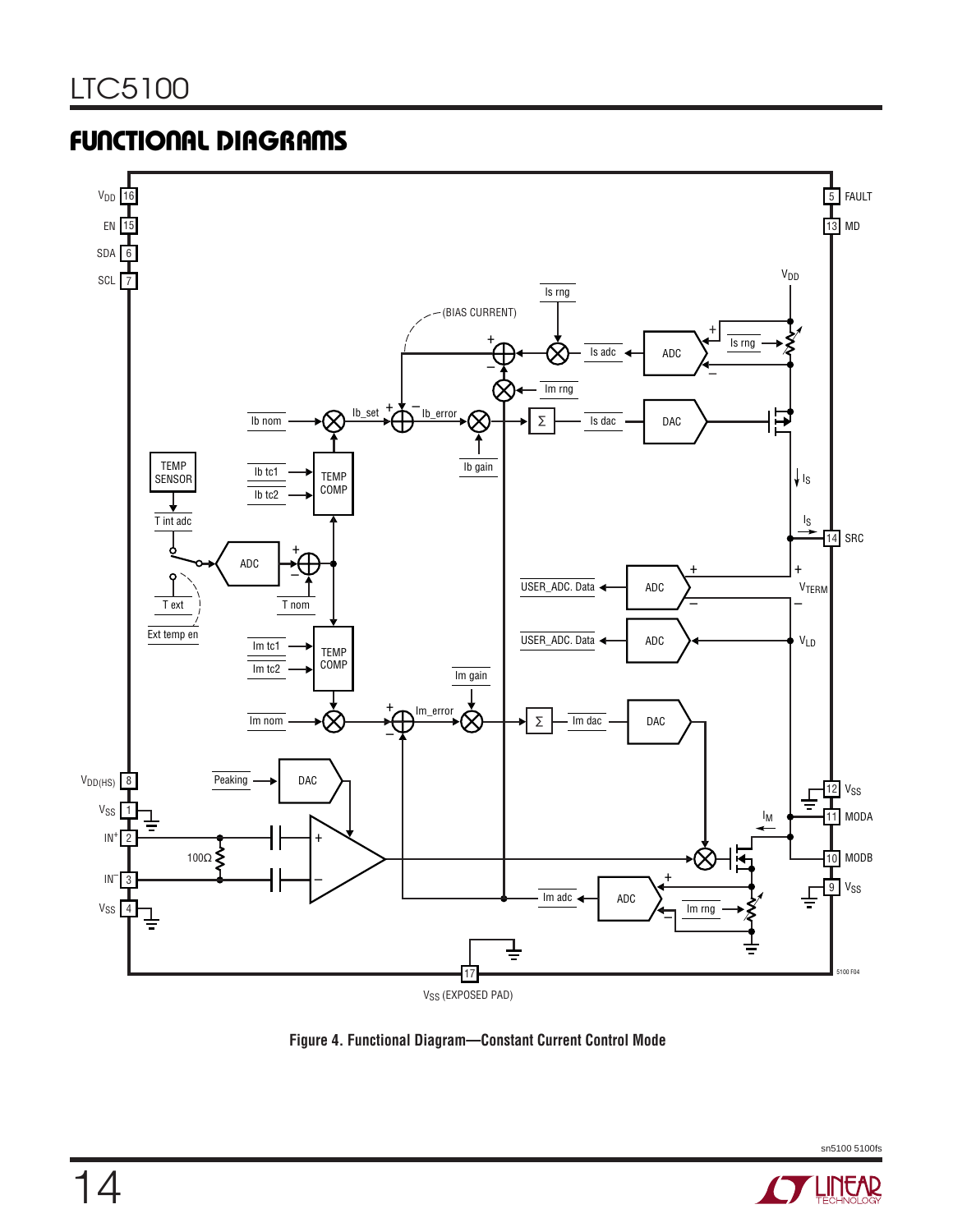### **TEST CIRCUIT**



**Figure 5. Test Circuit**

### **EQUIVALENT INPUT AND OUTPUT CIRCUITS**





**Figure 8. Equivalent Circuit for the FAULT Pin. All Switches are Open in Open-Drain Mode Figure 9. Equivalent Circuit for the MD Pin**



Figure 6. Equivalent Circuit for the EN Pin Figure 7. Equivalent Circuit for the SDA and SCL Pins



sn5100 5100fs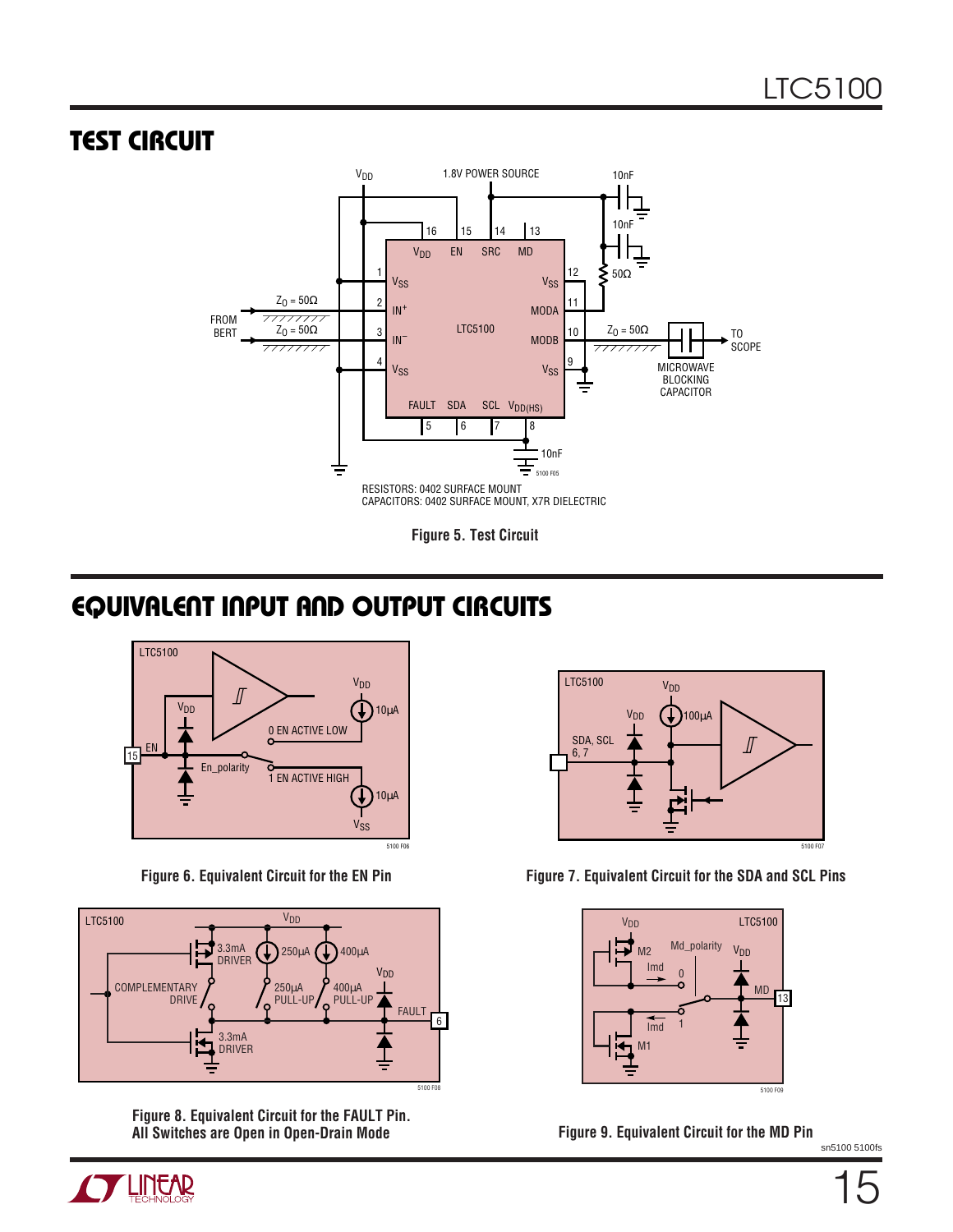### **EQUIVALENT INPUT AND OUTPUT CIRCUITS**





**Figure 10. Equivalent Circuit for the IN+ and IN– Pins Figure 11. Equivalent Circuit for the SRC, MODA and MODB Pins**

## **OPERATION**

#### **OVERVIEW**

(Refer to Figure 1 and the Block Diagram in Figure 2)

The LTC5100 is optimized to drive common cathode VCSELs in high speed fiber optic transceivers. The chip incorporates several features that make it very compact and easy-to-use while delivering exceptional high speed performance. Only a capacitor, a resistor and a small EEPROM (excluding laser diode and power supply filtering) are needed to build a complete fiber optic transmitter. Digital control over the I2C serial interface allows fully automated laser setup to improve manufacturing efficiency. The LTC5100's extensive set of eye safety features meet GBIC and SFF requirements but go beyond the standards with open-pin protection, redundant transmitter enable controls and other interlocks.

10-bit integrated DACs set laser bias and modulation levels, eliminating the cost and space of digital potentiometers. A multiplexed ADC allows monitoring of temperature and laser operating conditions in production or field operation. Laser bias and modulation currents are digitally temperature compensated to second order for tight control of average power and extinction ratio. The LTC5100

provides both constant current and automatic power control of the laser bias current. In automatic power control mode, special circuitry maintains constant settling time in spite of variations in the laser slope efficiency and monitor diode response characteristics.

The high speed inputs of the LTC5100 are internally terminated in 50Ω and internally AC coupled, eliminating all external components at the inputs. The modulation output is DC coupled to the laser and presents a high quality resistive drive impedance to deliver very fast and clean eye diagrams in spite of laser impedance variations. The modulation output is capable of driving significant lengths of transmission line, allowing the LTC5100 to be placed at an arbitrary distance from the laser. This feature allows for packaging flexibility within the module.

The LTC5100 minimizes electromagnetic interference (EMI) with several architectural features. The unique design of the driver output forces the high speed modulation current to circulate only in the laser and ground system. The high speed amplifier chain and the digital circuitry are internally filtered and decoupled to further reduce power supply noise generation.

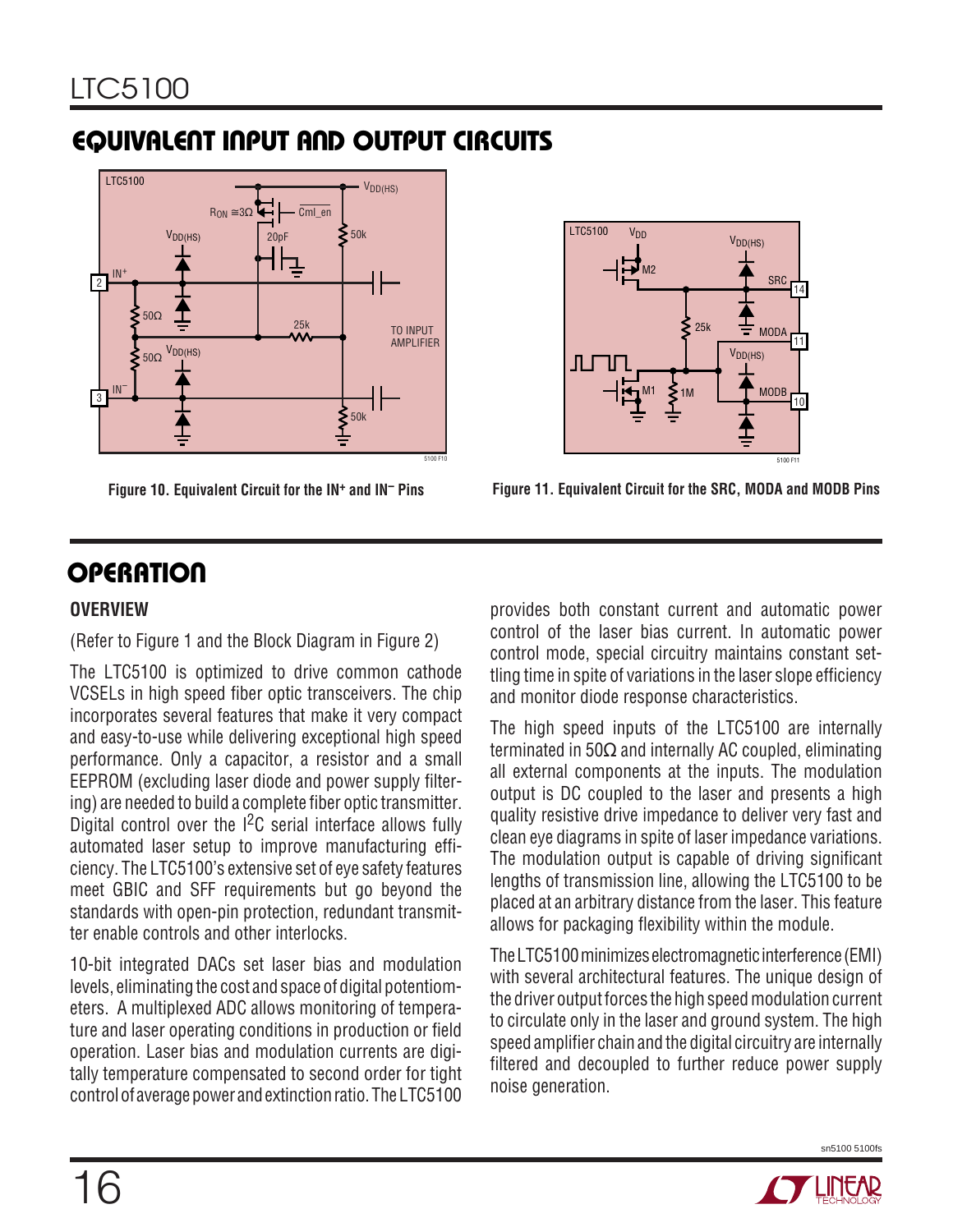#### **LASER BIAS AND MODULATION**

#### **Modulator Architecture**

The LTC5100 drives common cathode lasers using a method called "shunt switching". As shown in Figure 12, shunt switching involves sourcing DC current into the laser diode and shunting part of that current with a high speed current switch to produce the required modulation. The SRC pin provides the DC current and the MODA, MODB pins (which are connected on chip) provide the high speed modulation current. This technique results in a very fast, single-ended driver that confines the high speed modulation current to the laser and ground system. The LTC5100 actually uses a modified shunt switching scheme in which the source current is delivered through a "termination" resistor,  $R_T$ , that is bypassed to ground with a large capacitor. The resistor brings three advantages to the modulation stage. First, it gives the modulator a precise resistive output impedance to damp ringing and absorb reflections from the laser. Second, the resistor isolates the capacitance of the SRC pin from the high speed signal path, further improving modulation speed. Third, the resistor and capacitor heavily filter the high speed output signal so that it does not modulate the power supply and cause radiation or interference. On-chip decoupling of the high speed amplifiers further reduces power supply noise generation.



**Figure 12. Simplified Laser Bias and Modulation Circuit**

#### **Terminology and Basic Calculations**

Figure 12 through Figure 16 define terminology that is used throughout this data sheet. The current delivered by the SRC pin is called  $I_S$ . The *average* modulation current delivered by the chip at the MODA, MODB pins is called  $I_M$ . The laser bias current,  $I_B$ , is defined as the average current in the laser.  $I<sub>B</sub>$  is the difference between the source current and average modulation current.

The peak-to-peak modulation current delivered by the chip is called  $I_{\text{MPP}}$ .  $I_{\text{MPP}}$  is twice the value of  $I_{\text{M}}$  because the high speed data is assumed to have a 50% duty cycle. The peak-to-peak modulation current is divided between the termination resistor and the laser. The peak-to-peak modulation amplitude in the laser is called  $I_{\text{MOD}}$ . The relationship between  $I_{MPP}$  and  $I_{MOD}$  depends on the relative values of the termination resistor and the laser dynamic resistance.



**Figure 13. Components of the LTC5100 Source and Modulation Currents (The Laser Bias Current is Also Shown)**

The relationships between the source, bias, and modulation currents are as follows.

$$
I_B = I_S - I_M \tag{1}
$$

$$
I_{\text{MPP}} = 2 \cdot I_{\text{M}}
$$
 (2)

$$
I_{\text{MOD}} = \frac{R_{\text{T}}}{(R_{\text{T}} + R_{\text{LD}})} \bullet I_{\text{MPP}}
$$
 (3)

where

 $R<sub>T</sub>$  is the termination resistor value.

 $R_{LD}$  is the dynamic resistance of the laser, defined in Figure 15.

The expression for  $I_B$  in Equation 1 shows that the maximum achievable laser bias current is a function of the maximum source current,  $I_S$ , and the average modulation

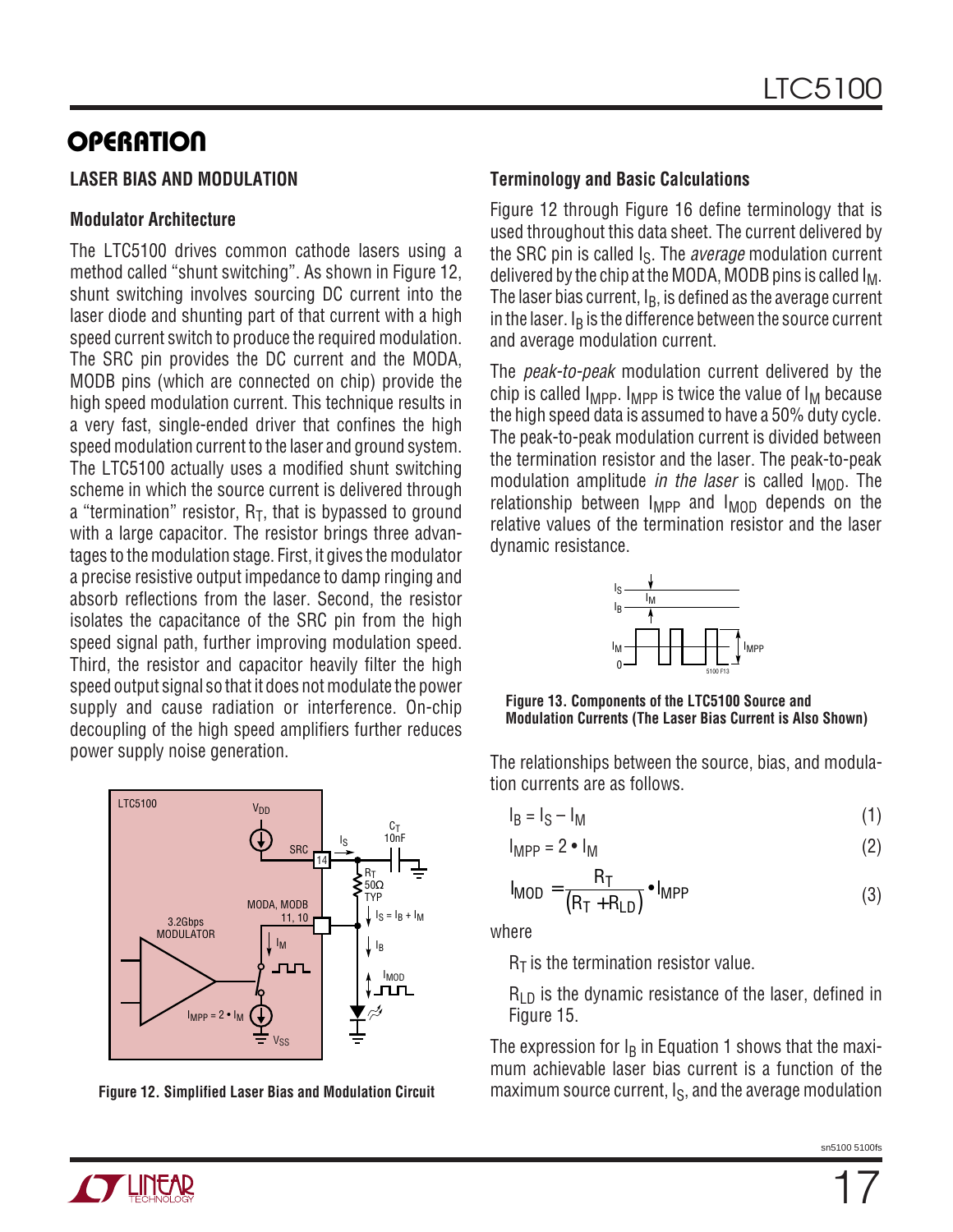current,  $I_M$ . The maximum value of  $I_S$  is given in the Electrical Characteristics and the value of  $I_M$  depends on the laser characteristics and the termination resistor value.

The logic "1" and "0" current levels in the laser are given by:

$$
11 = IB + \frac{IMOD}{2}
$$
 (4)

$$
10 = I_B - \frac{I_{MOD}}{2} \tag{5}
$$



**Figure 14. Components of the Laser Bias and Modulation Currents**

The power levels corresponding to I1 and I0 are P1 and P0, as shown in Figure 16.

 $P1 = \eta(11 - I_{TH})$  (6)

$$
P0 = \eta (10 - I_{TH}) \tag{7}
$$

where η is the slope efficiency and Ith is the laser threshold current, defined in Figure 16.

The average optical power and extinction ratio are given by:

$$
P_{AVG} = \frac{P1 + P0}{2}
$$
 (8)

$$
ER = \frac{P1}{P0}
$$
 (9)

The average voltage on the laser diode relative to ground is  $V_{LD}$  (see Figure 12 and Figure 15). The voltage on the SRC pin is:

$$
V_S = V_{LD} + I_S \cdot R_T
$$
  
= V<sub>LD</sub> + (I<sub>R</sub> + I<sub>M</sub>) \cdot R<sub>T</sub> (10)

The value  $V_S$  is important because  $V_S$  must not exceed the limits given in the Electrical Characteristics.



**Figure 15. Approximate VI Curve for a Laser Diode**



**Figure 16. Approximate LI Curve for a Laser Diode**

The voltage across the termination resistor is:

$$
VTERM = VSRC - VMODA
$$
 (11)  
= Is • R<sub>T</sub>

The LTC5100 can digitize the voltage across the termination resistor using the on-chip ADC, which can give a more accurate measurement of Is than that given by digitizing the current internally. See the Electrical Characteristics for details.

#### **Temperature Compensation**

The LTC5100 digitally compensates the temperature drift of the laser bias current, laser modulation current and

sn5100 5100fs

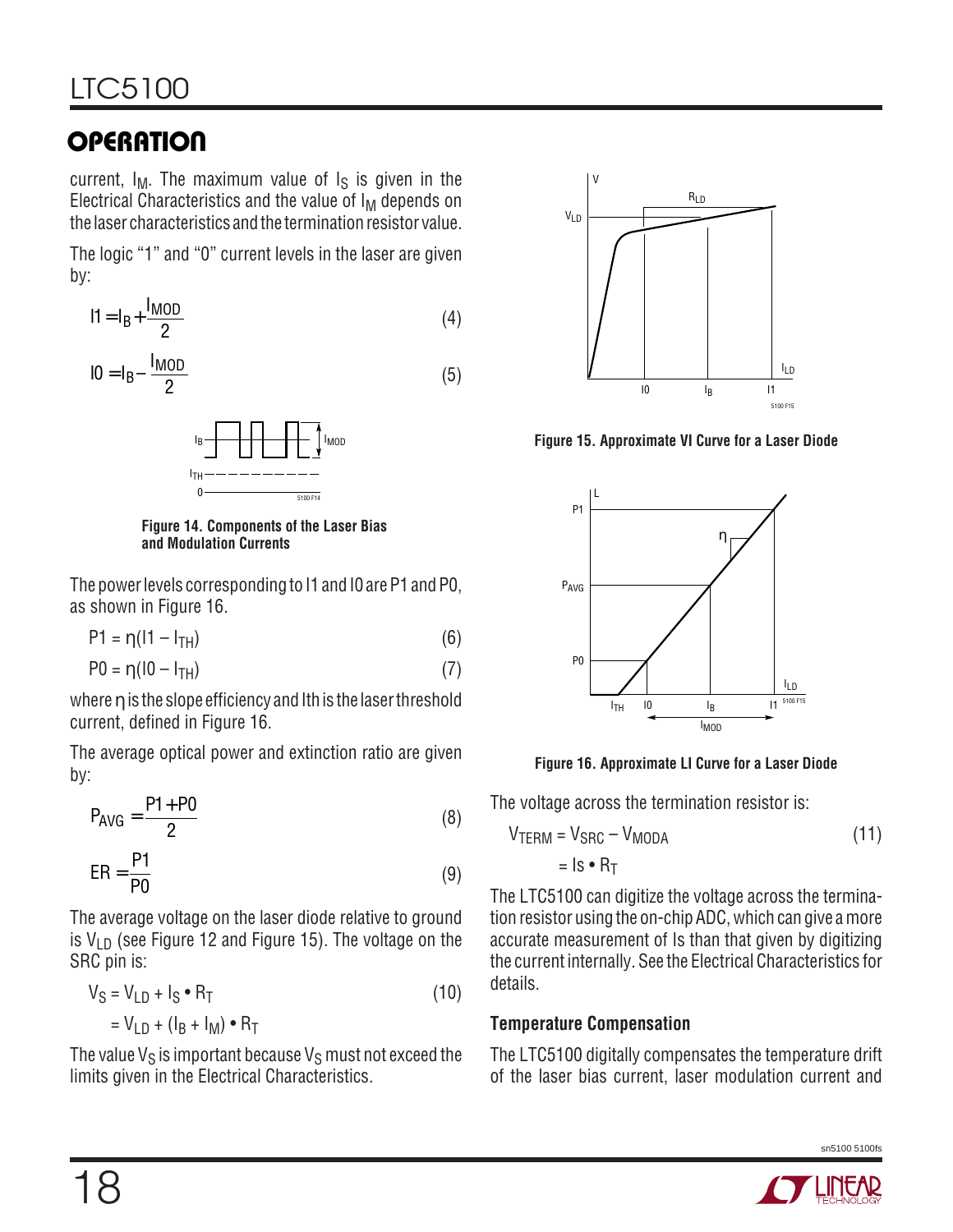monitor photodiode current. In each case the fundamental calculation is the same. The LTC5100's digital controller multiplies the nominal value of the quantity  $(I_B, I_M$  or  $I_{MD}$ ) by a quadratic function of temperature. Temperature measurements are supplied either by an on-chip temperature sensor or by an external microprocessor, according to the setting of Ext temp en. The general temperature compensation formula is:

$$
I = I_{\text{nom}} \cdot (TC2 \cdot 2^{-18} \cdot \Delta T^2 + TC1 \cdot 2^{-13} \cdot \Delta T + 1)
$$
 (12)

where I is the digital representation of the laser bias current, modulation current or monitor diode current (I<sub>B</sub>,  $I_M$  or  $I_{MD}$ ).

When using the internal temperature sensor (Ext\_temp\_en  $= 0$ ), the temperature measurements are taken by the onchip ADC, and ∆T is the change in the LTC5100 die temperature relative to a user defined nominal temperature:

$$
\Delta T = T_{int\_adc} - T_{nom} \tag{13}
$$

When using an external temperature source (Ext\_temp\_en  $= 1$ ), the temperature measurements are provided in digital form by a microprocessor or host computer and  $\Delta T$ is the change in temperature relative to a user defined nominal temperature:

$$
\Delta T = T_{\text{ext}} - T_{\text{nom}} \tag{14}
$$

T\_int\_adc, T\_ext, and T\_nom are 10-bit, unsigned numbers scaled at 0.5K/LSB. The maximum temperature that can be represented is therefore  $2^{10} \cdot 0.5^{\circ}$ K = 512°K or 239°C.

TC1 and TC2 are the first and second order temperature coefficients. They correspond to the registers Im\_tc1 and Im tc2 for modulation current, Ib tc1 and Ib tc2 for bias current and Imd\_tc1 and Imd\_tc2 for monitor diode current. In each case TC1 and TC2 are 8-bit signed numbers in two's complement format. The range of the temperature coefficients is therefore –128 to +127. When TC1 is multiplied by its weighting coefficient of  $2^{-13}$  in Equation 12, the effective value of the first order temperature coefficient is 122ppm/°C per LSB. The full-scale range is approximately  $\pm 15500$  ppm/ $\degree$ C. When TC2 is multiplied by its weighting coefficient of  $2^{-18}$  in Equation 12, the effective value of the second order temperature coefficient is 3.81 ppm/ $\textdegree$ C<sup>2</sup> per LSB. The full-scale range is approximately  $\pm$ 484 ppm/ $\degree$ C<sup>2</sup>.

Note that Equation 12 is applied to the digital representation of the currents, not the physical current themselves. This is a particularly important point where monitor diode current is concerned, because the digital representation of the monitor diode current is the logarithm of the current. Thus the temperature compensation is of the logarithm of the monitor diode current and not the current itself.

#### **Notation Used for Registers and Bit Fields**

The LTC5100 has a large set of registers, many of which are subdivided into fields of bits. Register names are given in all capitals (SYS\_CONFIG) and bit fields are given in mixed case (Apc\_en). For example, the bit that enables Automatic Power Control mode is contained in the System Configuration register. This bit is denoted by:

#### SYS\_CONFIG.Apc\_en

In many cases this bit field will simply be referred to as "Apc\_en."

The functional diagrams of Figure 3 and Figure 4 show registers and bit fields within registers between horizontal bars. For example, the "Data" field in the ADC register is shown as:

#### USER\_ADC.Data

A write operation to this register is shown as:

**■ USER\_ADC.Data** 

A register read operation is shown as:

Peaking  $\longrightarrow$ 

#### **Range Selection for the Source and Modulation Currents**

The source and modulation currents each have four ranges of operation to optimize ADC and DAC resolution as well as high frequency performance. The source current range is controlled by two bits called Is rng. Similarly, the modulation current range is controlled by two bits called Im\_rng. The maximum current that can be delivered is proportional to the range, so the current output is 1, 2, 3 or 4 times the typical base value of 9mA for the source current and 4.5mA for the average modulation current or 9mA peakto-peak.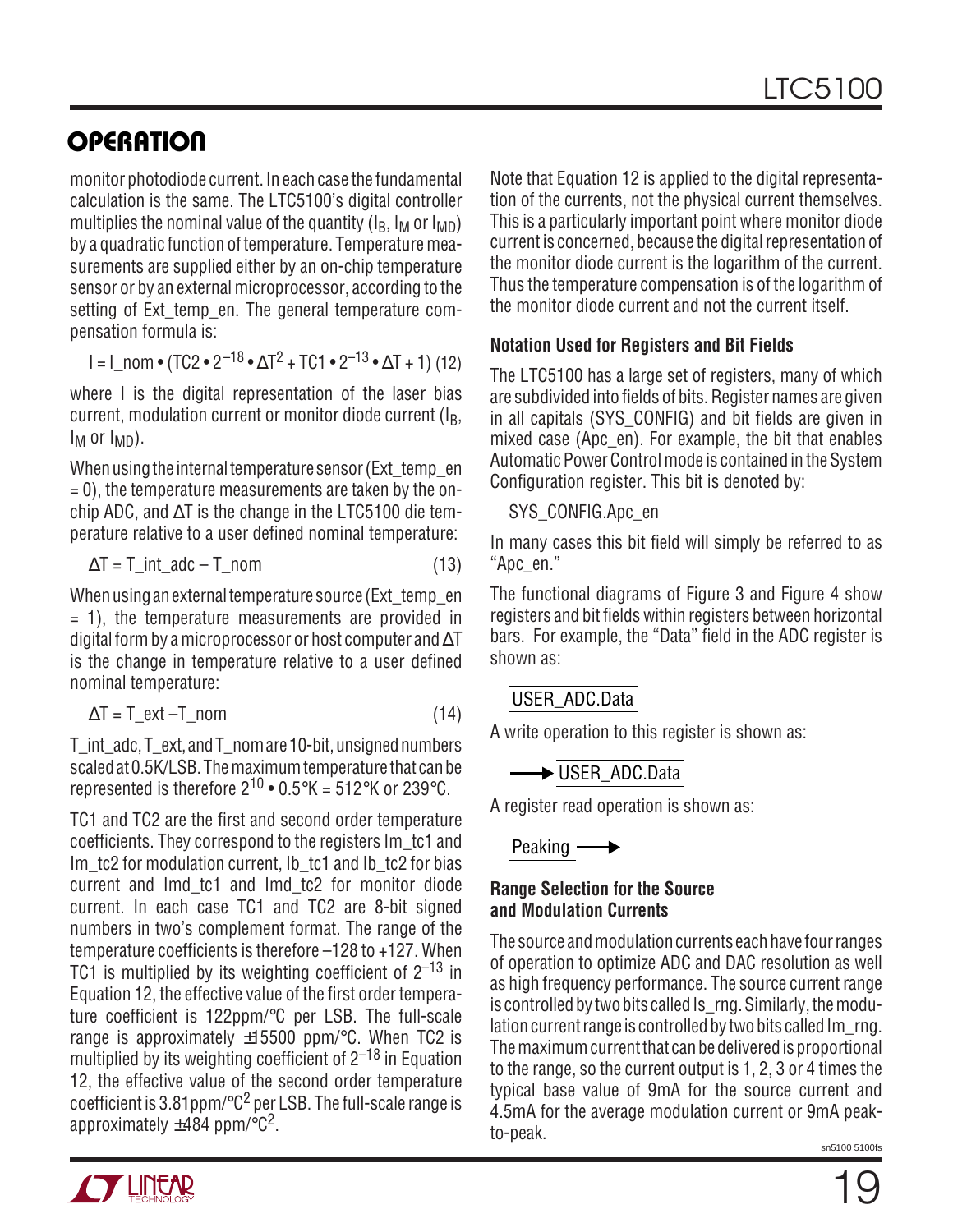Figure 17 depicts the current ranges for the source current. The guaranteed full scale is 6mA per range. The minimum operating level should be limited to 1/16 of full scale to avoid the coarse relative quantization seen in any ADC or DAC when operated at low levels. The source range, Is\_rng, should be selected as low as possible such that the source current,  $I_S$ , stays within the guaranteed current limits over temperature, considering the laser temperature characteristics. From Equation 1 we can see that the source current is the sum of the laser bias and the average modulation currents:

$$
I_S = I_B + I_M \tag{15}
$$

Is rng should be chosen to support the total current required for laser bias and modulation, taking temperature changes in  $I_B$  and  $I_M$  into account.



**Figure 17. Ranges for the Source Current**



Figure 18 depicts the current ranges for the average modulation current. This is the average modulation current at the MODA and MODB pins of the chip (recall that the MODA and MODB pins are connected on-chip). The peakto-peak modulation at the pins of the chip is twice the average. Guaranteed full scale is 3mA average or 6mA pp per range. The minimum operating level should be limited to 1/8 of full scale to preserve the quality of the eye diagram. Operating below 1/8 full scale causes increased overshoot and undershoot. The modulation range, Im\_rng, should be selected as low as possible such that the modulation current,  $I_M$ , stays within the guaranteed current limits over temperature. The modulation current varies over temperature to compensate the loss in slope efficiency typical of most VCSELs. Therefore, the choice of Im rng should take temperature changes into account.

#### **High Speed Aspects of the Modulation Output**

The LTC5100 modulation output presents a resistive drive impedance with very low reflection coefficient. This output design suppresses ringing and reflections to maintain the quality of the eye diagrams in spite of laser impedance variations. The reflection coefficient is sufficiently low that the LTC5100 can drive the laser over an arbitrary length of transmission line, as shown in Figure 19. A well designed transmission line stretching the entire length of a typical transceiver module goes virtually unnoticed in this system. The only practical limitation on interconnect length to the laser is high frequency line loss.



sn5100 5100fs Figure 18. Ranges for the Modulation Current **Figure 19. High Speed Details of the Modulation Output** 

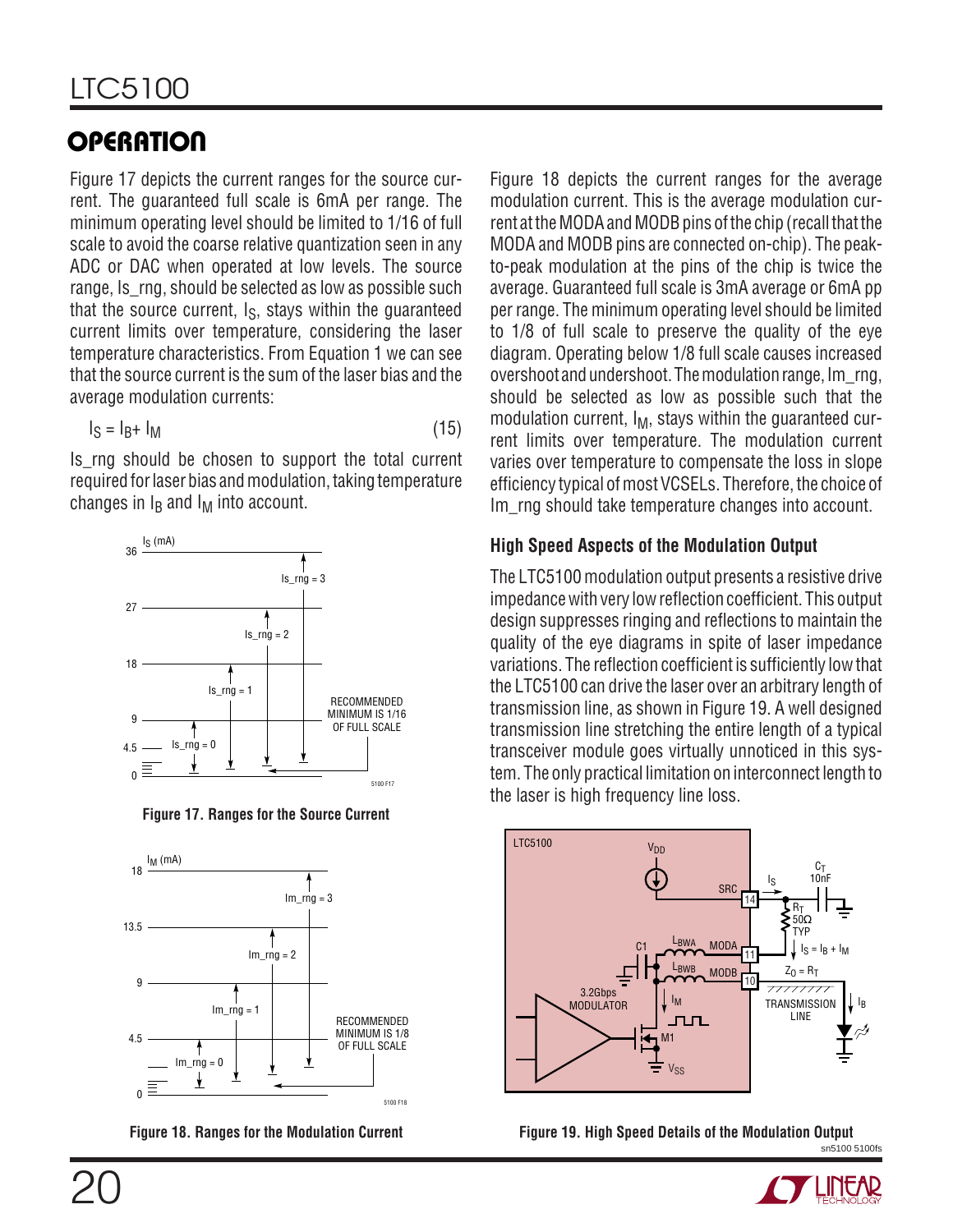Figure 19 shows how the LTC5100 achieves a low reflection coefficient. The unavoidable capacitance of the high speed driver transistor, bond pads and ESD protection circuitry (C1) is compensated by the inductance of the bond wires  $(L_{BWA}$  and  $L_{BWB}$ ).

The high speed behavior of the circuit in Figure 19 can be understood in greater detail by examining the simplified circuit in Figure 20. In Figure 20 the switched current source (M1 in Figure 19) launches a current step (1) toward the termination resistor (2A) and toward the transmission line (2B) connected to the laser. The laser is typically mismatched to the line impedance and reflects a portion of the incident wave (3) back toward the MODB pin. There it encounters an L-C-L structure composed of the bond wires and driver capacitance. This structure is carefully designed as a lumped element approximation to the transmission line impedance. It therefore transmits wave (3) through the IC package without reflecting energy back toward the laser. The traveling wave passes through the chip largely unimpeded (4) and is absorbed by the matched termination resistor,  $R_T$ .

The matched termination is provided by the termination resistor,  $R_T$ , decoupled by capacitor  $C_T$ .  $C_T$  forms an AC short across the entire frequency range contained in the modulation data.

The termination resistor,  $R_T$ , need not be 50 $\Omega$ . 50 $\Omega$  is best for electrical testing because it matches the impedance of most high frequency instruments.  $R<sub>T</sub>$  can be made smaller, 35 $\Omega$ , for example, to more closely match a laser with low dynamic impedance or to allow more voltage headroom at the SRC pin. This may be necessary for lasers that run at high voltages or high bias currents.  $R<sub>T</sub>$  can be made larger,  $70\Omega$  for example, to more closely match a laser with high



**Figure 20. Wave Propagation in the Laser Interconnect**

dynamic impedance or if a narrow, high impedance PC board trace is needed to connect to the laser.

Figure 21 shows that the high speed modulation current is confined to the ground system, laser and back termination network. No high speed current circulates in the power supply where it could cause radiation and interference problems.

#### **HIGH SPEED DATA INPUTS**

The high speed data inputs,  $IN<sup>+</sup>$  and  $IN<sup>-</sup>$ , are internally terminated in 50Ω and internally AC coupled, eliminating the need for external termination resistors and AC coupling capacitors. Figure 10 shows the equivalent circuit for the high speed data pins. By default, the high speed data inputs are terminated differentially with 100 $\Omega$  for compatibility with LVDS, PECL and similar differential signaling standards (Cml  $en = 0$ ). Alternately, the inputs can be programmed for  $50\Omega$  single-ended termination to the power supply for biasing a current mode logic (CML) driver. To select CML compatibility, program Cml\_en to 1. Although internally AC coupled, the inputs are biased with high valued resistors (50k equivalent) to  $V_{DD(HS)}/2$ , so the LTC5100 remains compatible with external AC coupling capacitors. When externally AC coupled, the inputs selfbias to approximately  $V_{DD(HS)}/2$ .

Internal AC coupling gives the LTC5100 rail-to-rail input common mode capability. The inputs can be driven as much as 300mV beyond the rail during peak excursions. The AC coupling circuit is a distributed highpass filter with



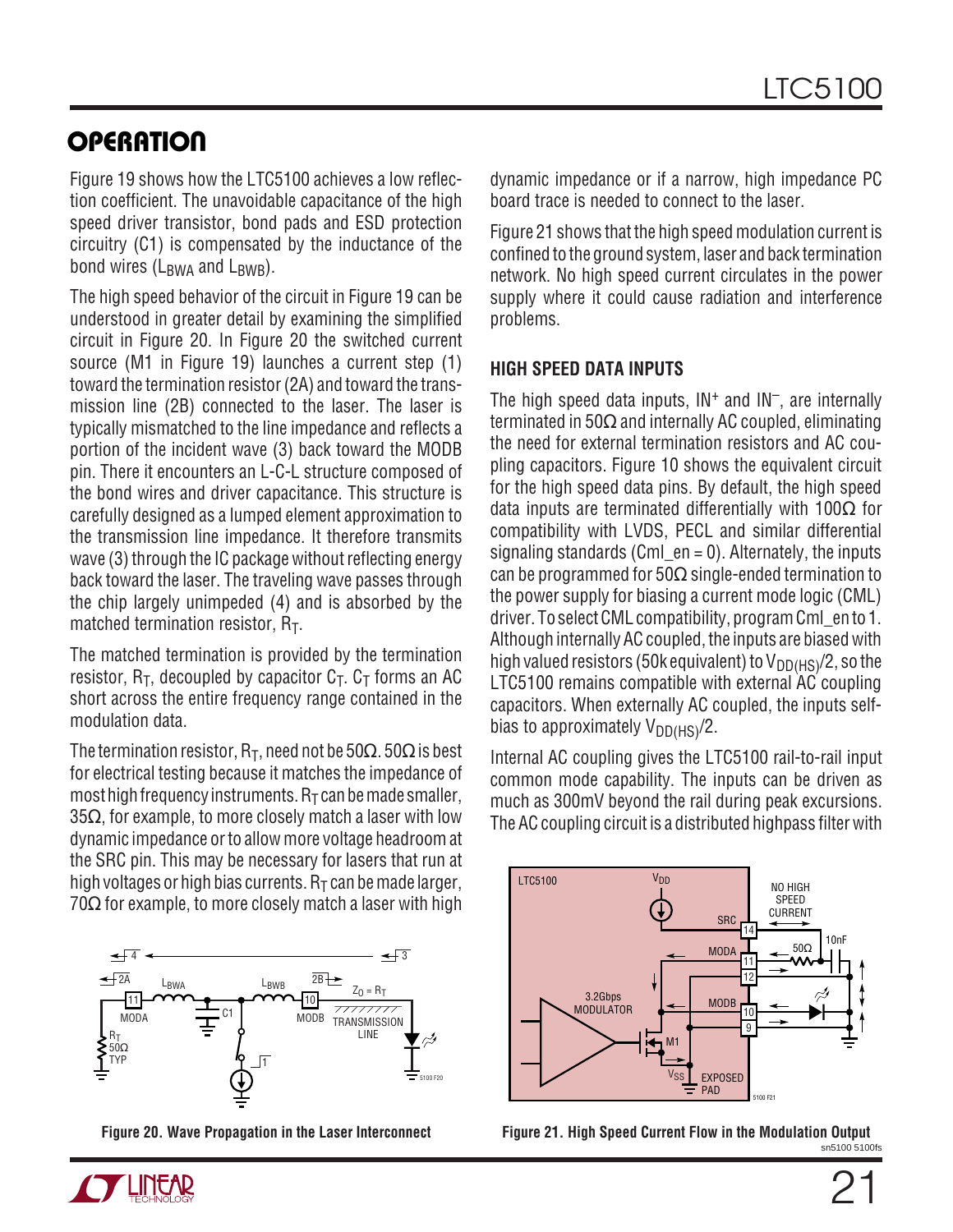approximately second order characteristics. The design maximizes the flatness of the step response over extended periods, giving optimal performance during long strings of ones or zeros in the data.

#### **MODULATION CURRENT CONTROL IN APC AND CCC MODES**

The LTC5100 controls the modulation current with a digital servo control loop using feedback from the on-chip ADC. Figure 3 and Figure 4 are Functional Diagrams of the LTC5100 operating in Automatic Power Control (APC) mode and Constant Current Control (CCC) modes, respectively. These diagrams show the organization and operation of the servo control loops for laser bias and laser modulation. Either diagram can be used to understand the modulation current control loop.

#### **Servo Control**

The average modulation current is controlled by a digital servo loop (shown in the lower half of Figure 3). The nominal modulation current, Im\_nom, is multiplied by a temperature compensation factor, producing a 10-bit digital set point value, Im\_set. Im\_set is the target value for average modulation current. The ADC digitizes the average modulation current, producing a 10-bit value Im adc. The difference between the target value and the actual value produces the servo loop error signal, Im\_error. Im error is multiplied by a constant, Im gain, to set the loop gain. The result is integrated in a digital accumulator and applied to a 10-bit DAC, increasing or decreasing the modulation amplitude as required to drive the loop error to zero. The servo loop adjusts the modulation amplitude every four milliseconds, producing 250 servo iterations per second.

The modulation servo loop operates on the average modulation current, which is one-half of the peak-to-peak value for a 50% duty cycle signal. The analog electronics in the high speed modulator ensure that controlling the average modulation current is equivalent to controlling the peakto-peak current.

The ADC input for average modulation current is scaled such that code 512 is the nominal full-scale value, corresponding to 4.5mA per range. Thus, if  $Im\_{rng} = 0$  and Im = 4.5mA, the ADC digitizes code 512. The control system for the modulation current effectively has 9-bit resolution, because at most one-half of the 10-bit ADC range is utilized. This provision maximizes the compliance voltage range of the modulation output.

The difference equation for the modulation servo loop is:

Im\_ado<sub>n</sub> = Im\_ado<sub>n-1</sub> + 
$$
\frac{Im\_gain}{8}
$$
 • Im\_error (16)  
= Im\_ado<sub>n-1</sub> +  $\frac{Im\_gain}{8}$  • (Im\_set – Im\_ado<sub>n-1</sub>)

Im gain is a 3-bit digital value, so the scaling factor, Im\_gain/8, takes on the discrete values 0, 1/8, 2/8, …, 7/8. If Im gain = 4, then Im gain/8 = 0.5 and the error in the control loop is cut in half with each servo iteration. In this case the step response of the loop is given by:

$$
Im\_adc_n = Im\_set \bullet \left[1 - \left(1 - \frac{Im\_gain}{8}\right)^n\right] \tag{17}
$$

The step response has the familiar exponential settling characteristic of a first order system. The step response is shown in Figure 22 for  $Im$  gain = 4. The remaining error is reduced by one-half with each servo iteration. In seven iterations, or about 28ms, the modulation current settles to under 1% in this example. The measured step response, including the modulation envelope, is shown in the Typical Performance Characteristics.



**Figure 22. Step Response of the Average Modulation Current** for  $Im$  gain  $= 4$ 

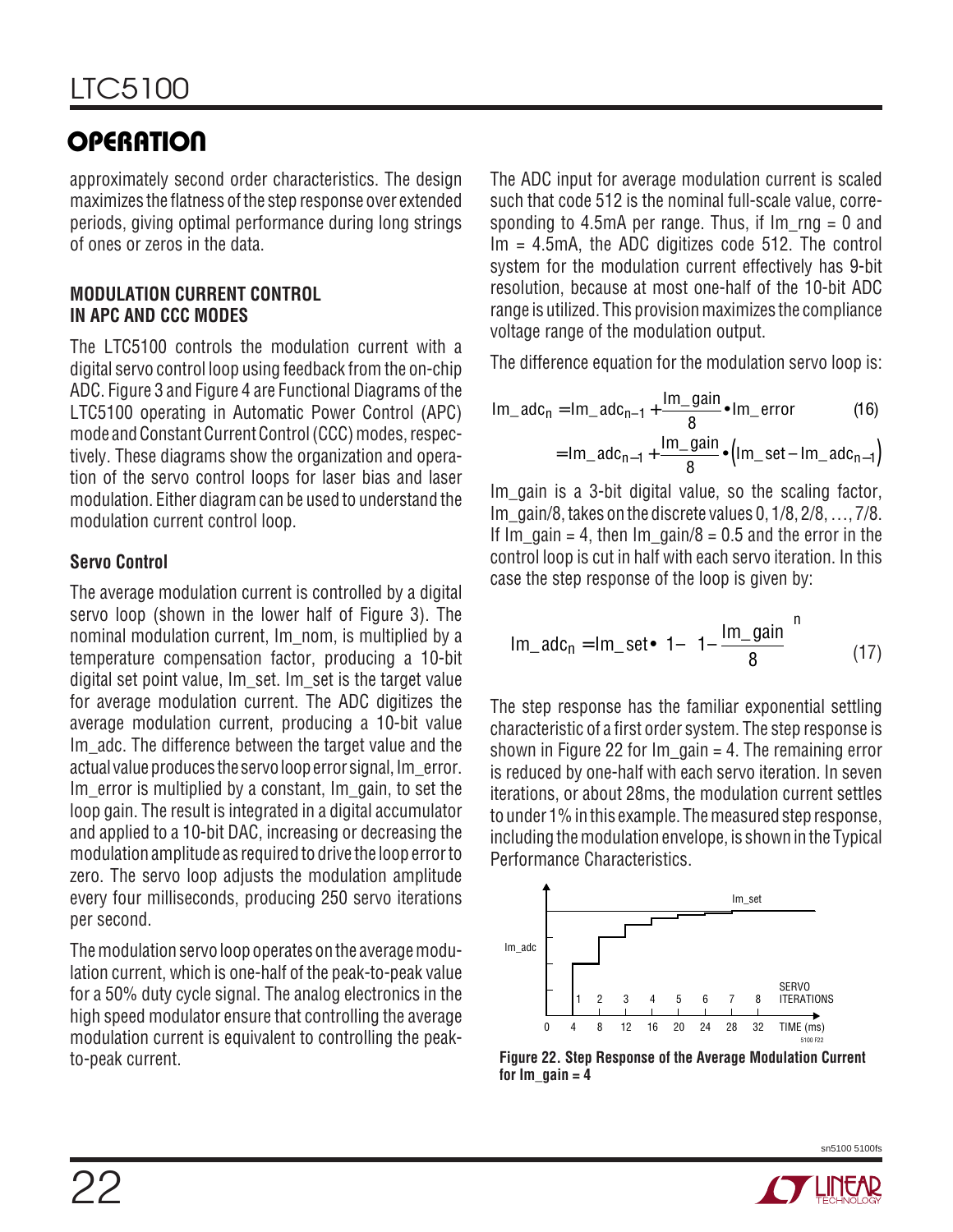Reducing Im\_gain slows the settling time and increasing Im gain speeds the settling time. For example, with Im\_gain  $= 1$ , the residual loop error is cut by  $1/8$  with each servo iteration. In this case it would take 35 servo iterations (about 140ms) to settle to 1%. With  $Im$  gain = 7, the residual servo loop error is cut by 7/8 with each servo iteration. In this case it would take only three servo iterations (about 12ms) to settle to 1%, but the servo loop will tend to "hunt" or oscillate at a low level with such a high loop gain.

#### **Temperature Compensation**

The set point value for the modulation current. Im set in Figure 3 and Figure 4, changes with temperature to compensate the temperature dependence of the laser diode's slope efficiency. Temperature measurements are supplied either by an on-chip temperature sensor or by an external microprocessor, according to the setting of Ext temp\_en. The temperature compensated expression for Im\_set is given by:

Im\_set = Im\_nom 
$$
\cdot
$$
  $\begin{pmatrix} Im_t c^2 \cdot 2^{-18} \cdot \Delta T^2 \\ + Im_t c^2 \cdot 2^{-13} \cdot \Delta T + 1 \end{pmatrix}$  (18)

Im tc1 and Im tc2 are the first and second order temperature coefficients for the modulation current.

#### **LASER BIAS CURRENT CONTROL IN APC MODE**

Figure 3 is a functional diagram of the LTC5100 operating in automatic power control (APC) mode. In APC mode, the LTC5100 servo controls the average optical power with

feedback from a monitor photodiode. Setting Apc  $en = 1$ selects this mode. In APC mode the monitor diode current can be temperature compensated with first and second order temperature coefficients.

Figure 9 shows an equivalent circuit for the MD pin and Figure 23 shows details of the monitor diode circuit. The Md polarity bit selects whether the monitor diode sources or sinks current from the MD pin. A programmable attenuator and logarithmic amplifier permit a very wide range of monitor diode currents spanning 4.25µA to 2176µA (typical) with constant 0.2% set point resolution. The attenuator divides the monitor diode current by 1, 4, 16 or 64 depending on the value of Imd rng. Two bits called Imd rng control the attenuator setting, selecting a full scale current range of 34, 136, 544 or 2176µA typical. A 5kHz lowpass filter provides antialiasing and limits noise. The logarithmic amplifier compresses the dynamic range of the monitor diode current and plays a role in maintaining constant and predictable settling times regardless of the photodiode characteristics.

#### **Range Selection**

Figure 24 depicts the current ranges for the monitor diode current. The full-scale range of the monitor diode current is  $34\mu$ A •  $4^{1}$ <sup>md\_rng</sup> typical where Imd  $ra = 0, 1, 2$  or 3. The minimum operating level should be limited to 20% of full scale to ensure adequate settling time of the optical power output of the laser. The range should be selected so that the monitor diode current stays within the guaranteed current limits over temperature.



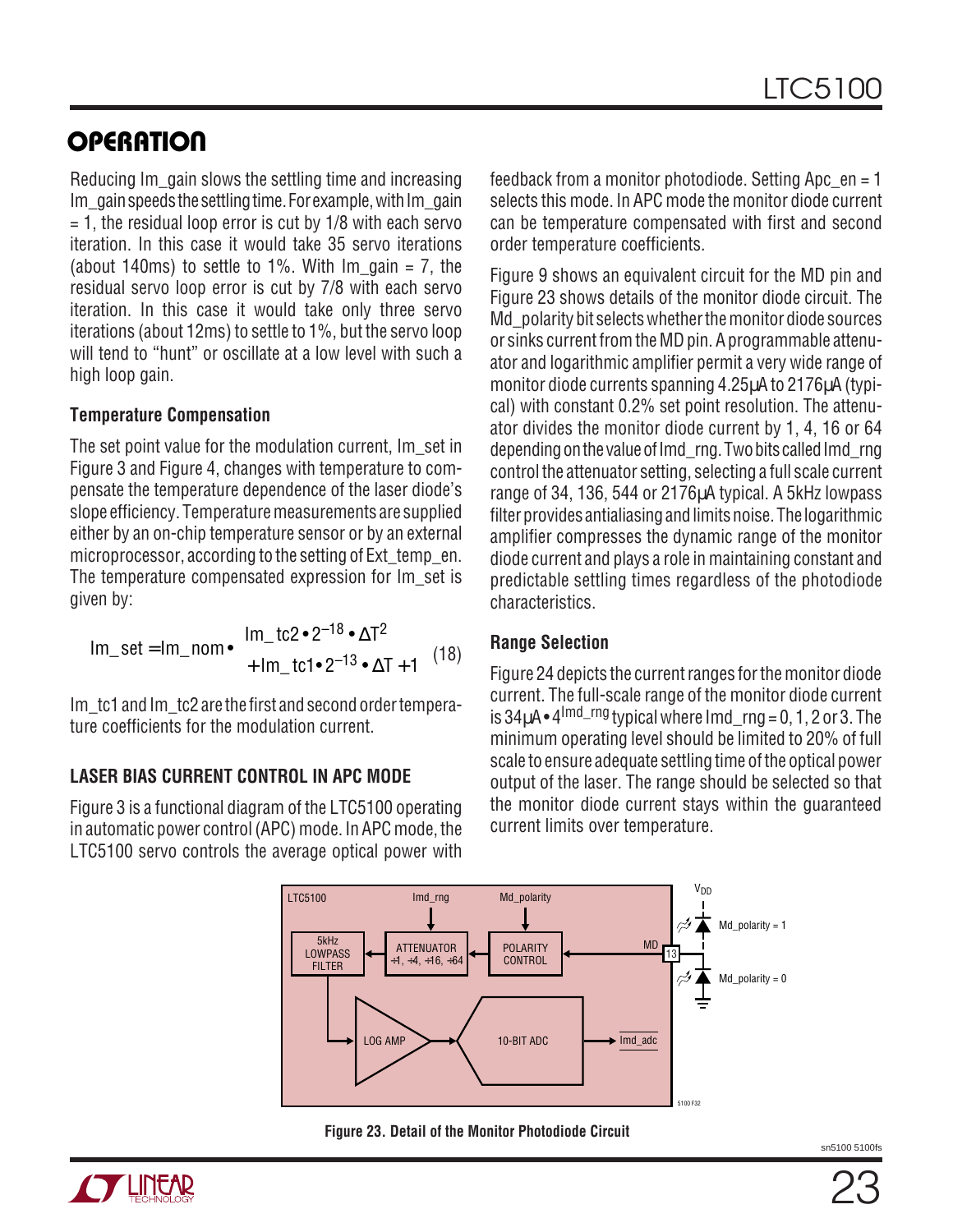

**Figure 24. Operating Ranges for the Monitor Diode Current**

The SRC pin current range, Is rng, should be chosen so that the SRC pin can supply the required bias current over temperature. See the section titled Range Selection for the Source and Modulation Currents.

#### **Servo Control**

The average optical power is controlled by a digital servo loop shown in the upper half of Figure 3. The loop sets and controls the *logarithm* of the monitor diode current. The logarithm of the nominal monitor diode current, Imd\_nom, is multiplied by a temperature compensation factor, producing a 10-bit digital set point value, Imd\_set. Imd\_set is therefore the temperature compensated logarithm of the target value for monitor diode current. The ADC digitizes the logarithm of the monitor diode current, producing a 10-bit value called Imd\_adc. The difference between the target value and the actual value produces the servo loop error signal, Imd\_error. Imd\_error is multiplied by a constant, Apc\_gain, to set the loop gain. Imd\_error is also multiplied by the set point value of the modulation current to further stabilize the servo dynamics, as explained below. The result is integrated in a digital accumulator and applied to a 10-bit DAC, increasing or decreasing the SRC pin current (and consequently the laser bias current) as required to drive the loop error to zero. The servo loop adjusts the laser bias current every four milliseconds, producing 250 servo iterations per second.

The open-loop gain of the APC loop is proportional to the laser slope efficiency, η (Watts/Amp), and monitor diode response, γ (Amps/Watt). These parameters vary widely from laser to laser. If nothing is done to compensate the variations in  $\eta$  and  $\gamma$ , the settling time of the optical power output will vary over an unacceptably wide range. For example, a 4:1 variation in slope efficiency and a 5:1 variation in monitor diode response could create a 20:1 variation in settling time.

The LTC5100 uses two techniques to fully compensate for variations in the laser and monitor diode characteristics, achieving constant settling times under all conditions. First, taking the logarithm of the monitor diode current precisely compensates variations in the monitor diode response. Second, multiplying the error signal by the modulation current precisely compensates for variations in laser slope efficiency.

The difference equation for the APC loop is:

$$
Im\_adc_n = Imd\_adc_{n-1} + A \cdot Imd\_error
$$
 (19)  
= Imd\\_adc\_{n-1} + A \cdot (Imd\\_set - Imd\\_adc\_{n-1})

where A is the small-signal loop gain, given by:

$$
A = \frac{\text{Apc\_gain}}{32} \cdot \frac{1+1 \text{ s\_rng}}{1+1 \text{ m\_rng}} \cdot \frac{1}{\ln(8)}
$$
\n
$$
\frac{\text{ER}-1}{\text{ER}+1} \cdot \frac{\text{R}_{\text{T}} + \text{R}_{\text{LD}}}{\text{R}_{\text{T}}}
$$
\n(20)

where:

 $ln(8) = 2.079$  is the natural logarithm of 8

ER is the extinction ratio

 $R<sub>T</sub>$  is the termination resistance

 $R_{LD}$  is the dynamic resistance of the laser diode

Apc\_gain is a 5-bit digital value, so the scaling factor, Apc\_gain/32, takes on the discrete values 0, 1/32, 2/32, …, 31/32.

In practice, the extinction ratio is usually high ( $ER \gg 1$ ), and  $R_T \sim R_{LD}$ , so Equation 20 simplifies to:

$$
A \approx \frac{\text{Apc\_gain}}{32} \cdot \frac{1 + \text{ls\_rng}}{1 + \text{Im\_rng}} \tag{21}
$$

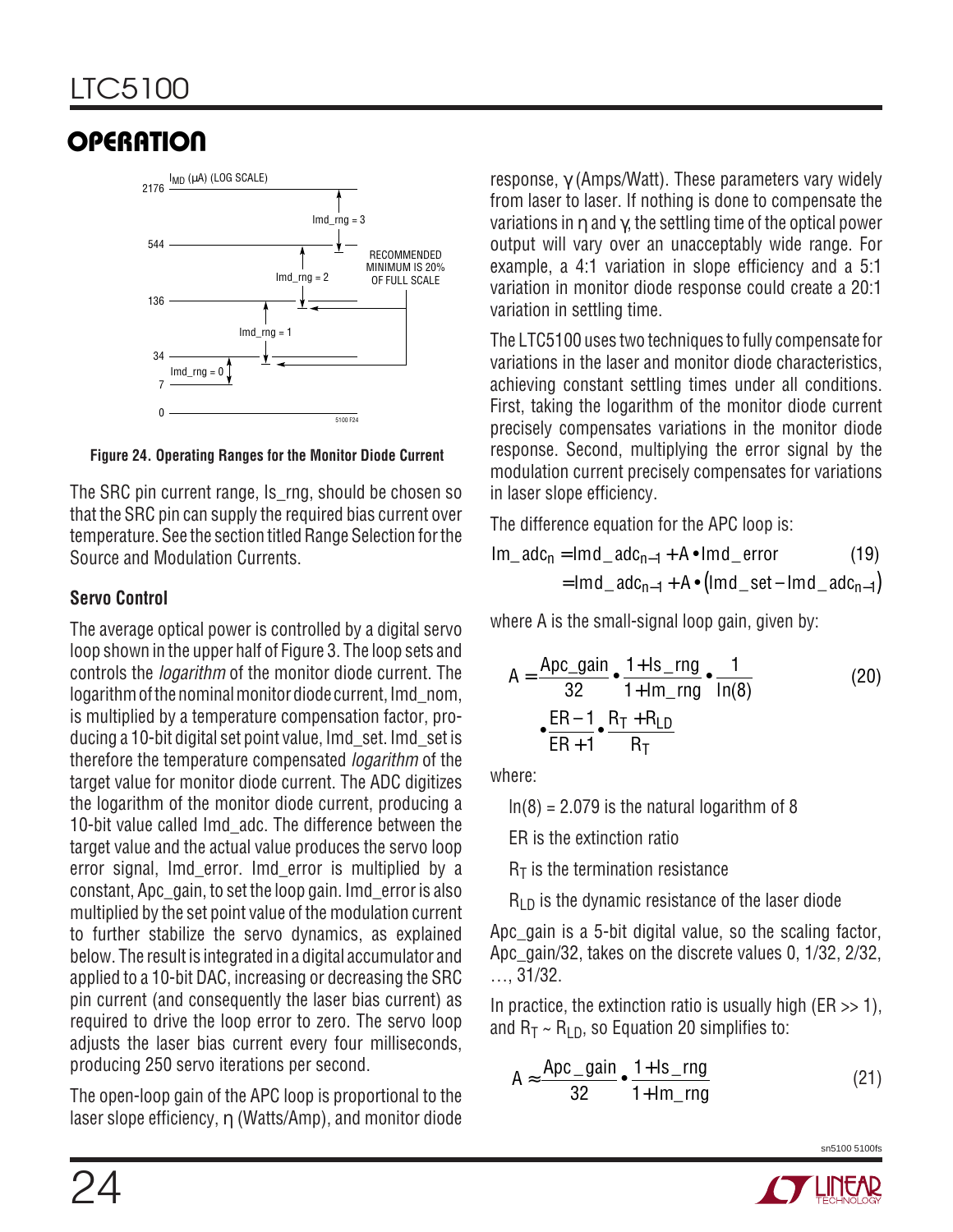Equation 20 shows that the loop gain is completely independent of the slope efficiency and monitor diode response. Consequently the servo dynamics and settling time are independent of these highly varying quantities. The Apc gain quantity can be set to compensate for the selected values of Is rng and Im rng as well as the extinction ratio, termination resistance and laser dynamic resistance.

The step response of the APC loop is:

 $\text{Im}d \text{ ad}c_n = \text{Im}d \text{ set} \cdot [1 - (1 - A)^n]$  (22)

The step response given in Equation 22 has the familiar exponential settling characteristic of a first order system. The step response is shown in Figure 25 for  $A = 0.5$ . The remaining error is reduced by one-half with each servo iteration. In seven iterations, or about 28ms, the modulation current settles to under 1% in this example. The measured step response, including the modulation envelope, is shown in the Typical Performance Characteristics.

Choosing  $A = 0.5$  is nearly optimal because it results in smooth, exponential settling.  $A = 1$  will settle in about two servo iterations or 8ms, but "hunting" or low level oscillation will be seen in the laser bias current.  $A > 1$  results in overshoot and  $A > 2$  results in sustained high level oscillation.



**Figure 25. Step Response of the Monitor Diode Current for a Total Loop Gain of 0.5**

#### **Temperature Compensation**

The set point value for the monitor diode current, Imd\_set in Figure 3, can be changed with temperature to compensate the temperature dependence of the monitor diode response. Temperature measurements are supplied either by an on-chip temperature sensor or by an external



$$
lmd\_set =
$$
  
lmd<sub>-</sub>nom $\bullet$  $\begin{pmatrix} lmd\_tc2 \bullet 2^{-18} \bullet \Delta T^2 \\ + lmd\_tc1 \bullet 2^{-13} \bullet \Delta T + 1 \end{pmatrix}$  (23)

Imd\_tc1 and Imd\_tc2 are the first and second order temperature coefficients for the monitor diode current. Equation 23 applies to the digital representation of the monitor diode current. Recall that Imd\_set is the digital set point for the *logarithm* of the monitor diode current. This fact has two important implications. First, the first order temperature coefficient in Equation 23 (Imd\_tc1) results in an exponential change in the physical monitor diode current with temperature. However, the monitor diode temperature drift is usually very small, and the exponential is well approximated as linear. Second, if  $Im d$  tc2 = 0, the relative temperature sensitivity of the physical current is given by:

$$
\frac{dI_{MD}}{dT} \cdot \frac{1}{I_{MD}} = \ln(8) \cdot 2^{-13} \cdot \text{Imd}_t ct \cdot \frac{I_{md}}{1024} \quad (24)
$$

where  $I_{MD}$  is the physical monitor diode current in Amps.

Equation 24 shows that the temperature coefficient of the physical current depends on the nominal monitor diode current. For example, if Imd  $nom = 512$  and Imd  $tc1 = 4$ , the physical temperature compensation would be:

$$
\frac{dI_{MD}}{dT} \cdot \frac{1}{I_{MD}} = \ln(8) \cdot 2^{-13} \cdot 4 \cdot \frac{512}{1024} = 508 \text{ppm}^{\circ}\text{C} \quad (25)
$$

The effect of Imd\_tc2 on the physical monitor diode current has no simple physical interpretation. In most cases it will be sufficient to set Imd\_tc2 to zero and use the first order temperature coefficient, Imd\_tc1 to correct monitor diode drift.

#### **LASER BIAS CURRENT CONTROL IN CCC MODE**

sn5100 5100fs Figure 4 is a functional diagram of the LTC5100 operating in constant current control (CCC) mode. In CCC mode, the LTC5100 sets the laser bias current directly. Setting Apc  $en = 0$  selects this mode. In CCC mode the laser bias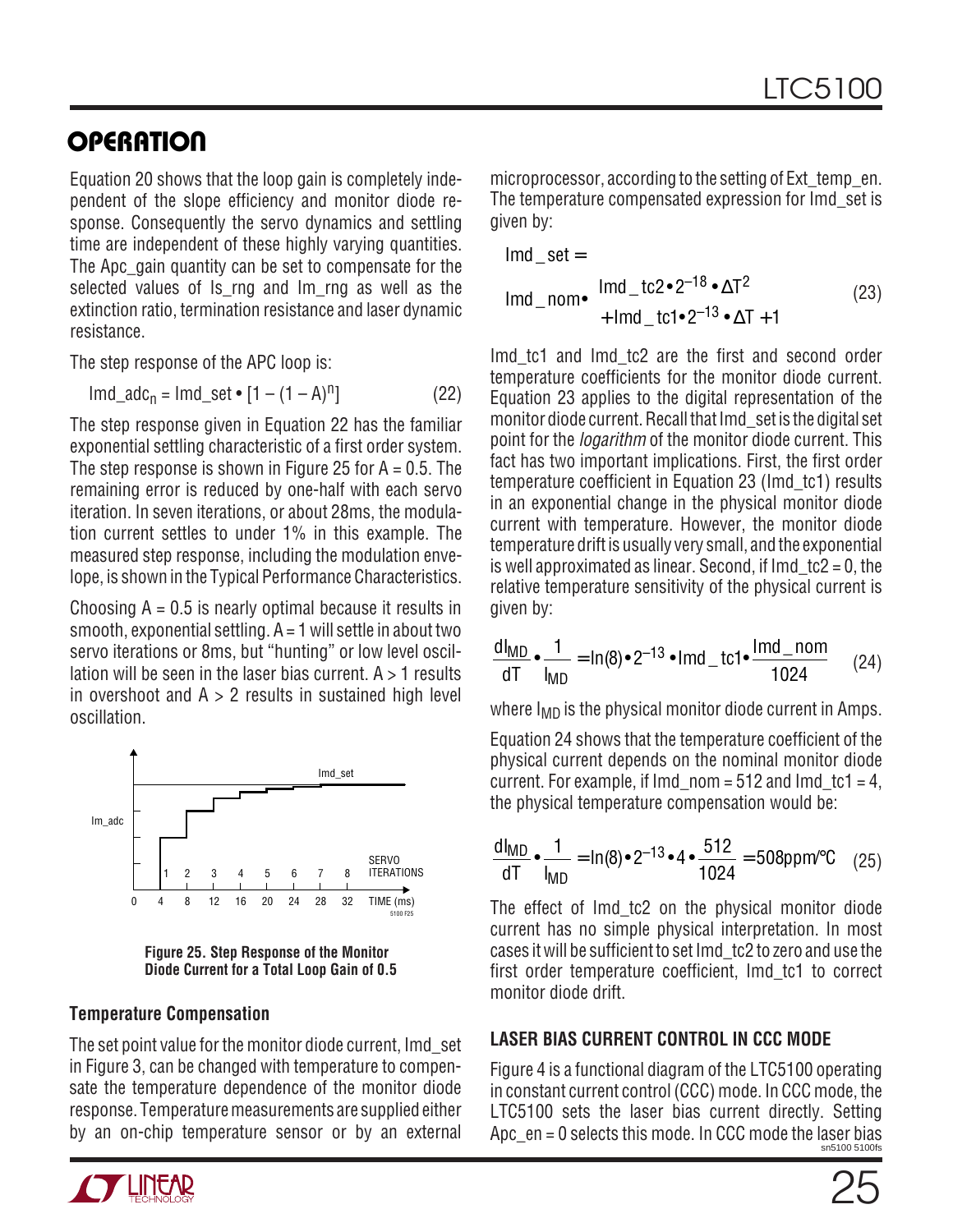current can be temperature compensated with first and second order temperature coefficients.

### **Servo Control**

The laser bias current is controlled by a digital servo loop (shown in the upper half of Figure 4) and can be understood as follows. The nominal bias current, Ib nom, is multiplied by a temperature compensation factor, producing a 10-bit digital set point value, Ib set. Ib set is the target value for the laser bias current. The ADC digitizes the SRC pin current and the average modulation current, producing 10-bit values Is\_adc and Im\_adc. The laser bias current is the difference between the SRC pin current and the average modulation current (Equation 1). The system generates a digital representation of the laser bias current by calculating:

$$
lb\_adc = ls\_rng \bullet ls\_adc - lm\_rng \bullet lm\_adc
$$
 (26)

where Ib adc is the result of a calculation. (The ADC never digitizes the laser bias current directly.)

The difference between the target value and the actual value is the servo loop error signal, Ib error. Ib error is multiplied by a constant, Ib\_gain, to set the loop gain. The result is integrated in a digital accumulator and applied to a 10-bit DAC, increasing or decreasing the SRC pin current as required to drive the loop error to zero. The servo loop adjusts the SRC pin current every four milliseconds, producing 250 servo iterations per second.

The simplified difference equation for the bias current servo loop is, assuming  $Im$  nom = 0:

lb<sub>-</sub>adc<sub>n</sub> = (27)  
\nlb<sub>-</sub>adc<sub>n-1</sub> + 
$$
\frac{lb_{gain}}{32}
$$
 (ls<sub>-</sub>rng + 1)•lb<sub>-</sub>error  
\n= lb<sub>-</sub>adc<sub>n-1</sub> +  $\frac{lb_{gain}}{32}$  (ls<sub>-</sub>rng + 1)  
\n• (lb<sub>-</sub>set- lb<sub>-</sub>adc<sub>n-1</sub>)

Ib\_gain is a 5-bit digital value, so the scaling factor, Ib\_gain/32, takes on the discrete values 0, 1/32, 2/32, …, 31/32. If Ib\_gain • (Is  $rng + 1$ ) = 16, then Ib\_gain • (Is rng + 1)/32 = 0.5 and the error in the control loop is cut in half with each servo iteration. In this case the step response of the loop is given by, assuming  $Im$  nom = 0 :

$$
lb\_adc_n =
$$
  
lb\\_set•
$$
\left[1 - \left(1 - \frac{lb\_gain \cdot (ls\_rng + 1)}{32}\right)^n\right]
$$
 (28)

The step response has the familiar exponential settling characteristic of a first order system. The step response is shown in Figure 26 for Ib gain  $\cdot$  (Is rng + 1) = 16. The remaining error is reduced by one-half with each servo iteration. In seven iterations, or about 28ms, the laser bias current settles to under 1% in this example. The measured step response is shown in the Typical Performance Characteristics.



Reducing Ib gain slows the settling time and increasing Ib gain speeds the settling time. For example, with Ib gain • (Is  $rng + 1$ ) = 1, the residual loop error is cut by 1/32 with each servo iteration. In this case it would take 145 servo iterations (about 580ms) to settle to 1%. With Ib\_gain • (Is  $rng + 1$ ) = 31, the residual servo loop error is cut by 31/ 32 with each servo iteration. In this case it would take only two servo iterations (about 8ms) to settle to 1%.

Setting Im nom  $\neq 0$  slows the settling time of the laser bias current somewhat. This effect can easily be compensated by increasing Ib gain.

#### **Temperature Compensation**

sn5100 5100fs The set point value for the laser bias current, Ib set in Figure 4, can change with temperature to compensate the temperature dependence of the laser diode's threshold current. Temperature measurements are supplied either

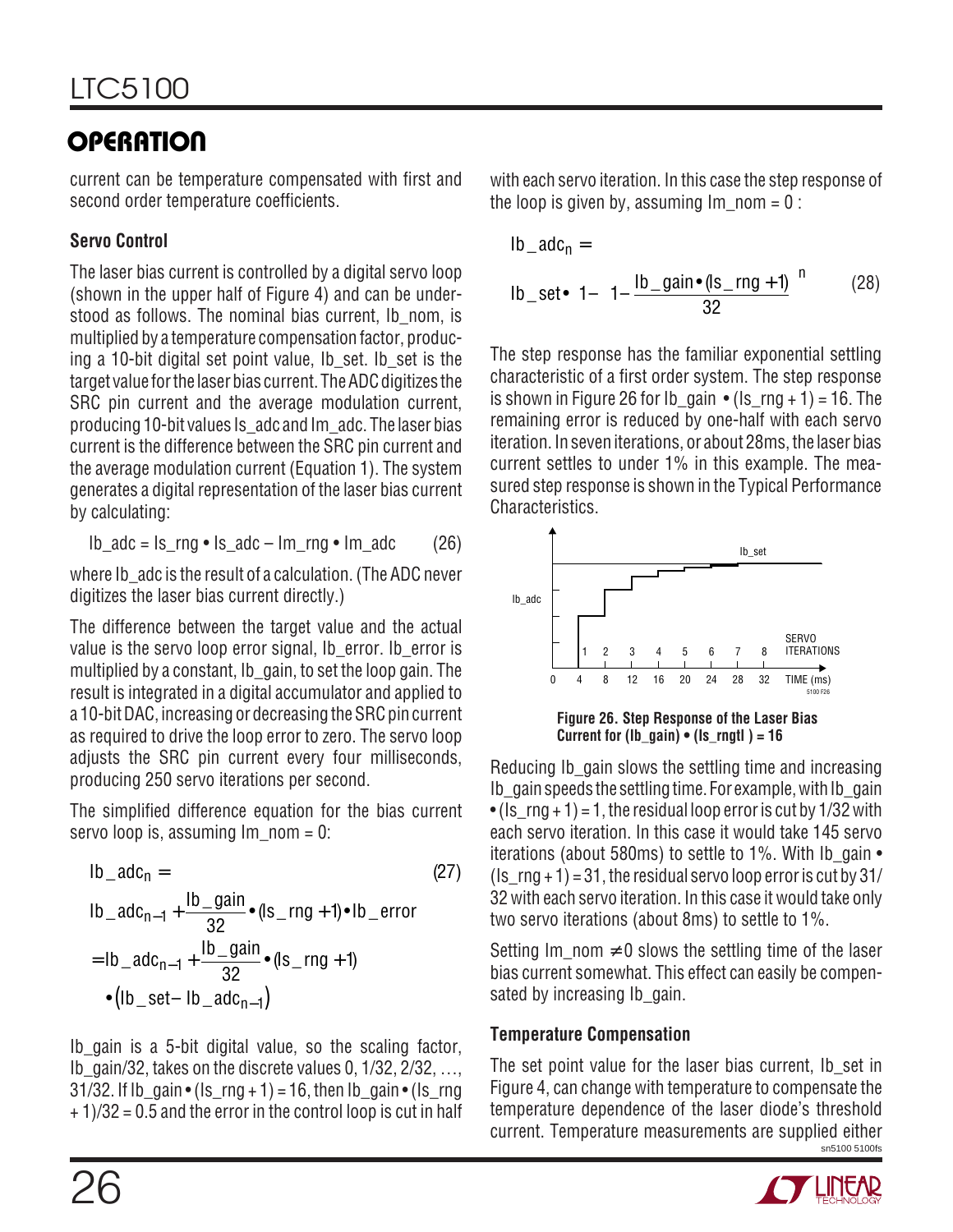by an on-chip temperature sensor or by an external microprocessor, according to the setting of Ext temp\_en. The temperature compensated expression for Ib\_set is given by:

$$
lb\_set = lb\_nom \cdot \begin{pmatrix} lb\_tc2 \cdot 2^{-18} \cdot \Delta T^2 \\ + lb\_tc1 \cdot 2^{-13} \cdot \Delta T + 1 \end{pmatrix}
$$
 (29)

Ib tc1 and Ib tc2 are the first and second order temperature coefficients for the laser bias current.

#### **TRANSMIT ENABLE, FAULT DETECTION AND EYE SAFETY**

The LTC5100 is compatible with the Gigabit Interface Converter (GBIC) specification, but includes additional features and safety interlocks. Figure 27 shows the state diagram for enabling the transmitter and detecting faults.

The EN pin and Soft en control bit enable and disable the transmitter. The EN pin may be programmed for active high or active low operation with the En\_polarity bit.



**Figure 27. State Diagram for Transmitter Enable and Fault Detection**

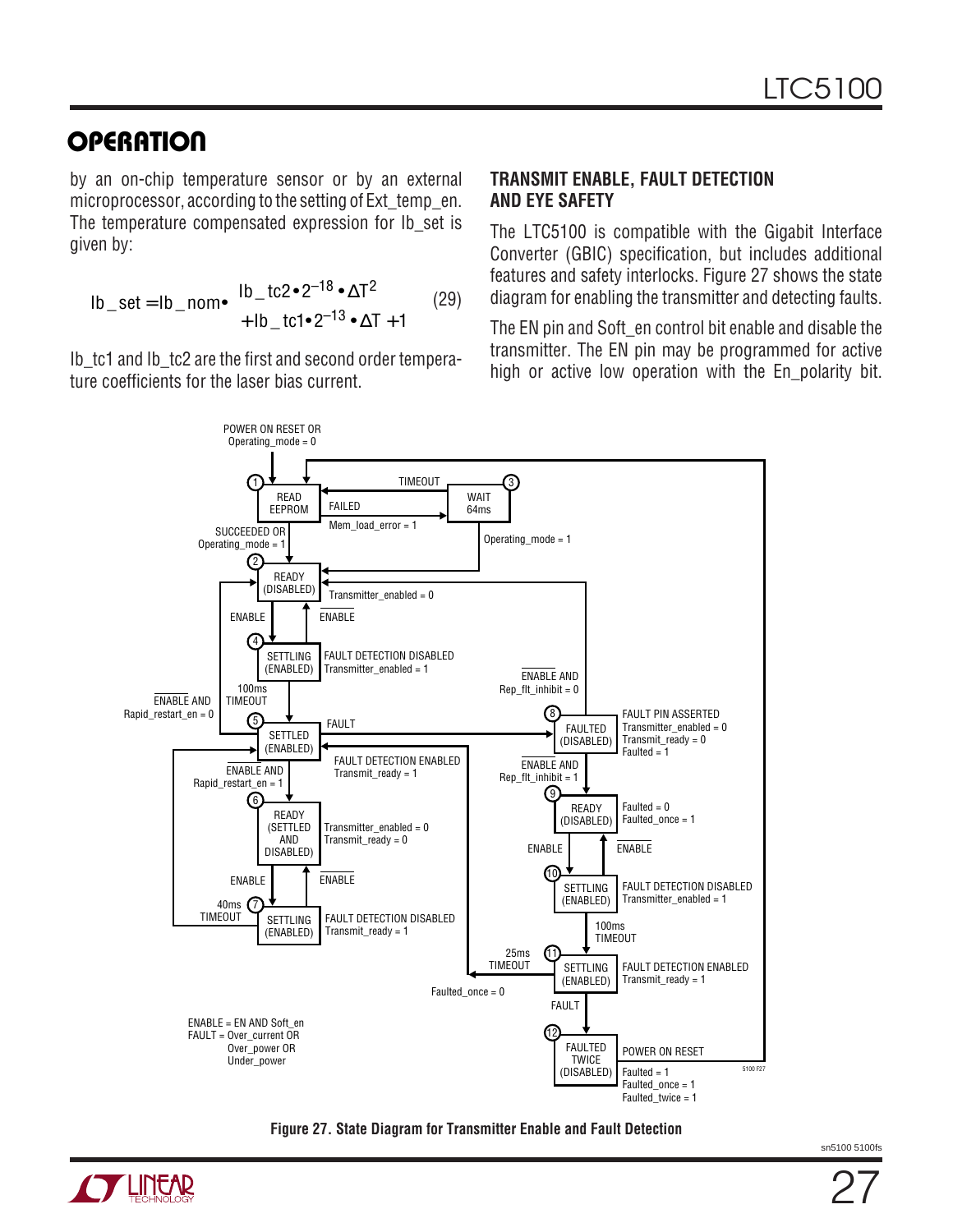The EN pin and the Soft en bit must both be active to enable the transmitter, providing an extra degree of safety and allowing full software control of the transmitter enable function. As shown in Figure 6, the EN pin has a weak 10µA current source that pulls it to the inactive state in case of an accidental open on the pin. The EN and Soft en bits are inhibited until the LTC5100 has successfully loaded its registers from an EEPROM or the Operating\_mode bit has been set, signaling that a microprocessor has assumed control of the chip.

The first time the transmitter is enabled after initial power up, the servo loops find the correct DAC settings for bias and modulation current through a feedback process. Initial settling is typically within 300ms. If the transmitter is disabled and subsequently re-enabled, the previously determined DAC settlings are restored. In this case settling occurs typically within 1ms. This feature is called "Rapid Restart" and can be overridden by setting the Rapid–restart\_en bit to zero.

The LTC5100 has sophisticated eye safety and fault handling features. Five types of faults are detected: low supply voltage, excessive laser bias current, overpower, underpower and EEPROM memory load failure. Table 1 summarizes these five faults and how they are handled in the LTC5100.

Faults are latched in compliance with GBIC requirements. Faults can be independently enabled (except for low supply voltage and memory load failure) and are recorded in an internal register for readout over the serial bus. If two faults occur simultaneously, the fault with the highest priority (see Table 1) is recorded in the FLT\_STATUS register. This register indicates the cause of the fault and is cleared only when read (not when the fault itself is cleared.) Low supply voltage and memory load failure are considered hard faults and cannot be masked or overridden. They prevent the transmitter from begin enabled until they are cleared.

Normally, a fault automatically disables the transmitter and shuts down the laser. In some systems it may be desirable to allow data transmission to continue after a

|                                                    | <b>FAULT TYPE</b>                                                             |                                                                         |                                                                      |                                                              |                                                                                                     |                                                         |  |  |  |  |
|----------------------------------------------------|-------------------------------------------------------------------------------|-------------------------------------------------------------------------|----------------------------------------------------------------------|--------------------------------------------------------------|-----------------------------------------------------------------------------------------------------|---------------------------------------------------------|--|--|--|--|
|                                                    | <b>LASER</b><br><b>OVERCURRENT</b>                                            | <b>LASER</b><br><b>OVERPOWER</b>                                        | <b>LASER</b><br><b>UNDERPOWER</b>                                    | <b>EEPROM MEMORY</b><br><b>LOAD FAULT</b>                    | <b>POWER SUPPLY</b><br>UNDERVOLTAGE                                                                 | <b>SOFTWARE</b><br><b>FORCED FAULT</b>                  |  |  |  |  |
| <b>Fault Occurs When</b>                           | Laser Bias Current<br><b>Exceeds the Value</b><br>in the IB_LIMIT<br>Register | <b>Monitor Diode</b><br>Current is 50%<br>Greater Than the<br>Set Point | <b>Monitor Diode</b><br>Current is 50%<br>Less than the<br>Set Point | <b>EEPROM Load</b><br><b>Starts But Fails</b><br>to Complete | V <sub>DD</sub> Drops<br>Below 2.8V                                                                 | The Flt_pin_override<br>and Force_flt Bits<br>are Set   |  |  |  |  |
| Priority                                           | 5                                                                             | 4                                                                       | 3                                                                    | $\overline{2}$                                               | 1                                                                                                   | NА                                                      |  |  |  |  |
| Cleared by<br>Power-On Reset                       | Yes                                                                           | Yes                                                                     | Yes                                                                  | Yes                                                          | N <sub>0</sub>                                                                                      | Yes                                                     |  |  |  |  |
| Latched in the<br>FLT_STATUS<br>Register           | Yes                                                                           | Yes                                                                     | Yes                                                                  | Yes                                                          | Yes                                                                                                 | No (Not Part of the<br>FLT_STATUS Register)             |  |  |  |  |
| Cleared from the<br>FLT_STATUS<br>Register on Read | Yes                                                                           | Yes                                                                     | Yes                                                                  | Yes                                                          | Yes                                                                                                 | No (Not Part of the<br>FLT_STATUS Register)             |  |  |  |  |
| Latched at the<br><b>FAULT Pin</b>                 | Yes                                                                           | Yes                                                                     | Yes                                                                  | Yes                                                          | No (The FAULT Pin<br>Signals a Fault as<br>Long as the Supply<br><b>Voltage Remains</b><br>Too Low) | Yes (Actually Latched<br>in the FLT_CONFIG<br>Register) |  |  |  |  |
| Enabled by                                         | Over_current_en                                                               | Over pwr en<br>and Apc_en                                               | Under_pwr_en<br>and Apc_en                                           | Always Enabled                                               | Always Enabled                                                                                      | Flt_pin_override                                        |  |  |  |  |
| <b>Glitch Rejection</b>                            | $4\mu s$                                                                      | $4\mu s$                                                                | $4\mu s$                                                             | <b>NA</b>                                                    | 200mV Typical<br>Hysteresis                                                                         | NA                                                      |  |  |  |  |

#### **Table 1. Fault Detection and Handling**

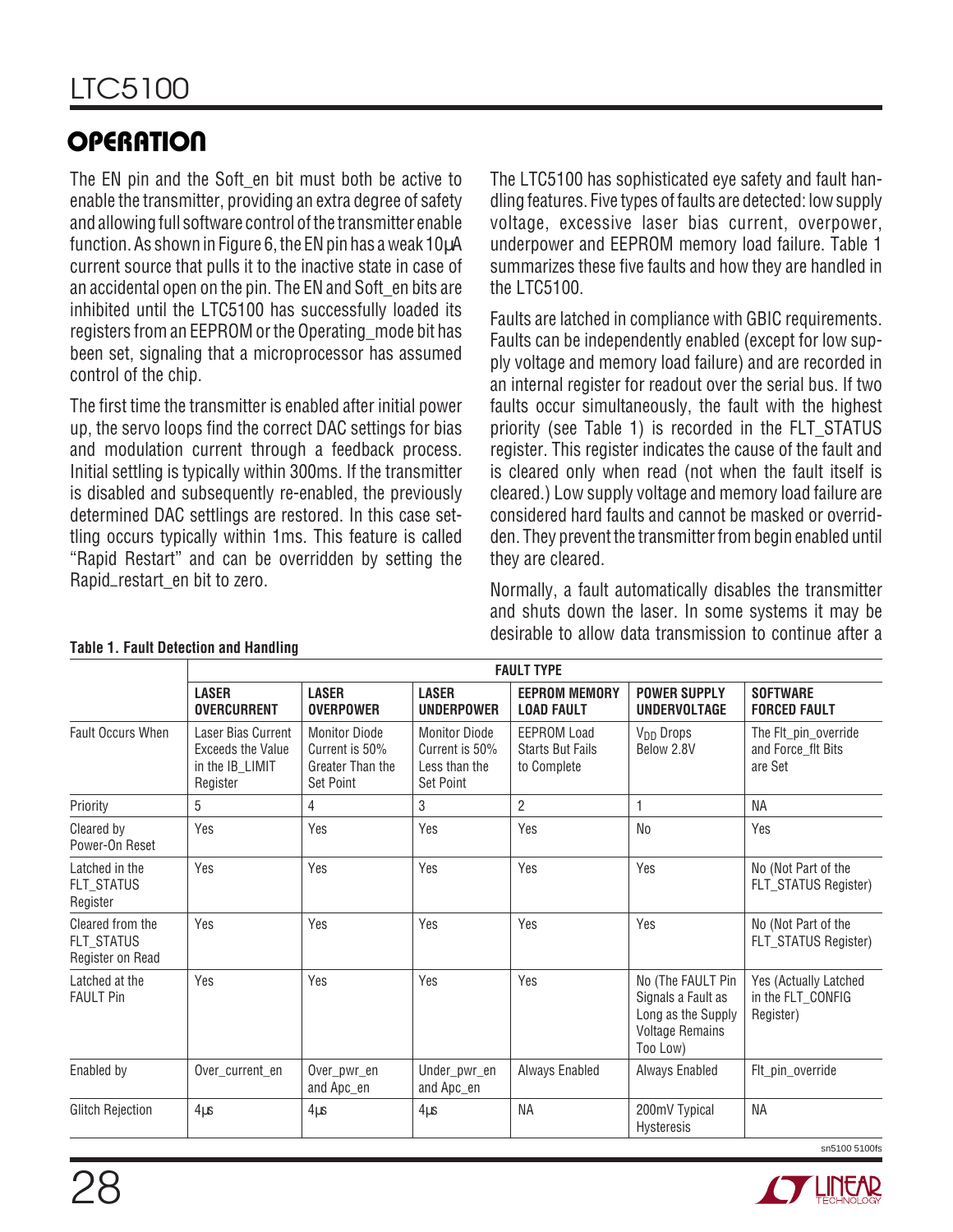fault has occurred. For example, the software in the host system may need to evaluate the cause of the fault before shutting down the laser. If Auto shutdn  $en = 1$ , the LTC5100 automatically disables the transmitter after a fault. If Auto shutdn en = 0, data transmission continues after a fault. The transmitter is not disabled until the host system drives the EN pin inactive or clears the Soft en bit. Low power supply voltage and memory load errors are considered hard faults and always disable the transmitter, regardless of the setting of Auto\_shutdn\_en.

The LTC5100 implements the GBIC protocol for preventing software from repeatedly re-enabling a faulted transmitter. When a first fault is detected, it can be cleared by disabling the transmitter. If the transmitter is re-enabled and a second fault occurs within 25ms after fault detection is enabled, the transmitter is permanently disabled. Only cycling power to the LTC5100 can clear this condition. This feature is called "Repeated Fault Inhibit" and can be overridden by setting the Repeated\_flt\_inhibit bit to zero.

The FAULT pin can be configured active high or active low with the FIt pin polarity bit. The FAULT pin can be programmed for open drain, 330µA internal pull-up, 500µA internal pull-up or complementary (push-pull) drive with the two Fit dry mode bits. Refer to Figure 8 for an equivalent circuit of the FAULT pin.

The FAULT pin can be overridden in software for testing purposes or to allow a microprocessor in the transceiver module to fully control the module's fault output. If the Fit pin override bit is set, then the Force fit bit fully controls the state of the FAULT pin.

The state of the LTC5100 can be monitored by reading the FLT STATUS register. See Table 21 for a description of the status bits.

#### **EYE SAFETY INFORMATION**

Communications lasers can emit levels of optical power that pose an eye safety risk. While the LTC5100 provides certain fault detection features, these features alone do not ensure that a laser transmitter using the LTC5100 is compliant with IEC 825 or the regulations of any particular agency. The user must analyze the safety requirements of their transceiver module or system, activate the appropriate laser safety features of the LTC5100, and take any additional precautions needed to ensure compliance of the end product with the requirements of the relevant regulatory agencies. In particular, the LTC5100 produces laser currents in response to digitally programmed commands. The user must ensure software written to control the LTC5100 does not cause excessive levels of radiation to be emitted by the laser.

#### **POWER CONSUMPTION AND POWER MANAGEMENT**

The power consumption of the LTC5100 is dependent on several variables, including the modulation current range (set by Im rng), the laser bias and modulation levels, and the state of the transmitter (whether enabled or disabled.) If Power down  $en = 1$ , the LTC5100 turns off its high speed amplifiers when the transmitter is disabled, reducing supply current to less than 5mA (typical). See the Typical Performance Chacteristics for further information.

#### **HIGH SPEED PEAKING CONTROL**

The LTC5100 has the ability to selectively peak the falling edge of the modulation waveform to accelerate the turn-off of the laser diode. The 5-bit PEAKING register controls this function. See the Typical Performance Chacteristics for further information. Lower values in the PEAKING register increase the falling edge peaking.

#### **ANALOG-TO-DIGITAL CONVERSION**

#### **Overview**

The ADC in the LTC5100 is a 10-bit, dual slope integrating converter with excellent linearity and noise rejection. A multiplexer allows digitizing six quantities:

- SRC pin current,  $I_S$
- Average modulation current,  $I_M$
- Laser diode voltage,  $V_{\text{LD}}$
- Monitor diode current, I<sub>MD</sub>
- Termination resistor voltage,  $V_{\text{TFRM}}$
- Die temperature, T

All of these measurements are available to the user via the I<sup>2</sup>C serial bus.

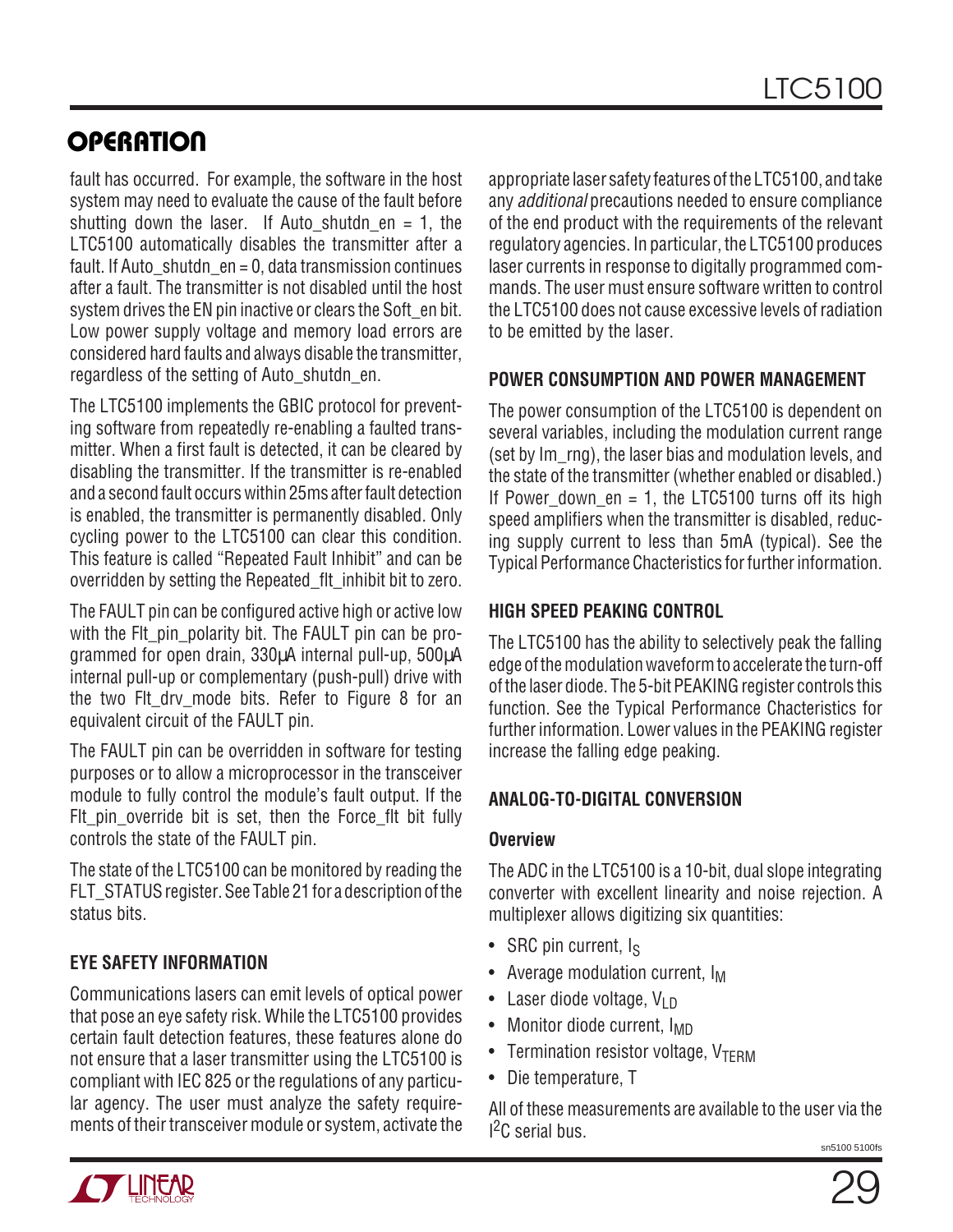#### **Conversion Sequence**

The ADC has a 1ms conversion time and operates in a fourcycle sequence. Three of these cycles are dedicated to the needs of the servo controllers for laser bias and modulation current. One cycle is available to the user to convert any desired quantity. Table 2 shows how the four conversion time slots are allocated. The temperature compensation and servo loop calculations are done during the User cycle. The source and modulation DACs are also updated during this cycle.

| <b>CYCLE</b> | <b>APC MODE</b> | <b>CCC MODE</b> | <b>RESULT STORED IN</b><br><b>REGISTER</b> |
|--------------|-----------------|-----------------|--------------------------------------------|
|              |                 |                 | T_INT_ADC                                  |
| 2            | ١M              | ١M              | IM ADC                                     |
| 3            | I <sub>MD</sub> | ΙS              | IMD ADC/IS ADC                             |
|              | User            | User            | USER ADC                                   |

#### **Table 2. ADC Conversion Sequence**

#### **User Access to the ADC**

The results of each conversion cycle in Table 2 are stored in user accessible registers. The last die temperature measurement can be read over the  $1<sup>2</sup>C$  bus at any time by reading the T\_INT\_ADC register. Note that the quantity converted during the third cycle depends on whether the chip is in APC or CCC mode. The result of the third conversion cycle is stored in a register that is called IMD ADC in APC mode and IS ADC in CCC mode. There is only one register, but it is given two names to indicate the quantity it actually holds.

The fourth cycle, called the user cycle, is available to digitize any of the six multiplexed signals. The result can be read out over the  $1<sup>2</sup>C$  serial bus. The signal to be digitized during the user cycle is selected by setting the three-bit field USER\_ADC.Adc\_src\_sel (see Table 23). For example, setting  $Adc$  arc sel = 2 programs the multiplexer to select the laser diode voltage,  $V_{\text{LD}}$ . During the next user conversion cycle,  $V_{LD}$  is converted and stored to the USER\_ADC. Data field. When the conversion is complete, USER\_ADC.Valid is set and USER\_ADC.Adc\_src indicates the signal source whose converted value is stored in USER\_ADC.Data. Reading or writing the USER\_ADC register clears the Valid bit. The Valid bit remains cleared until the next user conversion is complete. USER\_ADC.Adc\_src always corresponds to the signal source whose data is stored in USER\_ADC.Data, not the source that was most recently selected by writing USER\_ADC.Adc\_src\_sel. The Valid bit and ADC\_src field are useful for monitoring when the ADC has updated the USER\_ADC.Data field. Table 3 gives an extended example of accessing the USER\_ADC register.

Note that the content of the USER\_ADC register is different for writing and for reading, even though the I<sup>2</sup>C command used to access this register is the same in both cases. See Table 23 and Table 24 for a detailed definition of the bit fields in the USER\_ADC register. Table 23 also shows how to convert ADC digital codes to real-world quantities.

#### **DIRECT MICROPROCESSOR CONTROL OF THE LASER BIAS AND MODULATION CURRENT**

Setting Lpc en to zero turns off the LTC5100's digital Laser Power Controller (see Figure 2). The source and modulation DACs (Is dac and Im dac) can then be written from the I<sup>2</sup>C serial bus, allowing an external microprocessor or test computer to directly control the source and modulation currents.

#### **DIGITAL CONTROL AND THE I2C SERIAL INTERFACE**

The LTC5100 has extensive digital control and monitoring features. These features can be used during final assembly of a transceiver module to set up the laser and verify performance. In normal operation, the LTC5100 can operate standalone or under microprocessor supervision. Operating standalone, the LTC5100 automatically loads its configuration and laser operating parameters (bias current, modulation current, monitor diode current) from a small external EEPROM at power up. Operating under microprocessor supervision, the microprocessor is in total control of setting up the LTC5100.

#### **I 2C Serial Interface Protocol**

The digital interface for the LTC5100 is I<sup>2</sup>C, a 2-wire serial bus standard that is fully documented in "I<sup>2</sup>C-Bus and How

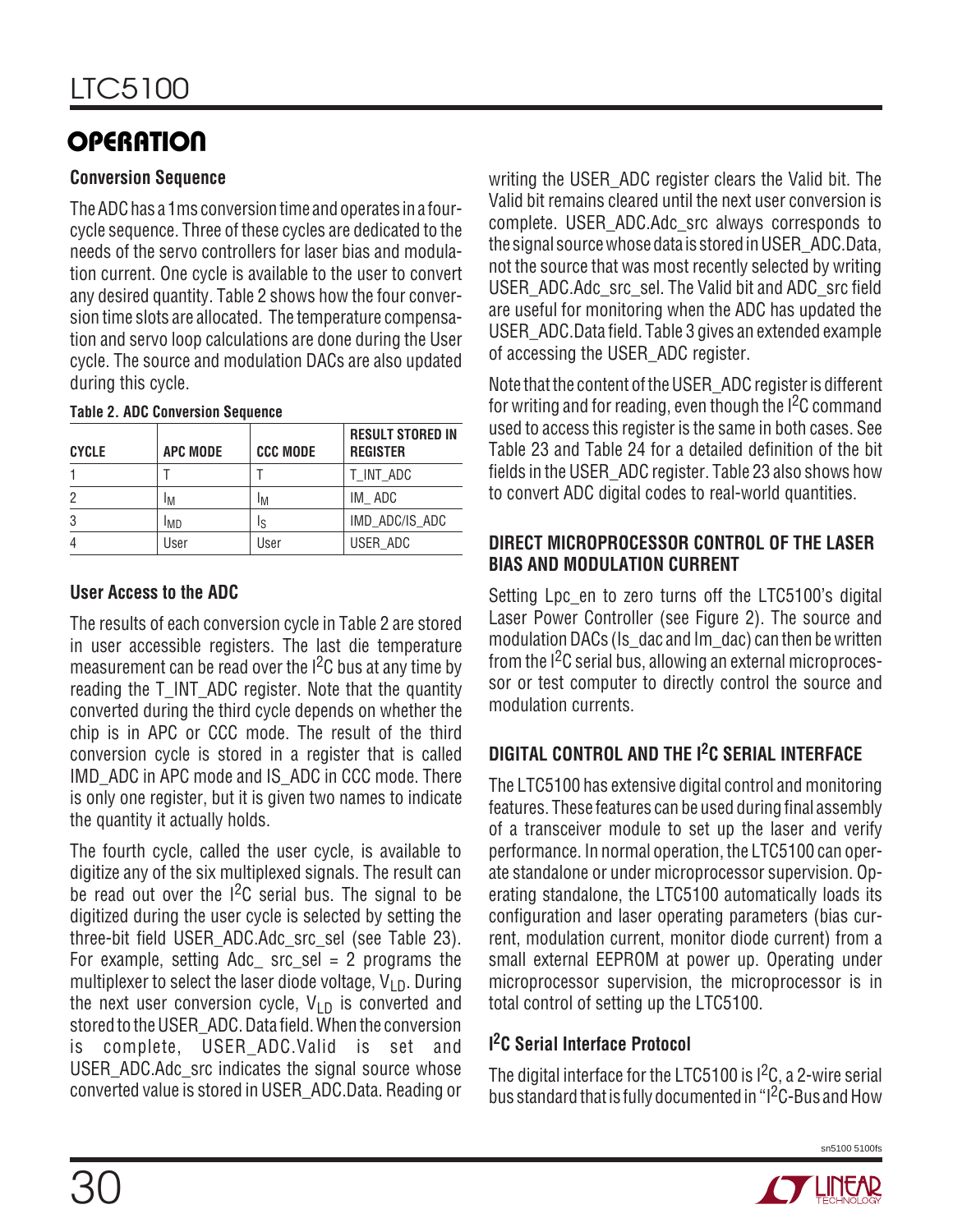**Table 3. Example of User ADC Cycle Access**

| <b>ADC</b><br><b>CYCLE</b> | <b>SIGNAL SOURCE</b>      | <b>WRITE TO</b><br>Adc_src_sel | <b>READ FROM</b><br><b>ADC_USER</b><br><b>REGISTER</b> | Adc src               | Valid        | <b>Data</b>           | <b>COMMENT</b>                                                                                                 |
|----------------------------|---------------------------|--------------------------------|--------------------------------------------------------|-----------------------|--------------|-----------------------|----------------------------------------------------------------------------------------------------------------|
| 1                          |                           |                                |                                                        | <b>VTERM</b>          | $\mathbf{0}$ | $V_{\text{TERM}}(1)$  | Selected Signal Source is V <sub>TERM</sub>                                                                    |
| $\overline{2}$             | Iм                        |                                |                                                        | VTERM                 | 0            | $V_{\text{TERM}}(1)$  |                                                                                                                |
| $\,3$                      | I <sub>S</sub>            |                                |                                                        | <b>VTERM</b>          | $\mathbf{0}$ | $V_{\text{TERM}}(1)$  |                                                                                                                |
| $\overline{4}$             | User (V <sub>TERM</sub> ) |                                |                                                        | VTERM                 | $\mathbf{0}$ | $V_{\text{TERM}}(1)$  |                                                                                                                |
| 1                          | Τ                         |                                |                                                        | <b>VTERM</b>          | 1            | V <sub>TERM</sub> (2) | ADC Updates Data with New Data,<br><b>Setting Valid</b>                                                        |
| $\overline{2}$             | $I_M$                     | <b>VLD</b>                     |                                                        | <b>VTERM</b>          | $\mathbf{0}$ | $V_{\text{TERM}}(2)$  | User Selects New Signal Source,<br>V <sub>LD</sub> , Clearing Valid                                            |
| $\,3$                      | Ιs                        |                                |                                                        | <b>VTERM</b>          | $\mathbf{0}$ | $V_{\text{TERM}}(2)$  |                                                                                                                |
| $\overline{4}$             | User $(V_{LD})$           |                                |                                                        | VTERM                 | $\mathbf{0}$ | $V_{\text{TERM}}(2)$  |                                                                                                                |
| 1                          | Τ                         |                                |                                                        | $V_{LD}$              | 1            | $V_{LD}(1)$           | ADC Updates Data with New Data,<br>Setting Vaild and Changing Adc_src<br>to Reflect the Source of the New Data |
| $\overline{2}$             | $I_M$                     |                                |                                                        | $V_{LD}$              | $\mathbf{1}$ | $V_{LD}(1)$           |                                                                                                                |
| 3                          | ls                        |                                | <b>VLD</b>                                             | $V_{LD}$              | $\mathbf 0$  | $V_{LD}(1)$           | User Reads the ADC_USER Register,<br><b>Clearing Valid</b>                                                     |
| 4                          | User $(V_{LD})$           |                                |                                                        | <b>VLD</b>            | 0            | $V_{LD}(1)$           |                                                                                                                |
| 1                          |                           |                                |                                                        | <b>VLD</b>            | $\mathbf{1}$ | $V_{LD}(2)$           | ADC Updates Data with New Data,<br><b>Setting Valid</b>                                                        |
| $\overline{c}$             | $I_M$                     |                                |                                                        | <b>V<sub>LD</sub></b> | 1            | $V_{LD}(2)$           |                                                                                                                |
| 3                          | l <sub>S</sub>            |                                |                                                        | $V_{LD}$              | $\mathbf{1}$ | $V_{LD}(2)$           |                                                                                                                |
| 4                          | User $(V_{LD})$           |                                |                                                        | $V_{LD}$              |              | $V_{LD}(2)$           |                                                                                                                |



**Figure 28. I2C Serial Read/Write Sequences (LTC5100 Responses are Shown in Bold Italics)**

to Use It, V1.0" by Philips Semiconductor. The 7-bit I<sup>2</sup>C bus address for the LTC5100 is 0x0A (hex). When the Read/Write bit that follows is a "1", the resulting 8-bit word becomes 0x15. When the Read/Write bit is a "0", the 8-bit word becomes 0x14. To communicate with the LTC5100, the bus master transmits the LTC5100 address followed by a command byte and data as defined by the  $1^2C$  bus specification and shown in Figure 28 and Table 4. Note that 16 bits of data are always transmitted, low byte first, high byte last. Within each transmitted byte, the bit order is

MSB .. LSB. The register set and I<sup>2</sup>C command set for the LTC5100 are documented in Table 7 through Table 30.

**Table 4. Legend for the I2C Protocol**

| <b>SYMBOL</b> | <b>MEANING</b> |
|---------------|----------------|
|               | <b>Start</b>   |
| W             | Write          |
| R             | Read           |
| А             | Acknowledge    |
| ΝA            | No Acknowledge |
| D             | Stop           |

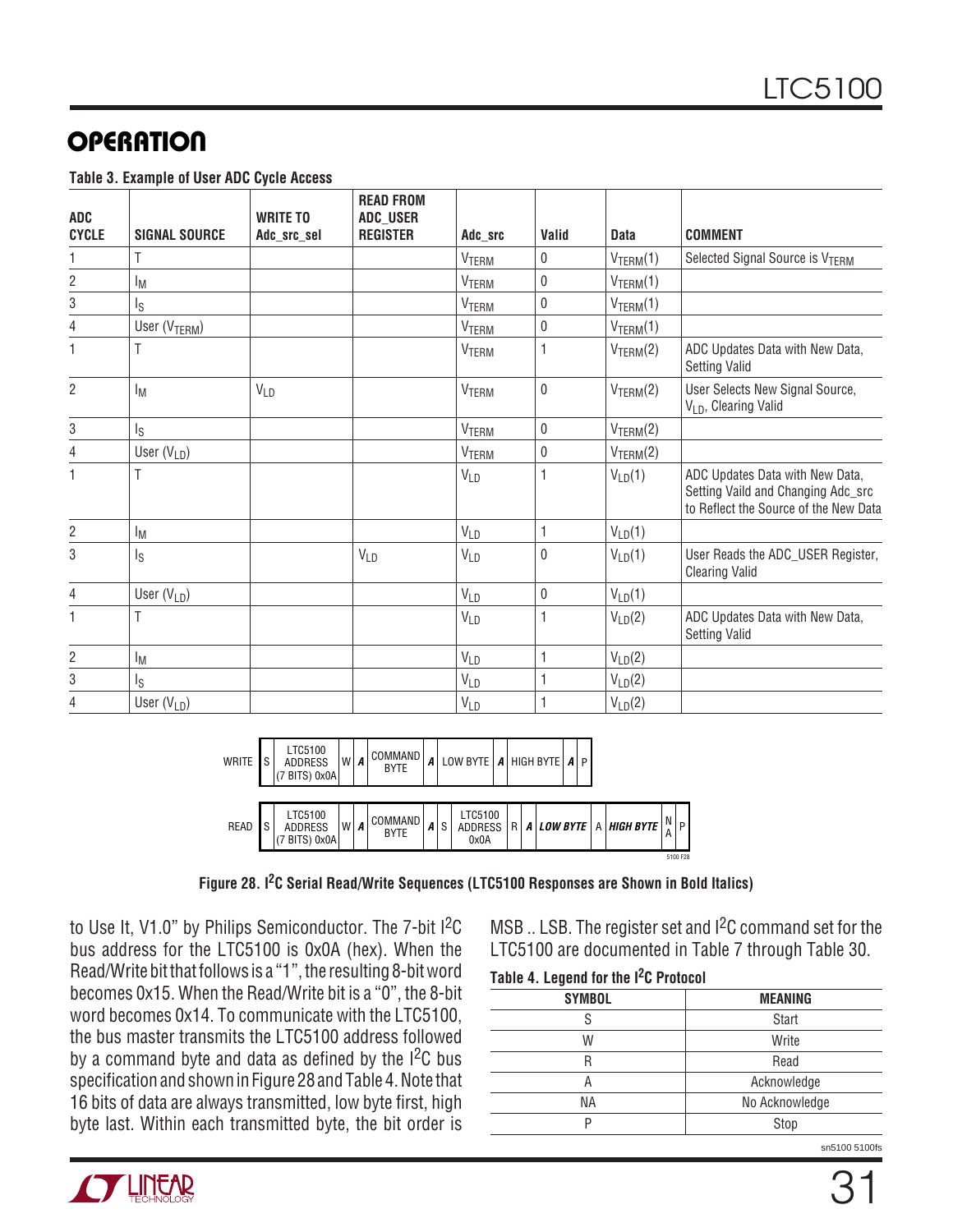#### **Standalone Operation**

On power-up the LTC5100 becomes an  ${}^{12}C$  bus master and attempts to load its configuration data from an external EEPROM. If an EEPROM responds, the LTC5100 reads 16-bytes of data and transfers this data to the internal register set. When a 16-byte transfer is completed without error, the LTC5100 becomes ready to enable the transmitter and begin driving the laser. If a bus error occurs during this transfer, the load sequence is aborted and a Mem load error is generated, preventing the transmitter from being enabled until a successful memory load attempt is completed or until an external agent sets the Operating\_mode bit. Every 64ms another attempt is made to load the EEPROM until the memory is read or until

Operating\_mode = 1. Table 5 shows the memory map for the EEPROM.

The LTC5100 generates  $1^2C$  address 0xAE (1010 1110 binary) when accessing the EEPROM, making it compatible with a wide range of EEPROM sizes. Table 6 details how the LTC5100 interacts with EEPROMs from 128 bits to 16k bits and from where it gets its data.

The LTC5100 supports hot plugging in standalone mode. If the Soft en bit is set in the EEPROM and the EN pin is active, the LTC5100 loads its configuration data from the EEPROM and immediately enables the transmitter. The transmitter is typically enabled and settled within the 300ms t\_init period required by the GBIC specification.

#### **Table 5. EEPROM Memory Map**

|                | <b>BIT</b>                     |                |                  |                        |                  |                         |                           |                 |  |
|----------------|--------------------------------|----------------|------------------|------------------------|------------------|-------------------------|---------------------------|-----------------|--|
| <b>BYTE</b>    | 17                             | 6              | 5                | 4                      | $\bf 3$          | $\overline{\mathbf{c}}$ | 1                         | $\pmb{0}$       |  |
| 15             | Reserved                       |                |                  | Peaking (4:0)          |                  |                         |                           |                 |  |
| 14             | $lb\_gain(4:0)/Apc\_gain(4:0)$ |                |                  |                        |                  | $Im\_gain(2:0)$         |                           |                 |  |
| 13             | Reserved                       |                |                  |                        | $Imd_{rrq}(1:0)$ |                         | $T_{non(9:8)}$            |                 |  |
| 12             | $T_{non}(7:0)$                 |                |                  |                        |                  |                         |                           |                 |  |
| 11             | $Im_tc2(7:0)$                  |                |                  |                        |                  |                         |                           |                 |  |
| 10             | $Im_tct(7:0)$                  |                |                  |                        |                  |                         |                           |                 |  |
| 9              | Reserved                       |                |                  |                        | $Im_rng(1:0)$    |                         | $Im\_nom(9:8)$            |                 |  |
| 8              | $Im\_nom(7:0)$                 |                |                  |                        |                  |                         |                           |                 |  |
| $\overline{7}$ | lb_tc2(7:0)/lmd_tc2(7:0)       |                |                  |                        |                  |                         |                           |                 |  |
| 6              | lb_tc1(7:0)/lmd_tc2(7:0)       |                |                  |                        |                  |                         |                           |                 |  |
| 5              | Reserved                       |                |                  |                        | $Is_rng(1:0)$    |                         | lb_nom(9:8)/lmd_nom (9:8) |                 |  |
| 4              | $lb_{non}(7:0)/lmd_{non}(7:0)$ |                |                  |                        |                  |                         |                           |                 |  |
| 3              | Reserved                       |                |                  |                        | Rep_flt_inhibit  | Rapid_restart_en        | Flt_drv_mode              |                 |  |
| $\overline{c}$ | Lpc_en                         | Auto_shutdn_en | Flt_pin_polarity | Flt_pin_override       | Force_flt        | Over_pwr_en             | Under_pwr_en              | Over_current_en |  |
| 1              | Reserved                       | Ib_limit       |                  |                        |                  |                         |                           |                 |  |
| 0              | Cml_en                         | Md_polarity    | Ext_temp_en      | Power_down_en   Apc_en |                  | En_polarity             | Soft_en                   | Operating_mode  |  |



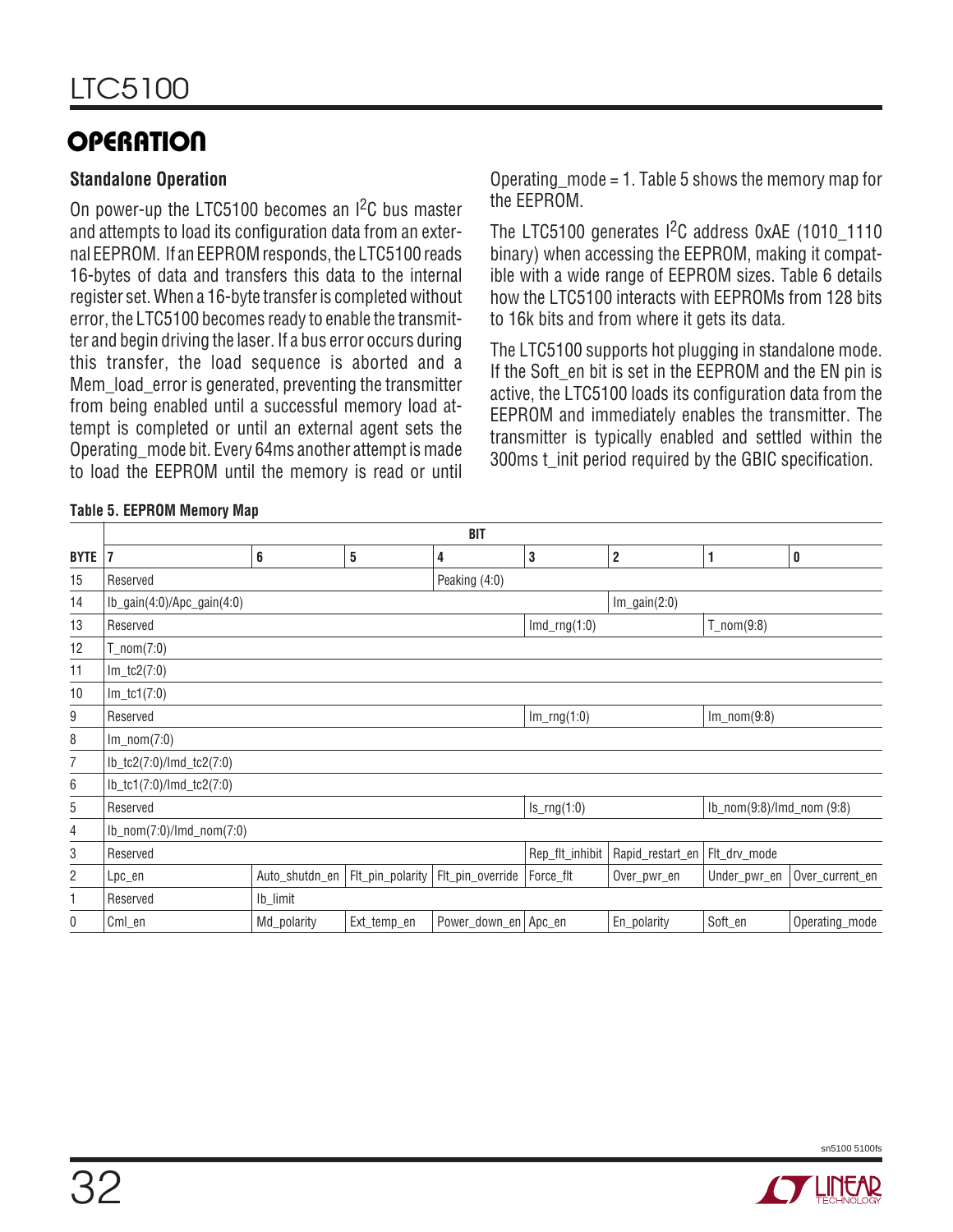| <b>GENERIC PART NUMBER</b>          | <b>24LC00</b>                                                    | <b>24LC01B</b>                                                                               | <b>24LC02B</b>                                                                                                                                                                                                     | <b>24LC04B</b>                                                           | 24LC16B                                                           |
|-------------------------------------|------------------------------------------------------------------|----------------------------------------------------------------------------------------------|--------------------------------------------------------------------------------------------------------------------------------------------------------------------------------------------------------------------|--------------------------------------------------------------------------|-------------------------------------------------------------------|
| Bits                                | 128                                                              | 1k                                                                                           | 2k                                                                                                                                                                                                                 | 4k                                                                       | 16k                                                               |
| <b>Bytes</b>                        | 16                                                               | 128                                                                                          | 256                                                                                                                                                                                                                | 512                                                                      | 2048                                                              |
| Device Address (Binary)             | 1010xxx.                                                         | 1010xxx.                                                                                     | 1010xxx.                                                                                                                                                                                                           | 1010.xxa                                                                 | 1010cba.                                                          |
| Word Address Space (Binary)         | xxxx_nnnn                                                        | xnnn_nnnn                                                                                    | $nnnn_nnnn$                                                                                                                                                                                                        | $nnnn_nnnn$                                                              | $nnnn_nnnn$                                                       |
| LTC5100 Generates<br>Device Address | 1010_111.<br>$= 0xAE$                                            | $1010$ 111.<br>$= 0xAE$                                                                      | 1010_111.<br>$= 0xAE$                                                                                                                                                                                              | $1010$ 111.<br>$= 0xAE$                                                  | 1010_111.<br>$= 0xAE$                                             |
| LTC5100 Generates<br>Word Address   | 0110_0000<br>$= 0x60$                                            | 0110_0000<br>$= 0 \times 60$                                                                 | 0110_0000<br>$= 0x60$                                                                                                                                                                                              | 0110_0000<br>$= 0x60$                                                    | 0110_0000<br>$= 0 \times 60$                                      |
| <b>Effective Base Address</b>       | 0000 0000<br>$= 0 \times 00$                                     | 0110 0000<br>$= 0x60$                                                                        | 0110 0000<br>$= 0x60$                                                                                                                                                                                              | 0001_0110_0000<br>$= 0x160$                                              | 0111_0110_0000<br>$= 0x760$                                       |
| Comments                            | Minimum Size<br>EEPROM.<br>Loads Every<br>Byte in the<br>EEPROM. | <b>EEPROM Not Big</b><br>Enough for GBIC<br><b>ID. LTC5100</b><br>Loads from 0x60<br>to 0x6F | <b>Standard GBIC</b><br>EEPROM.<br><b>Smallest EEPROM</b><br>That is Big Enough<br>to Hold the LTC5100<br>Data and the GBIC ID.<br>LTC5100 Loads from<br>0x60 to 0x6F, the First<br>16 Bytes of the<br>Vendor Area | LTC5100 Loads<br>from an Area<br>Outside the GBIC<br><b>ID Data Area</b> | LTC5100 Loads<br>from an Area<br>Outside the GBIC<br>ID Data Area |

**Table 6. Effective Base Addresses for Various Sized EEPROMs**

#### **Microprocessor Controlled Operation**

An external microprocessor or a test computer can take full control of the LTC5100 by setting the Operating mode bit. When this bit is set, the LTC5100 stops searching for an external EEPROM and takes commands from the microprocessor. It is even possible to combine standalone and microprocessor controlled modes. If an EEPROM is present, the LTC5100 will load its configuration registers from the EEPROM at power-up. A microprocessor or test computer can then read and write the LTC5100 registers at will.

The primary purpose of the Operating\_mode bit is to stop the LTC5100's EEPROM load attempts. Once the LTC5100 has loaded itself from an EEPROM (if present), it is not technically necessary to set the Operating\_mode bit to communicate with the LTC5100.

The LTC5100 attempts to read the EEPROM every 64ms until it successfully loads its registers or until the Operating\_mode bit is set. There is a finite chance that the microprocessor and the LTC5100 will generate an I<sup>2</sup>C bus collision if an EEPROM load attempt coincides with the microprocessor's attempt to access the LTC5100. In this case, the microprocessor will receive a NACK (not-acknowledged) response to its transmissions. The microprocessor needs only to cease transmission in accordance with the <sup>12</sup>C protocol and try again. If the microprocessor makes this second attempt within 64ms (typical), it is guaranteed not to collide with the LTC5100.

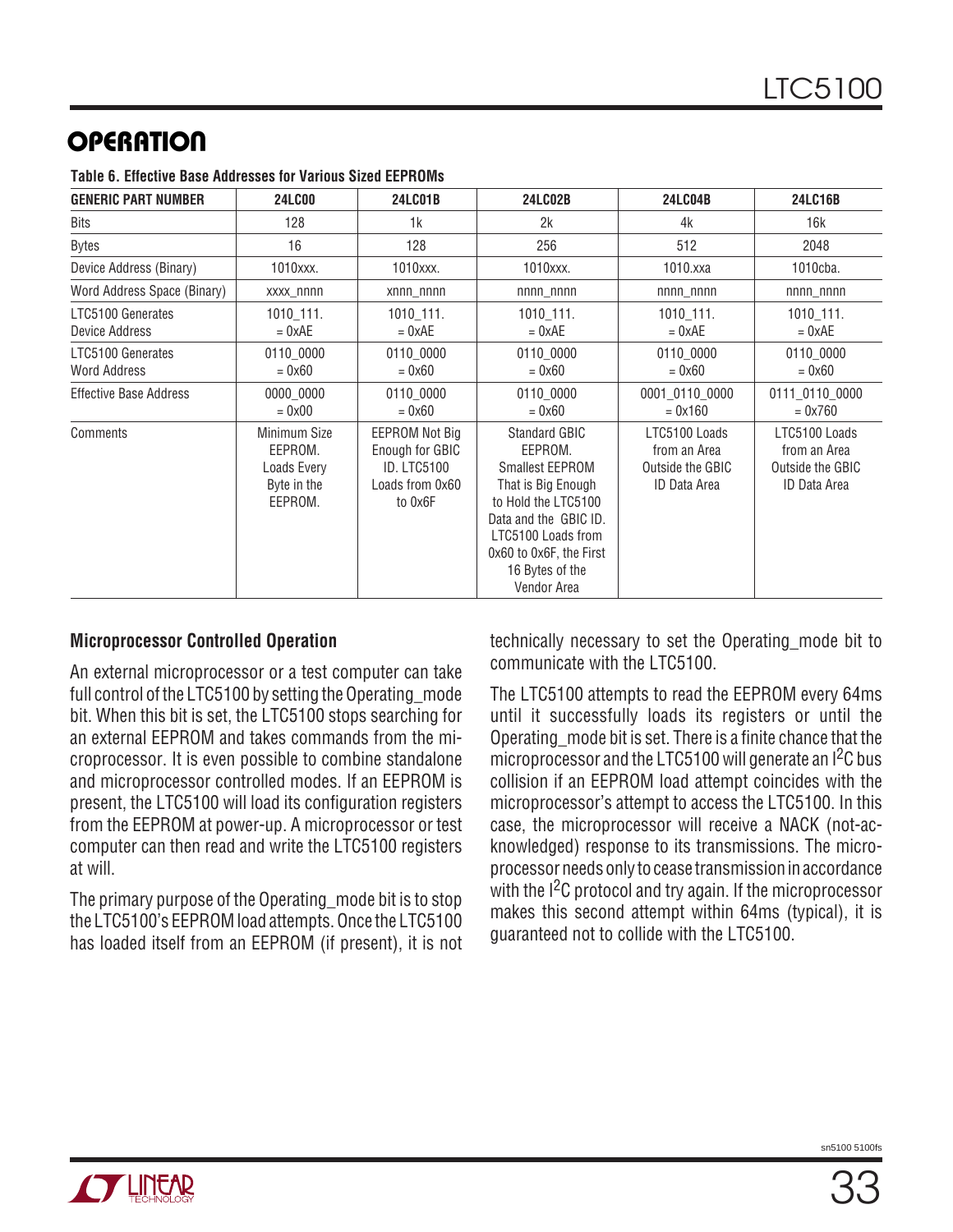**Table 7. Register Set Overview**

|                                 | <b>REGISTER NAME</b>                                                                            |                            |                                        |                                    |                                        |  |
|---------------------------------|-------------------------------------------------------------------------------------------------|----------------------------|----------------------------------------|------------------------------------|----------------------------------------|--|
| <b>REGISTER GROUP</b>           | <b>CONSTANT CURRENT</b><br><b>AUTOMATIC POWER</b><br><b>CONTROL MODE</b><br><b>CONTROL MODE</b> |                            | 1 <sup>2</sup> C COMMAND<br>CODE (HEX) | <b>READ/WRITE</b><br><b>ACCESS</b> | <b>REFERENCE</b><br><b>INFORMATION</b> |  |
| <b>System Operating</b>         | SYS_CONFIG                                                                                      | $\alpha$                   | 0x10                                   | R/W                                | Table 8                                |  |
| Configuration                   | LOOP_GAIN                                                                                       | $\alpha$                   | 0x1E                                   | R/W                                | Table 9                                |  |
|                                 | PEAKING                                                                                         | $\alpha$                   | 0x1F                                   | R/W                                | Table 10                               |  |
|                                 | Reserved                                                                                        | $\mathfrak{g}_4$           | 0x08                                   | R/W                                | Table 11                               |  |
| <b>Laser Setup Coefficients</b> | <b>IB</b>                                                                                       | <b>IMD</b>                 | 0x15                                   | R/W                                | Table 12                               |  |
|                                 | IB_TC1                                                                                          | IMD_TC1                    | 0x16                                   | R/W                                | Table 13                               |  |
|                                 | IB_TC2                                                                                          | IMD_TC2                    | 0x17                                   | R/W                                | Table 14                               |  |
|                                 | IM                                                                                              | $\alpha$                   | 0x19                                   | R/W                                | Table 15                               |  |
|                                 | IM_TC1                                                                                          | $\alpha$                   | 0x1A                                   | R/W                                | Table 16                               |  |
|                                 | IM_TC2                                                                                          | $\alpha$                   | 0x1B                                   | R/W                                | Table 17                               |  |
| Temperature                     | T_EXT                                                                                           | $\mathfrak{c}\mathfrak{c}$ | 0x0D                                   | R/W                                | Table 18                               |  |
|                                 | T_NOM                                                                                           | $\alpha$                   | 0x1D                                   | R/W                                | Table 19                               |  |
| <b>Fault Monitoring</b>         | FLT_CONFIG                                                                                      | $\mathfrak{c}\mathfrak{c}$ | 0x13                                   | R/W                                | Table 20                               |  |
| and Eye Safety                  | FLT_STATUS                                                                                      | $\alpha$                   | 0x12                                   | R                                  | Table 21                               |  |
|                                 | IB_LIMIT                                                                                        | $\mathfrak{c}\mathfrak{c}$ | 0x11                                   | R/W                                | Table 22                               |  |
| ADC                             | USER_ADC                                                                                        | $\alpha$                   | 0x18                                   | R/W                                | <b>Tables 23, 24</b>                   |  |
|                                 | T_INT_ADC                                                                                       | $\mathfrak{c}\mathfrak{c}$ | 0x05                                   | R/W                                | Table 25                               |  |
|                                 | IM_ADC                                                                                          | $\mathfrak{c}\mathfrak{c}$ | 0x06                                   | R/W                                | Table 26                               |  |
|                                 | IS_ADC                                                                                          | IMD_ADC                    | 0x07                                   | R/W                                | Table 27                               |  |
| <b>DAC</b>                      | IS_DAC                                                                                          | $\mathfrak{c}\mathfrak{c}$ | 0x01                                   | R/W                                | Table 28                               |  |
|                                 | IM_DAC                                                                                          | $\alpha$                   | 0x02                                   | R/W                                | Table 29                               |  |
|                                 | PWR_LIMIT_DAC                                                                                   | $\mathfrak{c}\mathfrak{c}$ | 0x03                                   | ${\sf R}$                          | Table 30                               |  |



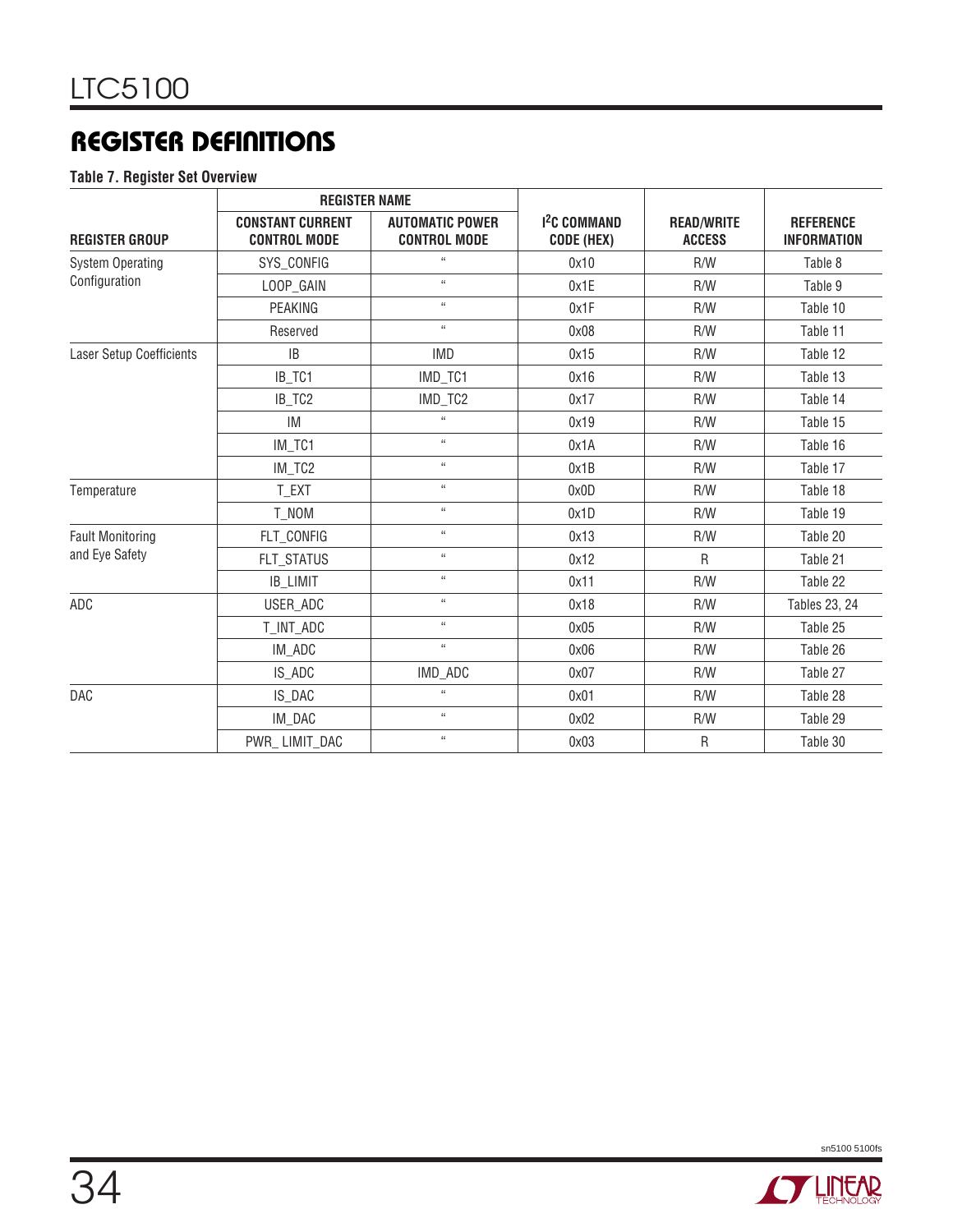| <b>REGISTER</b><br><b>BITFIELD</b> | <b>BIT</b>     | <b>RESET VALUE</b><br>(BIN) | <b>FUNCTION AND VALUES</b>                                                                                                                                                                                                                                                                                                                           |  |  |  |
|------------------------------------|----------------|-----------------------------|------------------------------------------------------------------------------------------------------------------------------------------------------------------------------------------------------------------------------------------------------------------------------------------------------------------------------------------------------|--|--|--|
| .Reserved                          | 15:8           |                             |                                                                                                                                                                                                                                                                                                                                                      |  |  |  |
| .Cml_en                            | $\overline{7}$ | 0                           | <b>Current Mode Logic Enable</b><br>0: Floating Differential Input Termination: 100Ω Across IN <sup>+</sup> and IN <sup>-</sup><br>1: CML Compatible Input Termination: 50 $\Omega$ from IN <sup>+</sup> to V <sub>DD(HS)</sub> and from IN <sup>-</sup> to V <sub>DD(HS)</sub>                                                                      |  |  |  |
| .Md_polarity                       | 6              | 0                           | Monitor Diode Polarity<br>0: Cathode Connected to the MD Pin, Sinking Current from the Pin<br>1: Anode Connected to the MD Pin, Sourcing Current Into the Pin                                                                                                                                                                                        |  |  |  |
| .Ext_temp_en                       | 5              | 0                           | <b>External Temperature Enable</b><br>Selects the Source of Temperature Measurements for Temperature Compensation.<br>0: Internal Temperature Sensor<br>1: Externally Supplied Through the Serial Interface                                                                                                                                          |  |  |  |
| .Power_down_en                     | $\overline{4}$ | 1                           | Power Down Enable<br>Allow Power Reduction When the Transmitter is Disabled.<br>0: No Power Reduction When the Transmitter is Disabled.<br>1: Reduce Power Consumption When Transmitter is Disabled by Turning Off the High Speed Amplifiers.                                                                                                        |  |  |  |
| .Apc_en                            | 3              | 0                           | <b>Automatic Power Control Enable</b><br>Select the Means of Controlling the Laser Bias Current.<br>0: Constant Current Control<br>1: Automatic Power Control Using Feedback from the Monitor Diode                                                                                                                                                  |  |  |  |
| .En_polarity                       | $\overline{2}$ | 0                           | <b>EN Pin Polarity</b><br>Set the Input Polarity of the EN Pin.<br>0: Active Low: A Logic Low Input Level Enables the Transmitter.<br>1: Active High: A Logic High Input Level Enables the Transmitter.<br>Note: In order to Enable the Transmitter, Both the EN Pin and Soft_en Bit Must be Asserted.                                               |  |  |  |
| .Soft_en                           | $\mathbf{1}$   | 0                           | Soft Transmitter Enable<br>Enables Transmitter Through the Serial Interface.<br>0: Disable the Transmitter<br>1: Enable the Transmitter (if the EN Pin is Active)<br>Note: In order to Enable the Transmitter, Both the EN Pin and Soft_en Bit Must be Asserted.                                                                                     |  |  |  |
| .Operating_mode                    | $\mathbf 0$    | 0                           | <b>Digital Operating Control Mode</b><br>Select Whether the LTC5100 Operates Autonomously or Under External Control.<br>0: Standalone Operation: Configuration Parameters are Loaded from an External EEPROM at Power Up.<br>1: Externally Controlled Operation: Configuration Parameters are Set by an External Microprocessor or<br>Test Computer. |  |  |  |

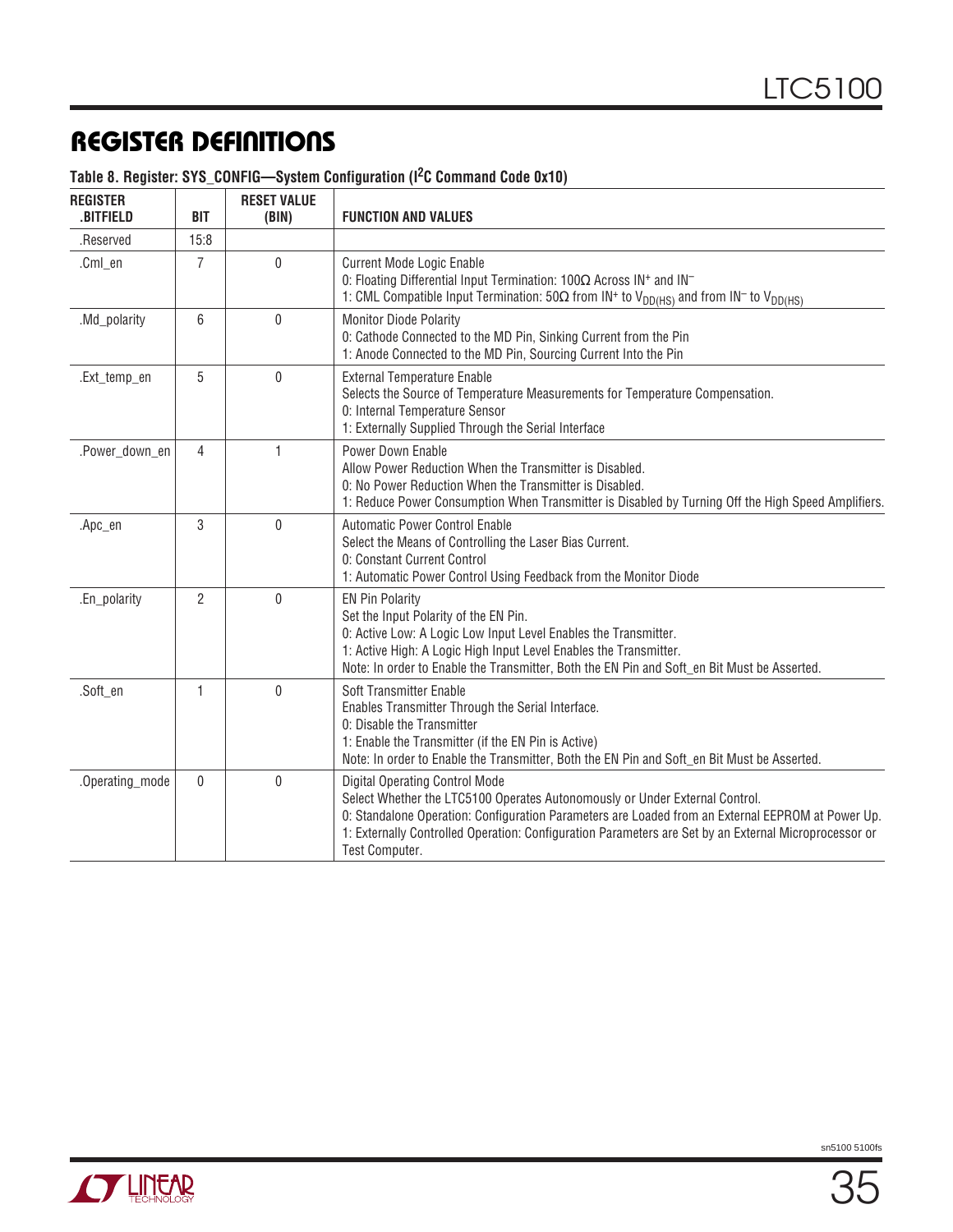#### **Table 9. Register: LOOP\_GAIN—Control Loop Gain (I2C Command Code 0x1E)**

| <b>REGISTER</b><br>.BITFIELD | BIT  | <b>RESET VALUE</b><br>(BIN) | <b>FUNCTION AND VALUES</b>                                                                                                                                                                                                                                                                                                                                                                                                                                                                                         |
|------------------------------|------|-----------------------------|--------------------------------------------------------------------------------------------------------------------------------------------------------------------------------------------------------------------------------------------------------------------------------------------------------------------------------------------------------------------------------------------------------------------------------------------------------------------------------------------------------------------|
| .Reserved                    | 15:8 |                             |                                                                                                                                                                                                                                                                                                                                                                                                                                                                                                                    |
| .lb_gain                     |      | 0                           | Bias Current or APC Loop Gain                                                                                                                                                                                                                                                                                                                                                                                                                                                                                      |
| (.Apc_gain in APC            | 6    | 0                           | This Bit Field Modifies the Open-Loop Gain of the Bias Current Servo Control Loop. The Effect of This                                                                                                                                                                                                                                                                                                                                                                                                              |
| Mode)                        | 5    |                             | Bit Field Differs in Constant Current Control (CCC) Mode and in Automatic Power Control (APC) Mode.                                                                                                                                                                                                                                                                                                                                                                                                                |
|                              | 4    | 0                           | In CCC Mode, This Bit Field is Called Ib_gain. In APC Mode, This Bit Field is Called Apc_gain.                                                                                                                                                                                                                                                                                                                                                                                                                     |
|                              | 3    | $\Omega$                    | <b>Constant Current Control (CCC) Mode</b> (Apc_en = 0): The Loop Gain and Settling Time are Independent<br>of Is_rng. The Default Value of Ib_gain Yields Stable but Slow Settling of the Laser Bias Current for<br>Any Value of Is_rng.<br>Automatic Power Control (APC) Mode (Apc_en = 1): The Open-Loop Gain of the Bias Current Servo<br>Loop Depends on the Value of Is_rng. The Default Value of Apc_gain Yields Stable but Potentially Slow<br>Settling of the Laser Bias Current for any Value of Is_rng. |
| $Im$ <i>gain</i>             | 2    | 0                           | <b>Modulation Current Loop Gain</b>                                                                                                                                                                                                                                                                                                                                                                                                                                                                                |
|                              |      | 0                           | This Bit Field Modifies the Open-Loop Gain of the Modulation Current Servo Loop. The Open-Loop.                                                                                                                                                                                                                                                                                                                                                                                                                    |
|                              | 0    |                             | Gain is Approximately Im_gain/32. The Loop Gain and Settling Time are Independent of Im_rng. The<br>Default Value of Im gain Yields Stable but Slow Settling of the Laser Modulation Current.                                                                                                                                                                                                                                                                                                                      |

#### **Table 10. Register: PEAKING—High Speed Modulation Peaking (I2C Command Code 0x1F)**

| <b>REGISTER</b><br>.BITFIELD | BIT  | <b>RESET VALUE</b><br>(BIN) | <b>FUNCTION AND VALUES</b>                                                                         |
|------------------------------|------|-----------------------------|----------------------------------------------------------------------------------------------------|
| .Reserved                    | 15:5 |                             |                                                                                                    |
| .Peaking                     |      |                             | Peaking Control for the Modulation Output                                                          |
|                              |      |                             | This Bit Field Controls the High Speed Peaking of the Modulation Output. Decreasing the Value of   |
|                              |      |                             | Peaking Increases the Undershoot on the Falling Edge of the Modulation Signal. The Peaking Control |
|                              |      |                             | can be Used to Compensate for Slow Laser Turn-Off Characteristics.                                 |
|                              |      |                             |                                                                                                    |

#### **Table 11. Register: Reserved—Reserved for Internal Use. This Register is for Test Puposes Only. Do Not Write to this Register (I2C Command Code 0x08)**

| <b>REGISTER</b><br>.BITFIELD | <b>BIT</b> | <b>RESET VALUE</b><br>(BIN) | <b>FUNCTION AND VALUES</b>               |
|------------------------------|------------|-----------------------------|------------------------------------------|
| .Reserved                    | 15:7       |                             |                                          |
| .Reserved                    | 6          |                             | Reserved for Internal Use, Do Not Write. |
|                              | 5          |                             |                                          |
|                              | 4          |                             |                                          |
|                              | З          |                             |                                          |
| .Reserved                    | ŋ          |                             | Reserved for Internal Use, Do Not Write. |
|                              |            |                             |                                          |
|                              | Ω          |                             |                                          |

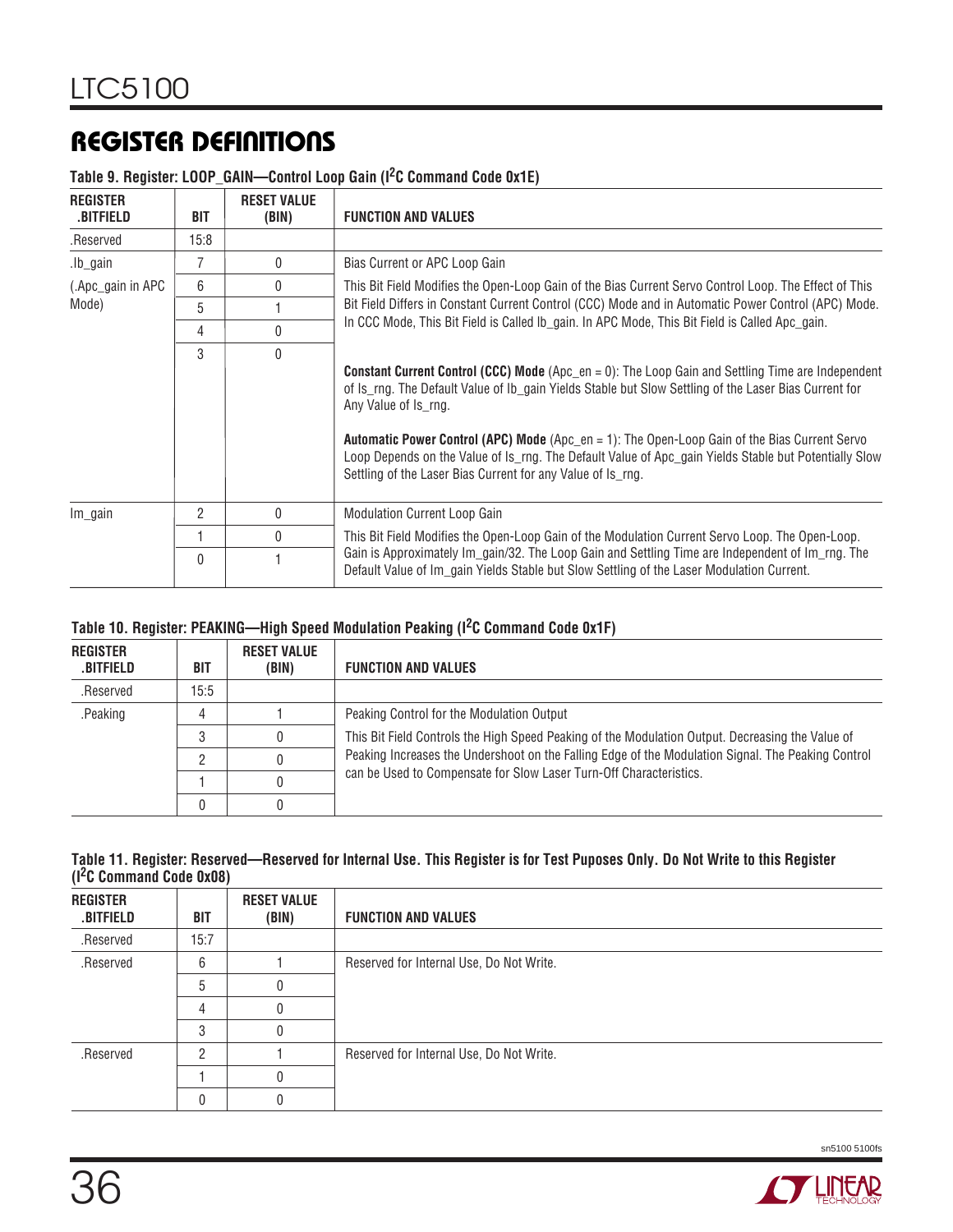| Table 12. Register: IB (IMD)-Laser Bias Current Register (Monitor Diode Current in APC Mode) (I <sup>2</sup> C Command Code 0x15) |
|-----------------------------------------------------------------------------------------------------------------------------------|
|-----------------------------------------------------------------------------------------------------------------------------------|

| <b>REGISTER</b><br>.BITFIELD | <b>BIT</b> | <b>RESET VALUE</b><br>(BIN) | <b>FUNCTION AND VALUES</b>                                                                           |                         |                                                              |                                                                                                          |  |  |  |
|------------------------------|------------|-----------------------------|------------------------------------------------------------------------------------------------------|-------------------------|--------------------------------------------------------------|----------------------------------------------------------------------------------------------------------|--|--|--|
| .Reserved                    | 15:12      |                             |                                                                                                      |                         |                                                              |                                                                                                          |  |  |  |
| $ls$ _rng                    | 11         | 0                           | Source Current Range                                                                                 |                         |                                                              |                                                                                                          |  |  |  |
|                              | 10         | $\mathbf{0}$                |                                                                                                      |                         |                                                              | Is_rng Sets the Full-Scale Range of the SRC Pin Current. The Table Below Shows the Available Ranges.     |  |  |  |
|                              |            |                             | Values for Is_rng                                                                                    |                         |                                                              |                                                                                                          |  |  |  |
|                              |            |                             | <b>Binary</b><br>Value                                                                               | <b>Decimal</b><br>Value | <b>Nominal Full-</b><br><b>Scale SRC Pin</b><br>Current (mA) |                                                                                                          |  |  |  |
|                              |            |                             | $00\,$                                                                                               | 0                       | 9                                                            |                                                                                                          |  |  |  |
|                              |            |                             | 01                                                                                                   | 1                       | 18                                                           |                                                                                                          |  |  |  |
|                              |            |                             | 10                                                                                                   | 2                       | 27                                                           |                                                                                                          |  |  |  |
|                              |            |                             | 11                                                                                                   | 3                       | 36                                                           |                                                                                                          |  |  |  |
|                              |            |                             |                                                                                                      |                         |                                                              | See the Electrical Specifications for Guaranteed Limits in Each Range.                                   |  |  |  |
| .lb nom                      | 9          | 0                           | Bias Current or Monitor Diode Current Setting at the Nominal Temperature                             |                         |                                                              |                                                                                                          |  |  |  |
| (.lmd_nom in<br>APC Mode)    | 8          | 0                           | This Bit Field has Different Functions Depending on Apc_en.                                          |                         |                                                              |                                                                                                          |  |  |  |
|                              | 7          | 0                           | This Bit Field is an Unsigned 10-Bit Integer.                                                        |                         |                                                              |                                                                                                          |  |  |  |
|                              | 6          | $\mathbf{0}$                | <b>Constant Current Control (CCC) Mode</b> (Apc_en = 0): Ib_nom Sets the Laser Bias Current at       |                         |                                                              |                                                                                                          |  |  |  |
|                              | 5          | 0                           | Temperature $T = T$ nom. The physical Bias Current at $T$ nom is Given by:                           |                         |                                                              |                                                                                                          |  |  |  |
|                              | 4          | 0                           | $I_B = \frac{Ib\_nom}{1024} \cdot (Is\_rng + 1) \cdot 9mA$ (typical)                                 |                         |                                                              |                                                                                                          |  |  |  |
|                              | 3          | 0                           |                                                                                                      |                         |                                                              |                                                                                                          |  |  |  |
|                              | 2          | 0                           |                                                                                                      |                         |                                                              | <b>Automatic Power Control (APC) Mode</b> (Apc $en = 1$ ): Imd nom Sets the Monitor Diode Current at the |  |  |  |
|                              | 1          | $\mathbf{0}$                |                                                                                                      |                         |                                                              | Temperature $T = T$ nom. The Physical Monitor Diode Current at $T$ nom is Given by:                      |  |  |  |
|                              | 0          | $\mathbf{0}$                | $I_{MD} = 4.25 \mu A \cdot 4^{lmd\_rng} \cdot \exp \left[ ln(8) \cdot \frac{lmd\_nom}{1024} \right]$ |                         |                                                              |                                                                                                          |  |  |  |

#### **Table 13. Register: IB\_TC1 (IMD\_TC1)—Laser Bias/Monitor Diode Current First Order Temperature Coefficient (I2C Command Code 0x16)**

| <b>REGISTER</b><br>.BITFIELD          | BIT  | <b>RESET VALUE</b><br>(BIN)                                                                         | <b>FUNCTION AND VALUES</b>                                                                                                     |
|---------------------------------------|------|-----------------------------------------------------------------------------------------------------|--------------------------------------------------------------------------------------------------------------------------------|
| .Reserved                             | 15:8 |                                                                                                     |                                                                                                                                |
| .lb tc1 (.lmd tc1)                    |      |                                                                                                     | First Order Temperature Coefficient for Bias Current or Monitor Diode Current                                                  |
| in APC Mode)<br>6<br>5<br>4<br>3<br>2 |      | This Bit Field is a Signed 8-Bit, Two's Complement Integer. Thus its Value Ranges from -128 to 127. |                                                                                                                                |
|                                       |      |                                                                                                     | This Bit Field has Different Functions Depending on Apc en.                                                                    |
|                                       |      |                                                                                                     | <b>Constant Current Control (CCC) Mode</b> (Apc_en = 0): Ib_tc1 Sets the First Order Temperature                               |
|                                       |      |                                                                                                     | Coefficient for the Laser Bias Current. The Nominal Scaling is $2^{-13/6}$ C or 122ppm/ $^{\circ}$ C per LSB.                  |
|                                       |      |                                                                                                     | <b>Automatic Power Control (APC) Mode</b> (Apc_en = 1): Imd_tc1 Sets the First Order Temperature                               |
|                                       |      |                                                                                                     | Coefficient for the Monitor Diode Current, See Laser Bias Current Control in APC Mode<br>in the Operation Section for Details. |
|                                       | 0    |                                                                                                     |                                                                                                                                |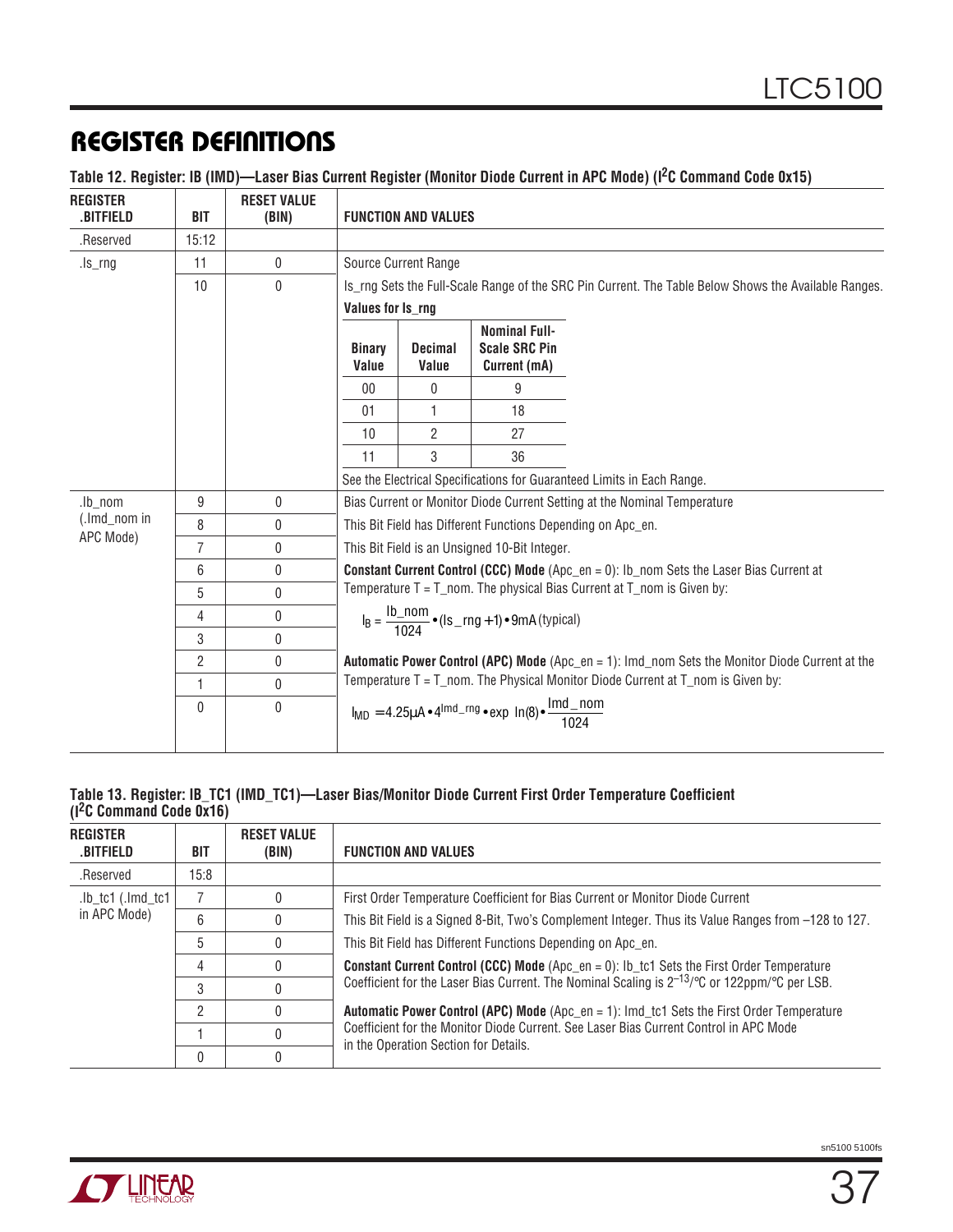#### **Table 14. Register: IB\_TC2 (IMD\_TC2)—Laser Bias/Monitor Diode Current Second Order Temperature Coefficient (I2C Command Code 0x17)**

| <b>REGISTER</b><br>.BITFIELD | BIT  | <b>RESET VALUE</b><br>(BIN) | <b>FUNCTION AND VALUES</b>                                                                                                    |
|------------------------------|------|-----------------------------|-------------------------------------------------------------------------------------------------------------------------------|
| .Reserved                    | 15:8 |                             |                                                                                                                               |
| $lb\_tc2$ (.lmd_tc2)         |      |                             | Second Order Temperature Coefficient for Bias Current or Monitor Diode Current                                                |
| in APC Mode)                 | 6    |                             | This Bit Field is a Signed 8-Bit, Two's Complement Integer. Thus its Value Ranges from -128 to 127.                           |
|                              | 5    |                             | This Bit Field has Different Functions Depending on Apc en.                                                                   |
|                              | 4    |                             | <b>Constant Current Control (CCC) Mode</b> (Apc_en = 0): Ib_tc2 Sets the Second Order Temperature                             |
|                              | 3    |                             | Coefficient for the Laser Bias Current. The Nominal Scaling is $2^{-18}$ /°C <sup>2</sup> or 3.81ppm/°C <sup>2</sup> per LSB. |
|                              | ŋ    |                             | <b>Automatic Power Control (APC) Mode</b> (Apc_en = 1): Imd_tc2 Sets the Second Order Temperature                             |
|                              |      |                             | Coefficient for the Monitor Diode Current, See Laser Bias Current Control in APC Mode                                         |
|                              | 0    |                             | in the Operation Section for Details.                                                                                         |

#### **Table 15. Register: IM—Laser Modulation Current (I2C Command Code 0x19)**

| <b>REGISTER</b><br>.BITFIELD | <b>BIT</b>     | <b>RESET VALUE</b><br>(BIN) | <b>FUNCTION AND VALUES</b>                                                                                                                                                                                                                                                                                                                                                                                          |                |                                                            |              |  |  |  |  |
|------------------------------|----------------|-----------------------------|---------------------------------------------------------------------------------------------------------------------------------------------------------------------------------------------------------------------------------------------------------------------------------------------------------------------------------------------------------------------------------------------------------------------|----------------|------------------------------------------------------------|--------------|--|--|--|--|
| .Reserved                    | 15:12          |                             |                                                                                                                                                                                                                                                                                                                                                                                                                     |                |                                                            |              |  |  |  |  |
| $lm$ _rng                    | 11             | 0                           | <b>Modulation Current Range</b>                                                                                                                                                                                                                                                                                                                                                                                     |                |                                                            |              |  |  |  |  |
|                              | 10             | $\mathbf 0$                 |                                                                                                                                                                                                                                                                                                                                                                                                                     |                | Im_rng Sets the Full-Scale Range of the Modulation Current |              |  |  |  |  |
|                              |                |                             | <b>Binary</b>                                                                                                                                                                                                                                                                                                                                                                                                       | <b>Decimal</b> | Nominal Full-Scale MODA and MODB Pin Current               |              |  |  |  |  |
|                              |                |                             | Value                                                                                                                                                                                                                                                                                                                                                                                                               | Value          | Peak-to-Peak (mA)                                          | Average (mA) |  |  |  |  |
|                              |                |                             | $00\,$                                                                                                                                                                                                                                                                                                                                                                                                              | 0              | 9                                                          | 4.5          |  |  |  |  |
|                              |                |                             | 01                                                                                                                                                                                                                                                                                                                                                                                                                  | 1              | 18                                                         | 9            |  |  |  |  |
|                              |                |                             | 10                                                                                                                                                                                                                                                                                                                                                                                                                  | $\overline{2}$ | 27                                                         | 13.5         |  |  |  |  |
|                              |                |                             | 11                                                                                                                                                                                                                                                                                                                                                                                                                  | 3              | 36                                                         | 18           |  |  |  |  |
|                              |                |                             | See the Electrical Specifications for Guaranteed Limits in Each Range.                                                                                                                                                                                                                                                                                                                                              |                |                                                            |              |  |  |  |  |
|                              |                |                             | These Currents Represent the Peak-to-Peak Current at the MODA and MODB Pins. (The MODA and<br>MODB Pins are Tied Together On Chip).                                                                                                                                                                                                                                                                                 |                |                                                            |              |  |  |  |  |
| $.lm\_nom$                   | 9              | 0                           |                                                                                                                                                                                                                                                                                                                                                                                                                     |                | Modulation Current Setting at the Nominal Temperature      |              |  |  |  |  |
|                              | 8              | 0                           | This Bit Field is an Unsigned 10-Bit Integer. Im_nom Sets the Average Modulation Current Delivered at<br>the MODA and MODB Pins. (The MODA and MODB Pins are Tied Together On Chip).<br>The Peak-to-Peak Current is Twice the Average Current for a Data Stream with 50% Duty Cycle.<br>The Modulation Current Reaching the Laser Depends on its Dynamic Resistance Relative to the<br><b>Termination Resistor.</b> |                |                                                            |              |  |  |  |  |
|                              | 7              | $\mathbf{0}$                |                                                                                                                                                                                                                                                                                                                                                                                                                     |                |                                                            |              |  |  |  |  |
|                              | 6              | 0                           |                                                                                                                                                                                                                                                                                                                                                                                                                     |                |                                                            |              |  |  |  |  |
|                              | 5              | 0                           |                                                                                                                                                                                                                                                                                                                                                                                                                     |                |                                                            |              |  |  |  |  |
|                              | $\overline{4}$ | 0                           |                                                                                                                                                                                                                                                                                                                                                                                                                     |                |                                                            |              |  |  |  |  |
|                              | 3              | 0                           |                                                                                                                                                                                                                                                                                                                                                                                                                     |                |                                                            |              |  |  |  |  |
|                              | 2              | $\mathbf{0}$                |                                                                                                                                                                                                                                                                                                                                                                                                                     |                |                                                            |              |  |  |  |  |
|                              | 1              | 0                           |                                                                                                                                                                                                                                                                                                                                                                                                                     |                |                                                            |              |  |  |  |  |
|                              | 0              | 0                           |                                                                                                                                                                                                                                                                                                                                                                                                                     |                |                                                            |              |  |  |  |  |

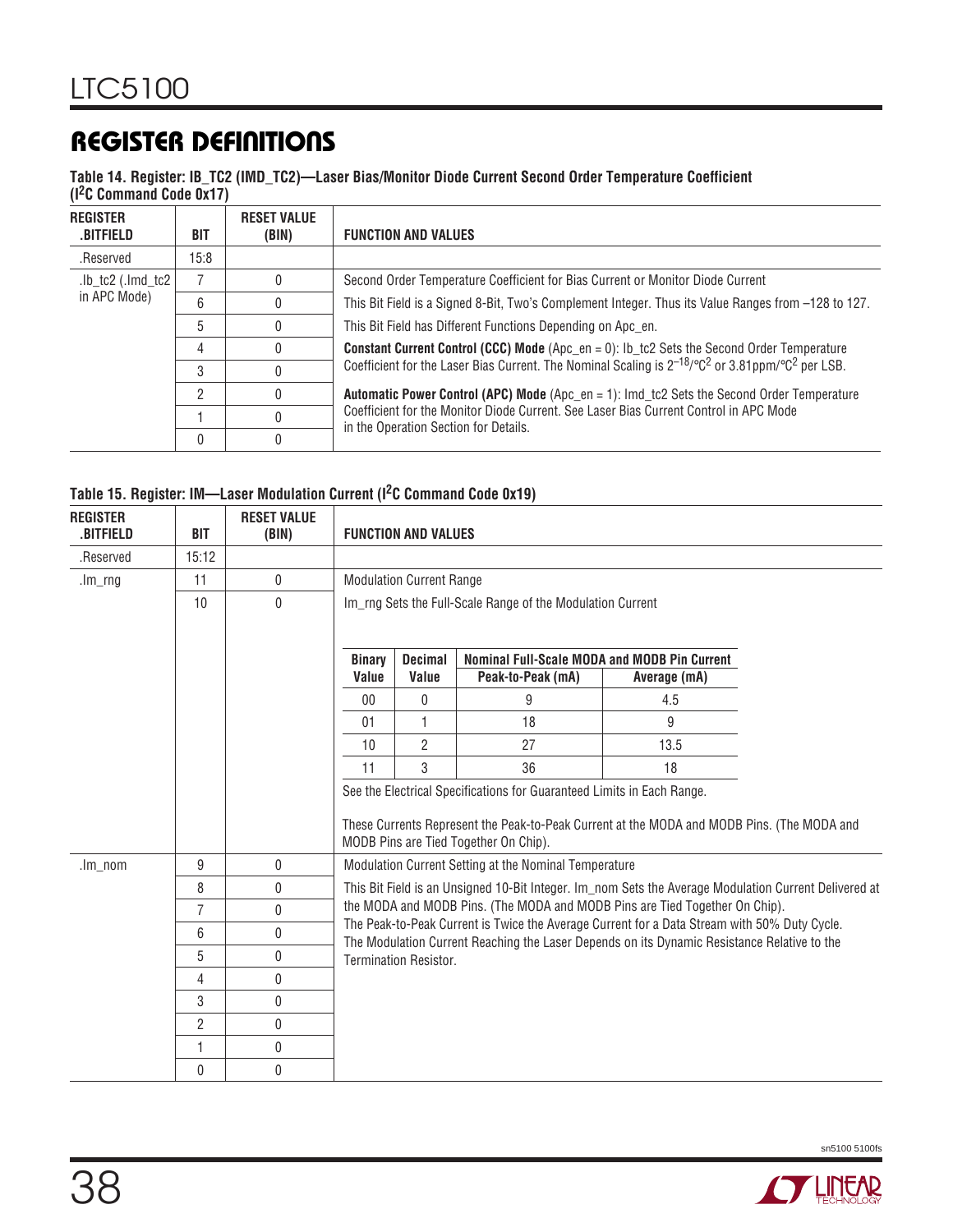|  |  |  |  | Table 16. Register: IM_TC1-Laser Modulation Current First Order Temperature Coefficient (I <sup>2</sup> C Command Code 0x1A) |
|--|--|--|--|------------------------------------------------------------------------------------------------------------------------------|
|--|--|--|--|------------------------------------------------------------------------------------------------------------------------------|

| <b>REGISTER</b><br>.BITFIELD | BIT  | <b>RESET VALUE</b><br>(BIN) | <b>FUNCTION AND VALUES</b>                                                                                                                    |
|------------------------------|------|-----------------------------|-----------------------------------------------------------------------------------------------------------------------------------------------|
| .Reserved                    | 15:8 |                             |                                                                                                                                               |
| .lm_tc1                      |      |                             | First Order Temperature Coefficient for Modulation Current                                                                                    |
|                              | 6    |                             | .127 This Bit Field is a Signed 8-Bit, Two's Complement Integer. Thus its Value Ranges from –128 to                                           |
|                              | 5    |                             | Im_tc1 Sets the First Order Temperature Coefficient for the Modulation Current. The Nominal Scaling<br>is $2^{-13}$ /°C or 122ppm/°C per LSB. |
|                              | 4    |                             |                                                                                                                                               |
|                              | 3    |                             |                                                                                                                                               |
|                              | റ    |                             |                                                                                                                                               |
|                              |      |                             |                                                                                                                                               |
|                              | 0    |                             |                                                                                                                                               |

### **Table 17. Register: IM\_TC2—Laser Modulation Current Second Order Temperature Coefficient (I2C Command Code 0x1B)**

| <b>REGISTER</b><br>.BITFIELD | BIT  | <b>RESET VALUE</b><br>(BIN) | <b>FUNCTION AND VALUES</b>                                                                          |
|------------------------------|------|-----------------------------|-----------------------------------------------------------------------------------------------------|
| .Reserved                    | 15:8 |                             |                                                                                                     |
| .lm_tc2                      |      | 0                           | Second Order Temperature Coefficient for Modulation Current                                         |
|                              | 6    |                             | This Bit Field is a Signed 8-Bit, Two's Complement Integer. Thus its Value Ranges from -128 to 127. |
|                              | 5    |                             | Im_tc2 Sets the Second Order Temperature Coefficient for the Laser Bias Current. The Nominal        |
|                              | 4    |                             | Scaling is $2^{-18}$ / $\degree$ C <sup>2</sup> or 3.81ppm/ $\degree$ C <sup>2</sup> per LSB.       |
|                              | 3    |                             |                                                                                                     |
|                              | C.   |                             |                                                                                                     |
|                              |      |                             |                                                                                                     |
|                              |      |                             |                                                                                                     |

### **Table 18. Register: T\_EXT—External Temperature (I2C Command Code 0x0D)**

| <b>REGISTER</b><br>.BITFIELD | BIT   | <b>RESET VALUE</b><br>(BIN) | <b>FUNCTION AND VALUES</b>                                                                                                 |
|------------------------------|-------|-----------------------------|----------------------------------------------------------------------------------------------------------------------------|
| .Reserved                    | 15:10 |                             |                                                                                                                            |
| .T_ext                       | 9     |                             | Externally Supplied Temperature for Temperature Compensation Calculations (Unsigned 10-Bit                                 |
|                              | 8     |                             | Integer)                                                                                                                   |
|                              |       | $\Omega$                    | By Convention the Scaling of T_ext is 512K or 239°C Full Scale, Corresponding to 0.5°C/LSB.                                |
|                              | 6     |                             | However, Any Scaling is Permissible as Long as the Temperature Compensation Coefficients are Also<br>Appropriately Scaled. |
|                              | 5     |                             |                                                                                                                            |
|                              | 4     |                             | T_ext = $(T + 273^{\circ}C)/0.5^{\circ}C$ , Where T is the External Temperature in Degrees Celsius.                        |
|                              | 3     |                             |                                                                                                                            |
|                              | 2     |                             |                                                                                                                            |
|                              |       |                             |                                                                                                                            |
|                              | 0     |                             |                                                                                                                            |

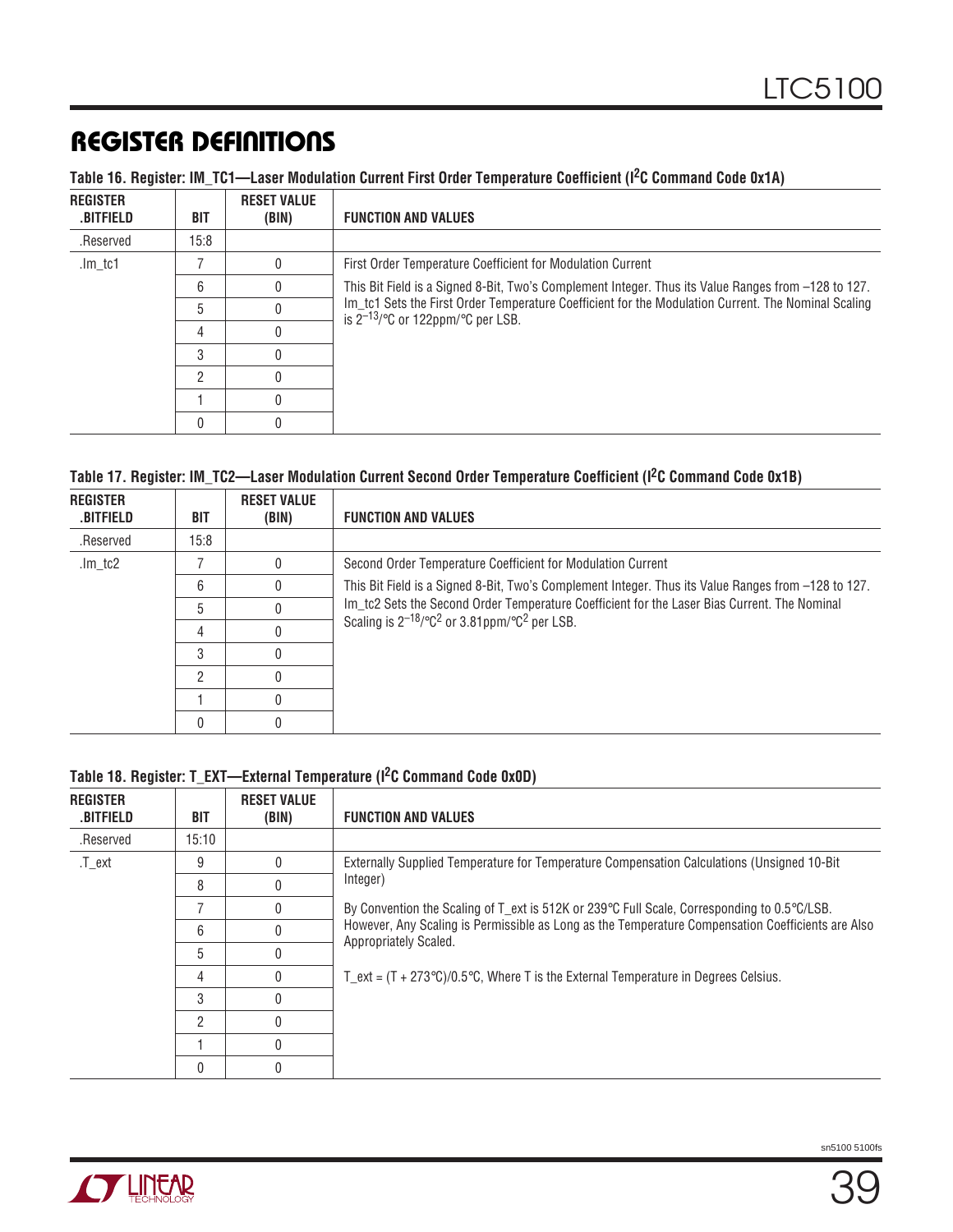#### **Table 19. Register: T\_NOM—Nominal Temperature (Includes Imd\_rng) (I2C Command Code 0x1D)**

| <b>REGISTER</b><br><b>.BITFIELD</b>                                                  | <b>BIT</b>     | <b>RESET VALUE</b><br>(BIN) | <b>FUNCTION AND VALUES</b>                                                                                |                                                                                              |                |                                                                     |                                                                                                    |  |  |
|--------------------------------------------------------------------------------------|----------------|-----------------------------|-----------------------------------------------------------------------------------------------------------|----------------------------------------------------------------------------------------------|----------------|---------------------------------------------------------------------|----------------------------------------------------------------------------------------------------|--|--|
| .Reserved                                                                            | 15:12          |                             |                                                                                                           |                                                                                              |                |                                                                     |                                                                                                    |  |  |
| .lmd_rng                                                                             | 11             | $\mathbf 0$                 | Monitor Diode Current Range                                                                               |                                                                                              |                |                                                                     |                                                                                                    |  |  |
| $\mathbf 0$<br>10<br>Imd_rng Sets the Full-Scale Range of the Monitor Diode Current. |                |                             |                                                                                                           |                                                                                              |                |                                                                     |                                                                                                    |  |  |
|                                                                                      |                |                             | <b>Binary</b>                                                                                             | <b>Decimal</b>                                                                               |                | MD Pin Current Range (µA)                                           |                                                                                                    |  |  |
|                                                                                      |                |                             | Value                                                                                                     | Value                                                                                        | <b>Nom Min</b> | <b>Nom Max</b>                                                      |                                                                                                    |  |  |
|                                                                                      |                |                             | $00\,$                                                                                                    | $\mathbf{0}$                                                                                 | 4.25           | 34                                                                  |                                                                                                    |  |  |
|                                                                                      |                |                             | 01                                                                                                        | $\mathbf{1}$                                                                                 | 17             | 136                                                                 |                                                                                                    |  |  |
|                                                                                      |                |                             | 10                                                                                                        | $\overline{2}$                                                                               | 68             | 544                                                                 |                                                                                                    |  |  |
|                                                                                      |                |                             | 11                                                                                                        | $\mathbf 3$                                                                                  | 272            | 2176                                                                |                                                                                                    |  |  |
|                                                                                      |                |                             |                                                                                                           |                                                                                              |                |                                                                     |                                                                                                    |  |  |
| $.T_$ nom                                                                            | 9              | $\pmb{0}$                   | Nominal Temperature                                                                                       |                                                                                              |                |                                                                     |                                                                                                    |  |  |
|                                                                                      | 8              | $\pmb{0}$                   |                                                                                                           | T_nom is the Temperature with Respect to Which All Temperature Compensation Calculations are |                |                                                                     |                                                                                                    |  |  |
|                                                                                      | $\overline{7}$ | 0                           | Made. T_nom is Usually the Temperature at Which the LTC5100 and Laser Diode were Set Up In<br>Production. |                                                                                              |                |                                                                     |                                                                                                    |  |  |
|                                                                                      | 6              | 0                           |                                                                                                           |                                                                                              |                |                                                                     |                                                                                                    |  |  |
|                                                                                      | 5              | 0                           |                                                                                                           |                                                                                              |                | The Scaling is 512K or 239°C Full Scale, Corresponding to 0.5°C/LSB |                                                                                                    |  |  |
|                                                                                      | 4              | $\mathbf 0$                 |                                                                                                           |                                                                                              |                |                                                                     | T_nom = $(T + 273^{\circ}C)/0.5^{\circ}C$ , Where T is the Nominal Temperature in Degrees Celsius. |  |  |
|                                                                                      | 3              | 0                           |                                                                                                           |                                                                                              |                |                                                                     |                                                                                                    |  |  |
|                                                                                      | $\overline{2}$ | 0                           |                                                                                                           |                                                                                              |                |                                                                     |                                                                                                    |  |  |
|                                                                                      | 1              | 0                           |                                                                                                           |                                                                                              |                |                                                                     |                                                                                                    |  |  |
|                                                                                      | 0              | 0                           |                                                                                                           |                                                                                              |                |                                                                     |                                                                                                    |  |  |



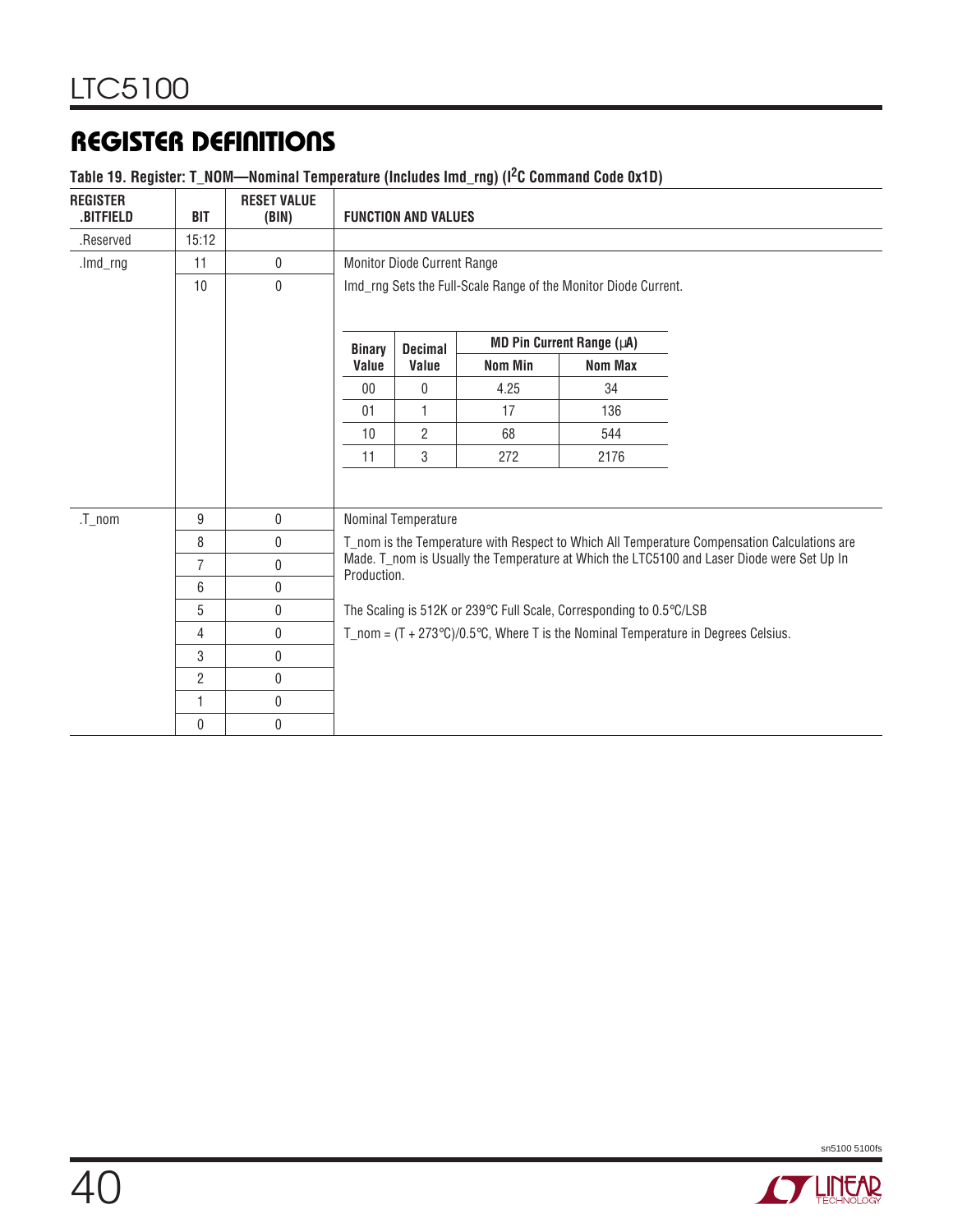| Table 20. Register: FLT_CONFIG-Fault Configuration (Refer also to Table 1) (I <sup>2</sup> C Command Code 0x13) |  |  |
|-----------------------------------------------------------------------------------------------------------------|--|--|
|-----------------------------------------------------------------------------------------------------------------|--|--|

| <b>REGISTER</b><br>.BITFIELD | <b>BIT</b>     | <b>RESET VALUE</b><br>(BIN) | <b>FUNCTION AND VALUES</b>                                                                                                                                                                                                                                                                                                                                                                                                                                                                                                                                                                                                                                                                              |  |  |  |
|------------------------------|----------------|-----------------------------|---------------------------------------------------------------------------------------------------------------------------------------------------------------------------------------------------------------------------------------------------------------------------------------------------------------------------------------------------------------------------------------------------------------------------------------------------------------------------------------------------------------------------------------------------------------------------------------------------------------------------------------------------------------------------------------------------------|--|--|--|
| .Reserved                    | 15:12          |                             |                                                                                                                                                                                                                                                                                                                                                                                                                                                                                                                                                                                                                                                                                                         |  |  |  |
| Rep_flt_inhibit              | 11             | $\mathbf 0$                 | <b>Repeated Fault Inhibit</b><br>0: Allow Repeated Attempts to Clear a Fault and Re-enable the Transmitter.<br>1: Inhibit Repeated Attempts to Clear a Fault. Only One Attempt to Clear a Fault is Allowed. If the Fault<br>Recurs Within 25ms of Re-enabling the Transmitter, the Transmitter is Disabled Until Power is<br>Cycled.                                                                                                                                                                                                                                                                                                                                                                    |  |  |  |
| Rapid_restart_en             | 10             | 1                           | Rapid_restart_en<br>0: Rapid Restart Disabled: The Servo Controller Settings for the Laser Bias and Modulation Currents<br>are Reset to Zero when the Transmitter is Disabled. When Re-enabled, the Laser Currents Start from<br>Zero and Settle Typically Within the 300ms Standard Initialization Time, t_int, from the GBIC<br>Specification.<br>1: Rapid Restart Enabled: The Servo Controller Settings for the Laser Bias and Modulation Currents are<br>Retained when the Transmitter is Disabled. When Re-enabled, the Retained Servo Values are Loaded<br>into the SRC_DAC and MOD_DAC, Allowing Settling Typically Within the 1ms Standard Turn-On<br>Time, t_on, from the GBIC Specification. |  |  |  |
| Flt_drv_mode                 | 9              | 0                           | <b>FAULT Pin Drive Mode</b>                                                                                                                                                                                                                                                                                                                                                                                                                                                                                                                                                                                                                                                                             |  |  |  |
|                              | 8              | $\mathbf 0$                 | 00: Open Drain (3.3mA Sink Capability)<br>01: Open Drain, 280µA Internal Pull Up<br>10: Open Drain, 425µA Internal Pull Up<br>11: Push-Pull (3.3mA Source and Sink Capability)                                                                                                                                                                                                                                                                                                                                                                                                                                                                                                                          |  |  |  |
| Lpc_en                       | $\overline{7}$ | 1                           | Laser Power Controller (LPC) Enable<br>0: LPC Disabled: Allows External Control of the SRC_DAC and MOD_DAC Registers from the Serial<br>Interface. This Setting Gives an External Microprocessor or Test Computer Full Control of the<br>SRC_DAC and MOD_DAC Registers.<br>1: LPC Enabled: The LPC Continuously Updates the SRC_DAC and MOD_DAC Registers to Servo<br>Control the Laser. (Any Values Written to These Registers Over the Serial Interface Will be<br>Overwritten by the LPC.)                                                                                                                                                                                                           |  |  |  |
| Auto_shutdn_en               | 6              | 1                           | Automatic Transmitter Shutdown Enable<br>0: Disabled: When a Fault Occurs the LTC5100 Continues to Drive the Laser. This Mode Allows a<br>Microprocessor or Test Computer to Mediate the Decision to Shut Down the Transmitter. The<br>Microprocessor can Turn Off the Transmitter by Driving the EN Pin Inactive or by Clearing the<br>Soft_en Bit in the SYS_CONFIG Register.<br>1: Enabled: When a Fault Occurs, the Transmitter is Automatically Disabled.                                                                                                                                                                                                                                          |  |  |  |
| Flt_pin_polarity             | 5              | 1                           | <b>FAULT Pin Polarity</b><br>0: Active Low: The FAULT Pin is Driven Low to Signal a Fault.<br>1: Active High: The FAULT Pin is Driven High to Signal a Fault.                                                                                                                                                                                                                                                                                                                                                                                                                                                                                                                                           |  |  |  |
| Flt_pin_override             | 4              | $\mathbf 0$                 | <b>FAULT Pin Override</b><br>0: The FAULT Pin is Driven Active when a Fault Occurs.<br>1: Internal Control of the FAULT Pin is Overridden. When a Fault Occurs, the Fault is Detected and<br>Latched Internally, but the FAULT Pin Remains Inactive. This Mode Allows a Microprocessor or Test<br>Computer to Mediate Fault Handling. The Microprocessor can Drive the FAULT Pin Active by Setting<br>the Force_flt Bit.                                                                                                                                                                                                                                                                                |  |  |  |
| Force_flt                    | 3              | $\mathbf 0$                 | Force the FAULT Pin Output.<br>Force_flt Gives a Microprocessor or Test Computer Full Control of the FAULT Pin, Allowing External<br>Mediation of Fault Handling.<br>0: Force the FAULT Pin Inactive.<br>1: Force the FAULT Pin Active.<br>This Bit Has No Effect Unless FIt_pin_override = 1.                                                                                                                                                                                                                                                                                                                                                                                                          |  |  |  |
| Over_pwr_en                  | $\overline{2}$ | 1                           | Enables Detection of a Laser Overpower Fault.<br>0: Disabled, 1: Enabled                                                                                                                                                                                                                                                                                                                                                                                                                                                                                                                                                                                                                                |  |  |  |
| Under_pwr_en                 | 1              | 1                           | Enables Detection of a Laser Underpower Fault.<br>0: Disabled, 1: Enabled                                                                                                                                                                                                                                                                                                                                                                                                                                                                                                                                                                                                                               |  |  |  |
| Over_current_en              | 0              | 1                           | Enables Detection of a Laser Overcurrent Fault.<br>0: Disabled, 1 Enabled                                                                                                                                                                                                                                                                                                                                                                                                                                                                                                                                                                                                                               |  |  |  |

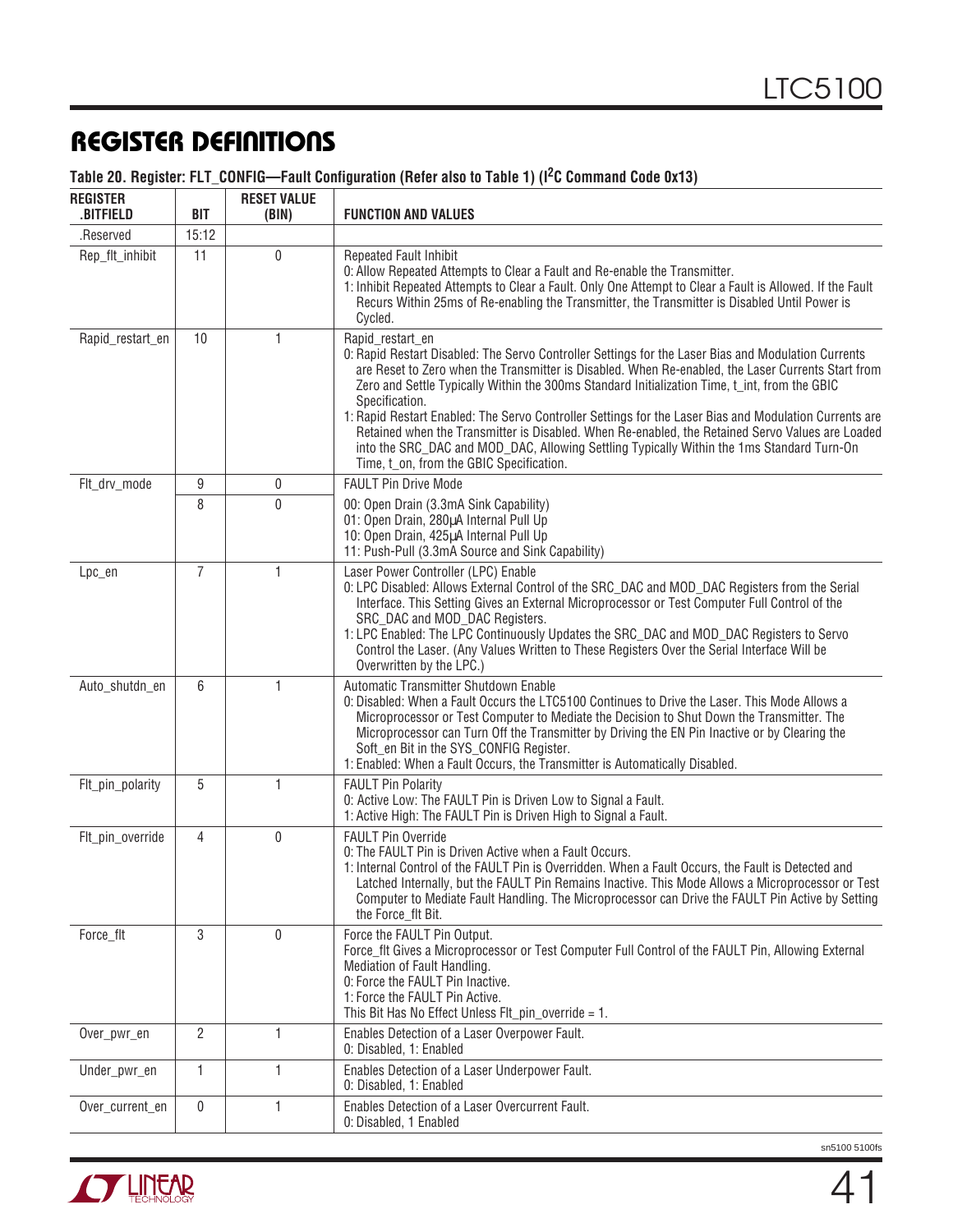#### **Table 21. Register: FLT\_STATUS—Fault Status (I2C Command Code 0x12)**

| <b>REGISTER</b><br><b>BITFIELD</b> | <b>BIT</b>     | <b>RESET VALUE</b><br>(BIN) | <b>FUNCTION AND VALUES</b>                                                                                                                                                                                                                                                                                                                                                                                                                                                                                                                             |
|------------------------------------|----------------|-----------------------------|--------------------------------------------------------------------------------------------------------------------------------------------------------------------------------------------------------------------------------------------------------------------------------------------------------------------------------------------------------------------------------------------------------------------------------------------------------------------------------------------------------------------------------------------------------|
| .Reserved                          | 15:11          |                             |                                                                                                                                                                                                                                                                                                                                                                                                                                                                                                                                                        |
| .Transmit_ready                    | 10             | $\mathbf 0$                 | <b>Transmit Ready</b><br>Indicates that the Laser Bias and Modulation Currents Have Settled to Within Specification and the<br>LTC5100 is Ready to Transmit Data. A Fault Clears This Bit.<br>0: Not Ready, 1: Ready                                                                                                                                                                                                                                                                                                                                   |
| .Transmitter_<br>enabled           | 9              | $\mathbf 0$                 | <b>Transmitter Enabled</b><br>Indicates That the Transmitter is Enabled and the Laser Bias and Modulation Currents Are on (Though<br>Not Necessarily Settled.) The Transmitter is Enabled When the EN pin and Soft_en Bits are Active and<br>No Faults Have Occurred. A Fault Clears This Bit.<br>0: Transmitter is Disabled, 1: Transmitter is Enabled.                                                                                                                                                                                               |
| .En_pin_state                      | 8              | Varies                      | <b>EN Pin State</b><br>Indicates the Logic Level on the EN Pin. The En_polarity Bit Has No Effect on En_pin_state.<br>The Power-On Reset Value Reflects the State of the EN Pin.<br>0: EN Pin is Low.<br>1: EN Pin is High.                                                                                                                                                                                                                                                                                                                            |
| .Faulted_twice                     | $\overline{7}$ | 0                           | Faulted Twice (Only Active When Rep_flt_inhibit is Set)<br>0: Either No Faults or Only One Fault Has Been Detected.<br>1: A Second Fault Has Been Detected Within 25ms of Attempting to Clear a First Fault. The Transmitter<br>is Disabled and Can Only be Re-enabled by Cycling the Power.                                                                                                                                                                                                                                                           |
| .Faulted_once                      | 6              | 1                           | Faulted Once (Only Active When Rep_flt_inhibit is Set)<br>Indicates That a First Fault Has Been Detected. After a Fault Occurs, Faulted_once Will be Set at the<br>Moment the Transmitter is Disabled (by Setting the EN pin of Soft_en Bit Inactive). If the Transmitter<br>is Subsequently Re-enabled and a Second Fault Occurs Within 25ms, the Faulted_twice Bit is Set. If<br>No Fault Occurs Within 25ms, the Faulted_once Bit is Cleared.<br>0: A First Fault Has Not Been Detected or Has Been Cleared.<br>1: A First Fault Has Been Detected. |
| .Faulted                           | 5              | 1                           | Faulted<br>0: The LTC5100 is Not in the Faulted State.<br>1: A Fault Has Occurred and the LTC5100 Has Entered the Faulted State (the Transmitter is Not<br>Disabled Unless Auto_shutdn_en is Set).                                                                                                                                                                                                                                                                                                                                                     |
| .Under_votlage<br>Cleared-on-read  | 4              | 1                           | Undervoltage Fault Indicator (Always Enabled)<br>Indicates That a Power Supply Undervoltage Event Occurred.<br>0: No Fault, 1: Undervoltage Fault Detected.<br>The Undervoltage Bit is Always Set at Power Up. Read the FLT_STATUS Register Immediately After<br>Power-Up to Clear This Bit.                                                                                                                                                                                                                                                           |
| .Mem_load_error<br>Cleared-on-read | 3              | $\mathbf{0}$                | Memory (EEPROM) Load Error Indicator (Always Enabled)<br>Indicates That an Attempt to Load the Registers from EEPROM Was Started But Did Not Complete<br>Successfully.<br>0: No Fault, 1: EEPROM Load Failed.                                                                                                                                                                                                                                                                                                                                          |
| .Over_power<br>Cleared-on-read     | $\overline{2}$ | 0                           | Laser Overpower Fault Indicator (Enabled by Over_pwr_en)<br>Indicates That a Laser Overpower Fault Occurred. Overpower Occurs When the Monitor Diode Current<br>Exceeds its Set Point. An Overpower Fault Can Occur Only in APC Mode.<br>0: No Fault, 1: Overpower Fault Detected.                                                                                                                                                                                                                                                                     |
| .Under_power<br>Cleared-on-read    | 1              | 0                           | Laser Underpower Fault Indicator (Enabled by Under_pwr_en)<br>Indicates That a Laser Underpower Fault Occurred. Underpower Occurs When the Monitor Diode<br>Current Falls Below its Set Point. An Underpower Fault Can Occur Only in APC Mode.<br>0: No Fault, 1: Underpower Fault Detected.                                                                                                                                                                                                                                                           |
| .Over_current<br>Cleared-on-read   | 0              | 0                           | Laser Overcurrent Fault Indicator (Enabled by Over_current_en)<br>Indicates That the Laser Bias Current Exceeded the Value Set in the IB_LIMIT Register.<br>0: No Fault, 1: Overcurrent Fault Detected.<br>sn5100 5100fs                                                                                                                                                                                                                                                                                                                               |

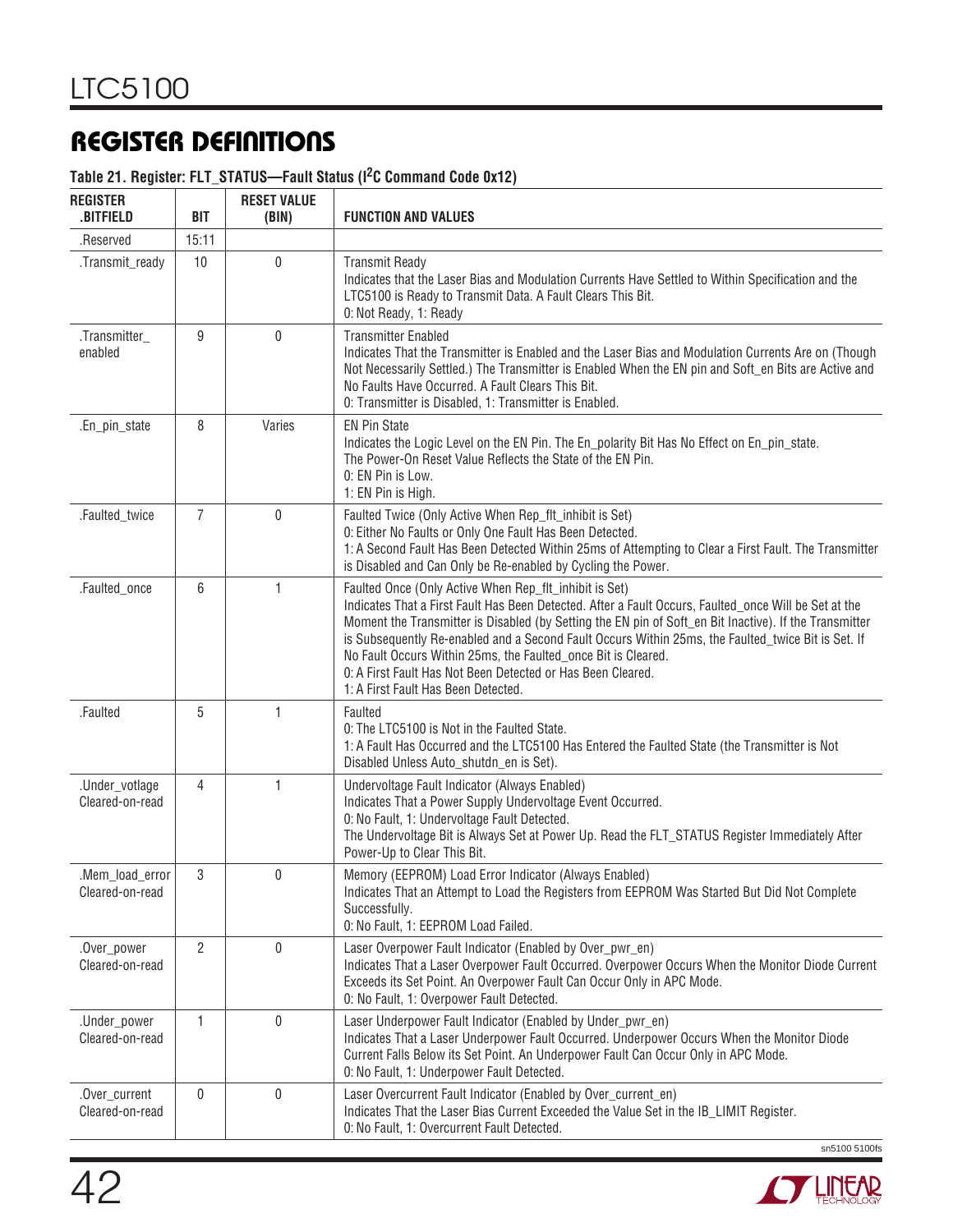### **Table 22. Register: IB\_LIMIT—Laser Bias Current Limit (I2C Command Code 0x11)**

| <b>REGISTER</b><br>.BITFIELD | BIT  | <b>RESET VALUE</b><br>(BIN) | <b>FUNCTION AND VALUES</b>                                                                            |
|------------------------------|------|-----------------------------|-------------------------------------------------------------------------------------------------------|
| .Reserved                    | 15:7 |                             |                                                                                                       |
| .lb_limit                    | 6    |                             | Laser Bias Current Limit                                                                              |
|                              | 5    |                             | This Bit Field is an Unsigned 7-Bit Integer                                                           |
|                              | 4    |                             | Sets the Detection Level for an Over_current Fault. When the Laser Bias Current Exceeds This Level an |
|                              | 3    |                             | Over_current Fault is Generated (Provided Over_current_en is Set).                                    |
|                              | റ    |                             | The Physical Bias Current Level is Given By:                                                          |
|                              |      |                             | $I_{B(LIMIT)} = \frac{I b\_limit}{128}$ • (Is _ rng + 1) • 9mA (typical)                              |
|                              | 0    |                             |                                                                                                       |

#### **Table 23. Register: USER\_ADC—Writing (I2C Command Code 0x18)**

| <b>REGISTER</b><br>.BITFIELD | <b>BIT</b> | <b>RESET VALUE</b><br>(BIN) |                                     | <b>FUNCTION AND VALUES</b>                                              |                                                                  |                                                                                     |  |  |  |
|------------------------------|------------|-----------------------------|-------------------------------------|-------------------------------------------------------------------------|------------------------------------------------------------------|-------------------------------------------------------------------------------------|--|--|--|
| .Reserved                    | 15:3       |                             |                                     |                                                                         |                                                                  |                                                                                     |  |  |  |
| .Adc_src_sel                 | 2          | 0                           |                                     | <b>ADC Source Select</b>                                                |                                                                  |                                                                                     |  |  |  |
|                              | 1          | 0                           |                                     | Selects the Signal to be Converted by the ADC During the User ADC Cycle |                                                                  |                                                                                     |  |  |  |
|                              | 0          | $\mathbf{0}$                |                                     |                                                                         |                                                                  |                                                                                     |  |  |  |
|                              |            |                             |                                     | <b>User ADC Signal Sources</b>                                          |                                                                  |                                                                                     |  |  |  |
|                              |            |                             | Signal<br><b>Select</b><br>(Binary) | <b>Signal</b><br>Name                                                   | <b>Description</b>                                               | <b>Scaling</b>                                                                      |  |  |  |
|                              |            |                             | 000                                 | $\mathsf{I}_\mathsf{S}$                                                 | Source Current (SRC Pin<br>Current)                              | $I_S = ADC_{code}/1024 \cdot (Is_{ring} + 1) \cdot 9mA$                             |  |  |  |
|                              |            |                             | 001                                 | Iм                                                                      | <b>Average Modulation</b><br>Current (MODA +MODB<br>Pin Current) | $I_M = ADC \cdot code / 1024 \cdot (Im \cdot rng + 1) \cdot 9mA$                    |  |  |  |
|                              |            |                             | 010                                 | $V_{LD}$                                                                | Laser Diode Voltage                                              | $V_{1D} = ADC_{code}/1024 \cdot 3.5V$                                               |  |  |  |
|                              |            |                             | 011                                 | <b>IMD</b>                                                              | <b>Monitor Diode Current</b>                                     | $I_{MD} = 4.25 \mu A \cdot 4^{lmd\_rng} \cdot \exp[ln(8) \cdot ADC\_code/$<br>1024] |  |  |  |
|                              |            |                             | 100                                 | T                                                                       | Temperature                                                      | $T(^{\circ}C)$ = ADC_code • 0.5 $^{\circ}C$ – 273 $^{\circ}C$                       |  |  |  |
|                              |            |                             | 101                                 | VTERM                                                                   | <b>Termination Resistor</b><br>Voltage                           | $V_{TFBM} = ADC_{code}/1024 \cdot (Is_{rr}g + 1) \cdot 400mV$                       |  |  |  |
|                              |            |                             | 110                                 | Reserved                                                                | Reserved                                                         |                                                                                     |  |  |  |
|                              |            |                             | 111                                 | Reserved                                                                | Reserved                                                         |                                                                                     |  |  |  |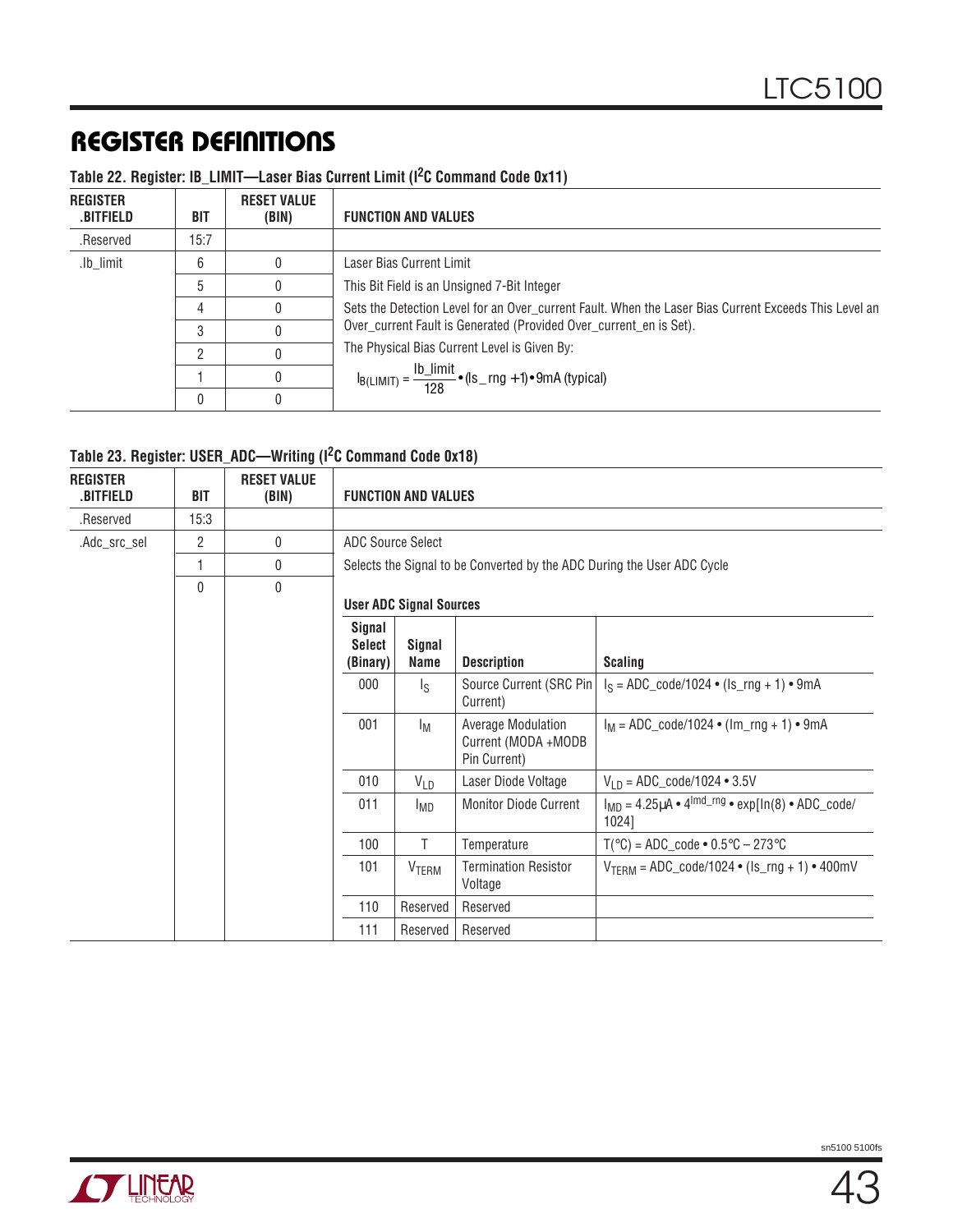#### **Table 24. Register: USER\_ADC—Reading (I2C Command Code 0x18)**

| <b>REGISTER</b><br>.BITFIELD | <b>BIT</b>     | <b>RESET VALUE</b><br>(BIN) | <b>FUNCTION AND VALUES</b>                                                                                                                                                                                                                                                                                                                                                                                                                                                       |
|------------------------------|----------------|-----------------------------|----------------------------------------------------------------------------------------------------------------------------------------------------------------------------------------------------------------------------------------------------------------------------------------------------------------------------------------------------------------------------------------------------------------------------------------------------------------------------------|
| .Reserved                    | 15             |                             |                                                                                                                                                                                                                                                                                                                                                                                                                                                                                  |
| .Adc_src                     | 14             | $\mathbf{0}$                | <b>ADC Signal Source</b>                                                                                                                                                                                                                                                                                                                                                                                                                                                         |
|                              | 13             | $\mathbf{0}$                | Specifies the Signal Source of the Last User ADC Conversion. See Table 23 for the Definition of These                                                                                                                                                                                                                                                                                                                                                                            |
|                              | 12             | $\mathbf{0}$                | Signal Sources. Adc_src Reflects the Last Signal Source Converted. It Does Not Necessarily Hold the<br>Last Value Written to the ADC_src_sel Bit Field.                                                                                                                                                                                                                                                                                                                          |
| .Reserved                    | 11             |                             |                                                                                                                                                                                                                                                                                                                                                                                                                                                                                  |
| .Valid                       | 10             | $\Omega$                    | <b>ADC Data Valid</b><br>Indicates That the Result in the Data Bit Field (Defined Below) Contains Newly Converted Data Since<br>the Last Time Adc_src_sel Was Written or This Register Was Read. Immediately After Power Up<br>Valid is False. Valid Becomes True as Soon as the First User ADC Conversion is Completed.<br>0: The ADC Result is Not a Valid Conversion of the Most Recently Selected ADC Source.<br>1: The ADC Has Finished Conversion and the Result is Valid. |
| .Data                        | 9              | $\mathbf 0$                 | ADC Data (10-Bit Unsigned Integer)                                                                                                                                                                                                                                                                                                                                                                                                                                               |
|                              | 8              | $\mathbf{0}$                | Contains the Result of the Last User ADC Conversion. See Table 23 for the Definition of the Available                                                                                                                                                                                                                                                                                                                                                                            |
|                              | $\overline{7}$ | $\Omega$                    | Signal Sources.                                                                                                                                                                                                                                                                                                                                                                                                                                                                  |
|                              | 6              | $\mathbf{0}$                |                                                                                                                                                                                                                                                                                                                                                                                                                                                                                  |
|                              | 5              | 0                           |                                                                                                                                                                                                                                                                                                                                                                                                                                                                                  |
|                              | 4              | 0                           |                                                                                                                                                                                                                                                                                                                                                                                                                                                                                  |
|                              | 3              | $\mathbf{0}$                |                                                                                                                                                                                                                                                                                                                                                                                                                                                                                  |
|                              | $\overline{2}$ | $\mathbf{0}$                |                                                                                                                                                                                                                                                                                                                                                                                                                                                                                  |
|                              | 1              | $\mathbf{0}$                |                                                                                                                                                                                                                                                                                                                                                                                                                                                                                  |
|                              | $\Omega$       | 0                           |                                                                                                                                                                                                                                                                                                                                                                                                                                                                                  |

#### **Table 25. Register: T\_INT\_ADC—Internal Temperature ADC (I2C Command Code 0x05)**

| <b>REGISTER</b><br><b>.BITFIELD</b> | BIT   | <b>RESET VALUE</b><br>(BIN) | <b>FUNCTION AND VALUES</b>                                                                           |
|-------------------------------------|-------|-----------------------------|------------------------------------------------------------------------------------------------------|
| .Reserved                           | 15:10 |                             |                                                                                                      |
| .T int adc                          | 9     | 0                           | ADC Reading of the Internal (Die) Temperature (10-Bit Unsigned Integer)                              |
|                                     | 8     |                             | This Bit Field Contains the Result of the Last Conversion of the LTC5100's Internal Die Temperature. |
|                                     |       |                             |                                                                                                      |
|                                     | 6     | O                           | The Scaling is 512°K or 239°C Full Scale, Corresponding to $0.5^{\circ}$ C/LSB.                      |
|                                     | 5     |                             |                                                                                                      |
|                                     | 4     |                             | $T = T$ int adc $\bullet$ 0.5°C – 273°C, Where T is the Internal Temperature in Degrees Celsius.     |
|                                     | 3     |                             |                                                                                                      |
|                                     | 2     |                             |                                                                                                      |
|                                     |       |                             |                                                                                                      |
|                                     | 0     |                             |                                                                                                      |

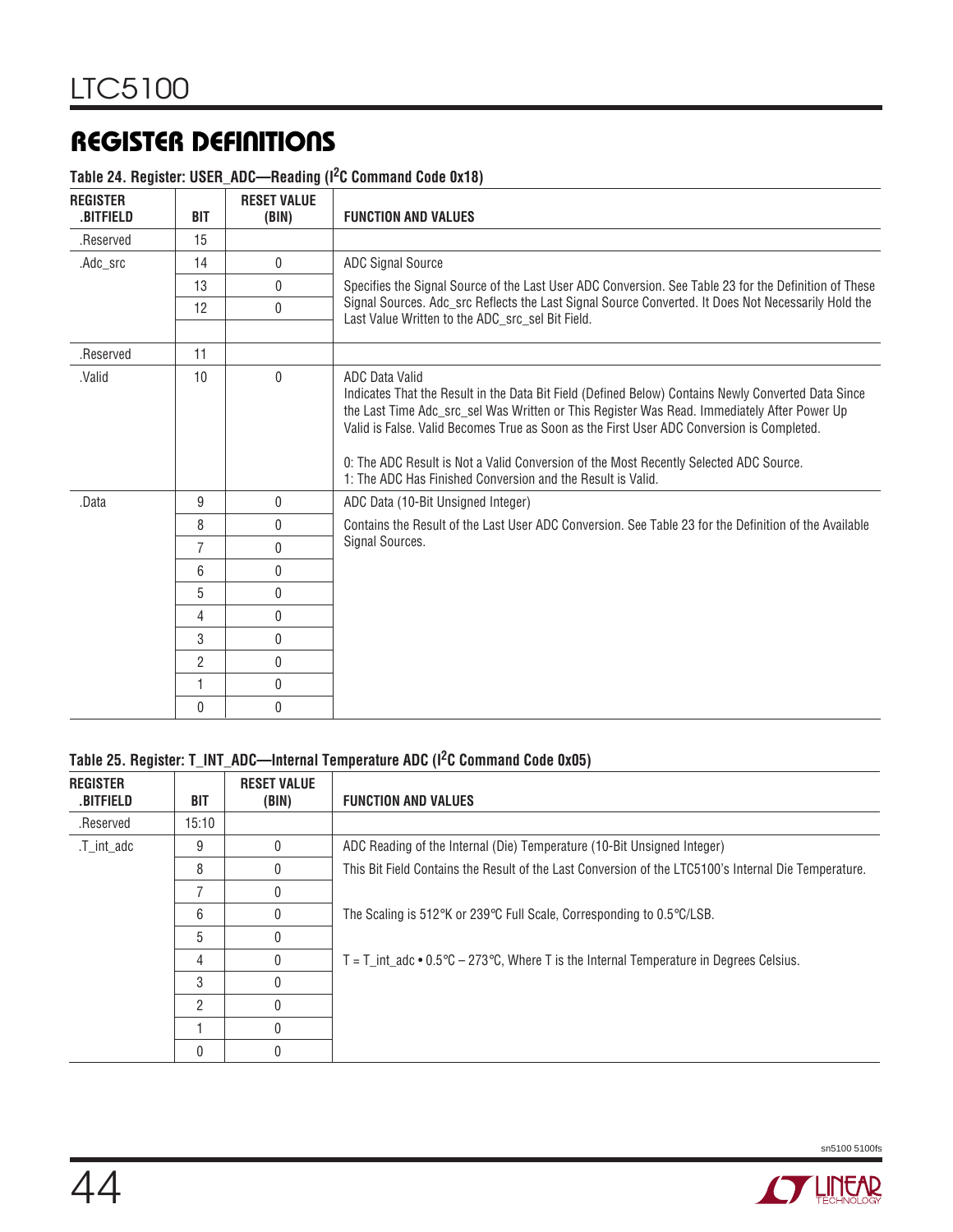| <b>REGISTER</b><br>.BITFIELD | BIT            | <b>RESET VALUE</b><br>(BIN) | <b>FUNCTION AND VALUES</b>                                                                                                                                                                                                                                                                                                                                                        |
|------------------------------|----------------|-----------------------------|-----------------------------------------------------------------------------------------------------------------------------------------------------------------------------------------------------------------------------------------------------------------------------------------------------------------------------------------------------------------------------------|
| .Reserved                    | 15:10          |                             |                                                                                                                                                                                                                                                                                                                                                                                   |
| .lm adc                      | 9              |                             | ADC Reading of the Modulation Current (10-Bit Unsigned Integer)                                                                                                                                                                                                                                                                                                                   |
|                              | 8              |                             | Im_adc Contains the Last ADC Conversion of the Average Modulation Current Delivered at the MODA<br>and MODB Pins. (The MODA and MODB Pins are Tied Together On-Chip.) The Peak-to-Peak Current<br>s Twice the Average Current for a Data Stream with 50% Duty Cycle. The Modulation Current<br>Reaching the Laser Depends on its Resistance Relative to the Termination Resistor. |
|                              |                |                             |                                                                                                                                                                                                                                                                                                                                                                                   |
|                              | 6              |                             |                                                                                                                                                                                                                                                                                                                                                                                   |
|                              | 5              |                             |                                                                                                                                                                                                                                                                                                                                                                                   |
|                              | 4              |                             | The Average Physical Current at the MODA and MODB Pins is Given By:                                                                                                                                                                                                                                                                                                               |
|                              | 3              |                             |                                                                                                                                                                                                                                                                                                                                                                                   |
|                              | $\overline{2}$ |                             | $I_M = \frac{ADC\_code}{1024} \cdot (Im_{m}mg + 1) \cdot 9mA$ (typical)                                                                                                                                                                                                                                                                                                           |
|                              |                |                             |                                                                                                                                                                                                                                                                                                                                                                                   |
|                              |                |                             |                                                                                                                                                                                                                                                                                                                                                                                   |

### **Table 26. Register: IM\_ADC—Modulation Current ADC (I2C Command Code 0x06)**

| Table 27. Register: IS_ADC (IMD_ADC)-Source Current/Monitor Diode Current ADC (I <sup>2</sup> C Command Code 0x07) |  |  |
|--------------------------------------------------------------------------------------------------------------------|--|--|
|                                                                                                                    |  |  |

| <b>REGISTER</b><br>.BITFIELD | BIT   | <b>RESET VALUE</b><br>(BIN) | <b>FUNCTION AND VALUES</b>                                                                                                  |
|------------------------------|-------|-----------------------------|-----------------------------------------------------------------------------------------------------------------------------|
| .Reserved                    | 15:10 |                             |                                                                                                                             |
| .ls adc                      | 9     |                             | ADC Reading of the SRC Pin Current or Monitor Diode Current                                                                 |
| (.lmd_adc in<br>APC Mode)    | 8     |                             | This Bit Field Has Different Functions Depending on Apc en.                                                                 |
|                              | 7     |                             | <b>Constant Current Control (CCC) Mode</b> (Apc_en = 0): Is_adc Contains the Last ADC Conversion of                         |
|                              | 6     |                             | the SRC Pin Current. The Physical SRC Pin Current is Given By:                                                              |
|                              | 5     |                             | $I_S = \frac{ADC\_code}{1024}$ • (Is _ rng + 1) • 9mA (typical)                                                             |
|                              | 4     |                             |                                                                                                                             |
|                              | 3     |                             | <b>Automatic Power Control (APC) Mode</b> (Apc_en = 1): Imd_adc Contains the Last ADC Conversion of                         |
|                              | 2     |                             | the Monitor Diode Current. The Physical Monitor Diode Current is Given By:                                                  |
|                              |       |                             | $I_{\text{MD}} = 4.25 \mu A \cdot 4^{\text{lmd\_rng}} \cdot \exp \left[ \ln(8) \cdot \frac{\text{ADC\_code}}{1024} \right]$ |
|                              | 0     |                             |                                                                                                                             |

### **Table 28. Register: IS\_DAC—Souce Current DAC (I2C Command Code 0x01)**

| <b>REGISTER</b><br><b>BITFIELD</b> | <b>BIT</b>     | <b>RESET VALUE</b><br>(BIN) | <b>FUNCTION AND VALUES</b>                                                             |
|------------------------------------|----------------|-----------------------------|----------------------------------------------------------------------------------------|
| .Reserved                          | 15:10          |                             |                                                                                        |
| .ls_dac                            | 9              | U                           | DAC Setting for the Source Current (the SRC Pin Current)                               |
|                                    | 8              | U                           | Read Access to This DAC is Always Available. Write Access is Only Valid if LPC_en = 0. |
|                                    | 7              |                             | $I_S = \frac{I_S_dac}{1024} \cdot (Is_{1}mg + 1) \cdot 9mA$ (typical)                  |
|                                    | 6              | 0                           |                                                                                        |
|                                    | 5              | 0                           |                                                                                        |
|                                    | 4              | 0                           |                                                                                        |
|                                    | 3              |                             |                                                                                        |
|                                    | $\mathfrak{p}$ |                             |                                                                                        |
|                                    |                |                             |                                                                                        |
|                                    | 0              |                             |                                                                                        |

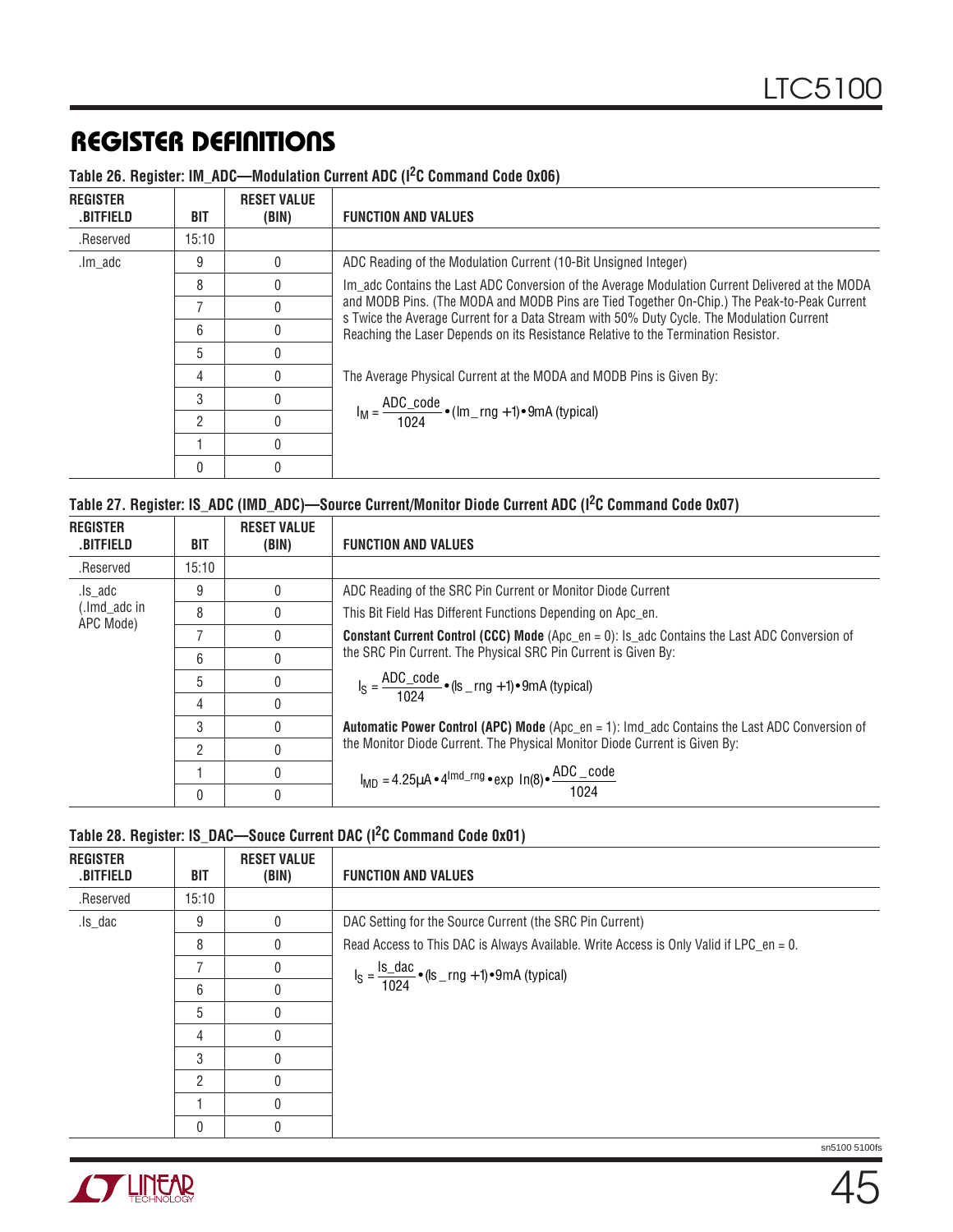| <b>REGISTER</b><br><b>.BITFIELD</b> | <b>BIT</b>     | <b>RESET VALUE</b><br>(BIN) | <b>FUNCTION AND VALUES</b>                                                                    |
|-------------------------------------|----------------|-----------------------------|-----------------------------------------------------------------------------------------------|
| .Reserved                           | 15:10          |                             |                                                                                               |
| .lm_dac                             | 9              |                             | DAC Setting for the Peak-to-Peak Modulation Current (the Combined MODA and MODB Pin Currents) |
|                                     | 8              | 0                           | Read Access to This DAC is Always Available. Write Access is Only Valid if LPC_en = 0.        |
|                                     | $\overline{7}$ | 0                           |                                                                                               |
|                                     | 6              |                             | $I_M = \frac{Im\_dac}{1024}$ • (lm_rng + 1) • 9mA (typical)                                   |
|                                     | 5              | $\Omega$                    |                                                                                               |
|                                     | 4              |                             |                                                                                               |
|                                     | 3              |                             |                                                                                               |
|                                     | 2              |                             |                                                                                               |
|                                     |                |                             |                                                                                               |
|                                     | 0              |                             |                                                                                               |

### **Table 29. Register: IM\_DAC—Modulation Current DAC (I2C Command Code 0x02)**

### **Table 30. Register: PWR\_LIMIT\_DAC—Optical Power Limit DAC—Read Only (I2C Command Code 0x03)**

| <b>REGISTER</b><br>.BITFIELD | <b>BIT</b> | <b>RESET VALUE</b><br>(BIN)                                 | <b>FUNCTION AND VALUES</b>                                                                                       |  |
|------------------------------|------------|-------------------------------------------------------------|------------------------------------------------------------------------------------------------------------------|--|
| .Reserved                    | 15:7       |                                                             |                                                                                                                  |  |
| .pwr_limit_dac               | 6          |                                                             | DAC Setting for the Over and Underpower Fault Detection Comparator (Read Only)                                   |  |
| Read Only                    | 5          | This Bit Field Has Different Functions Depending on Apc_en. |                                                                                                                  |  |
|                              | 4          |                                                             | <b>Constant Current Control (CCC) Mode</b> (Apc_en = 0): Pwr_limit_dac Has No Function in This Mode.             |  |
|                              | 3          |                                                             | Its Contents are Undefined.                                                                                      |  |
|                              | C          |                                                             | <b>Automatic Power Control (APC) Mode</b> (Apc_en = 1): Pwr_limit_dac Tracks the Value of the Monitor            |  |
|                              |            |                                                             | Diode Current. The Laser Power Controller Continuously Updates the PWR_LIMIT_DAC with the                        |  |
|                              | $\Omega$   |                                                             | Most Recent ADC Reading of Imd. Reading the DAC Will Return the Value of Imd adc Shifted Right<br>by Three Bits. |  |



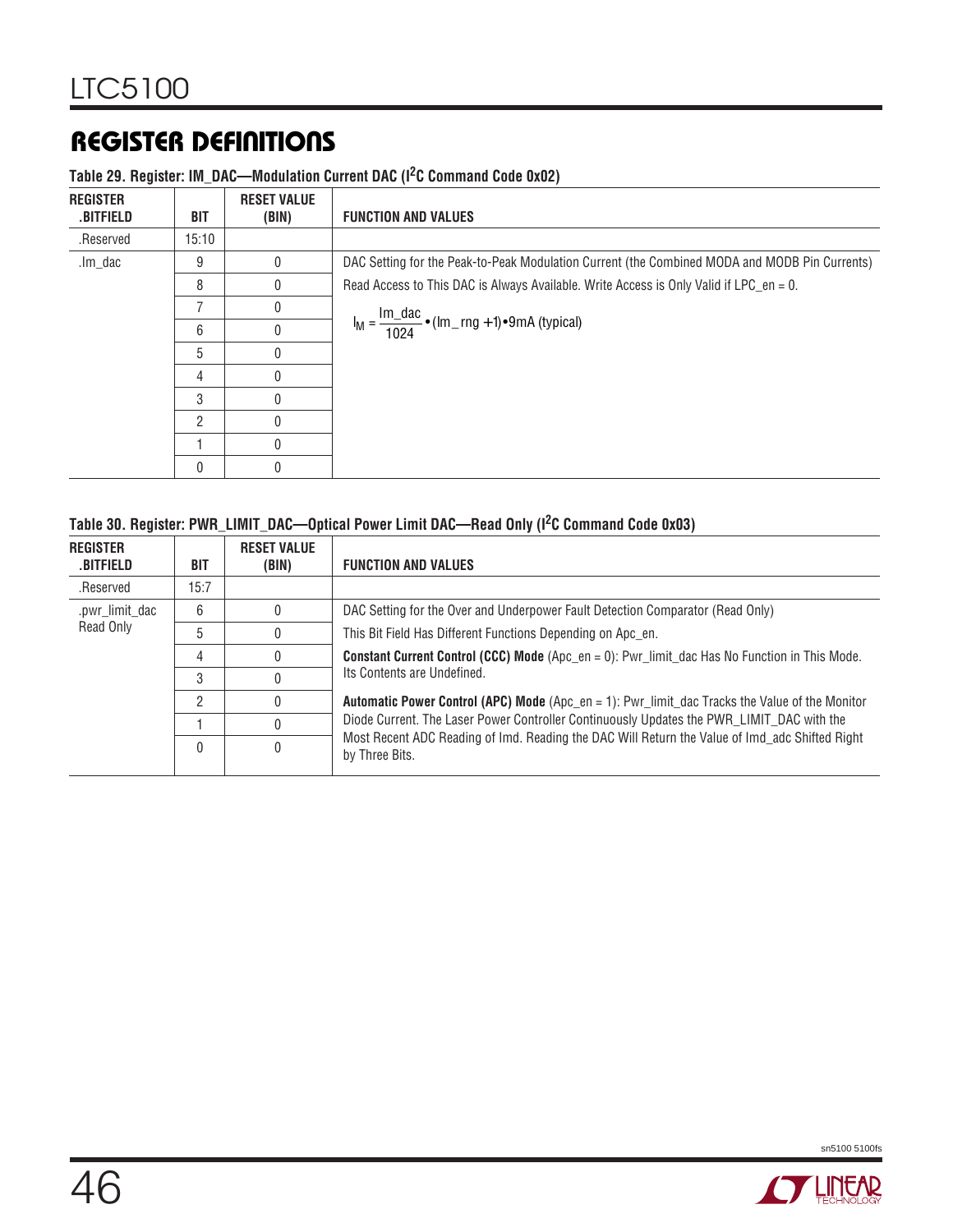#### **HIGH SPEED DESIGN AND LAYOUT**

Figure 29 and Figure 30 show the schematic and layout of a minimum component count circuit for standalone operation. The exposed pad of the package is soldered to a copper pad on top of the board, and nine vias couple this pad to the ground plane. The four  $V_{SS}$  pins (Pins 1, 4, 9,

and 12) have webs of copper connecting them to the central pad to reduce ground inductance. The laser modulation current returns to the ground plane primarily through the exposed pad. Any measures that reduce the inductance from the pad to the ground plane improve the modulation waveforms and reduce RFI.



**Figure 29. Schematic of a Minimum Component Count Circuit**



**Figure 30. Layout of the Minimum Component Count Circuit Using 0402 Passive Components**

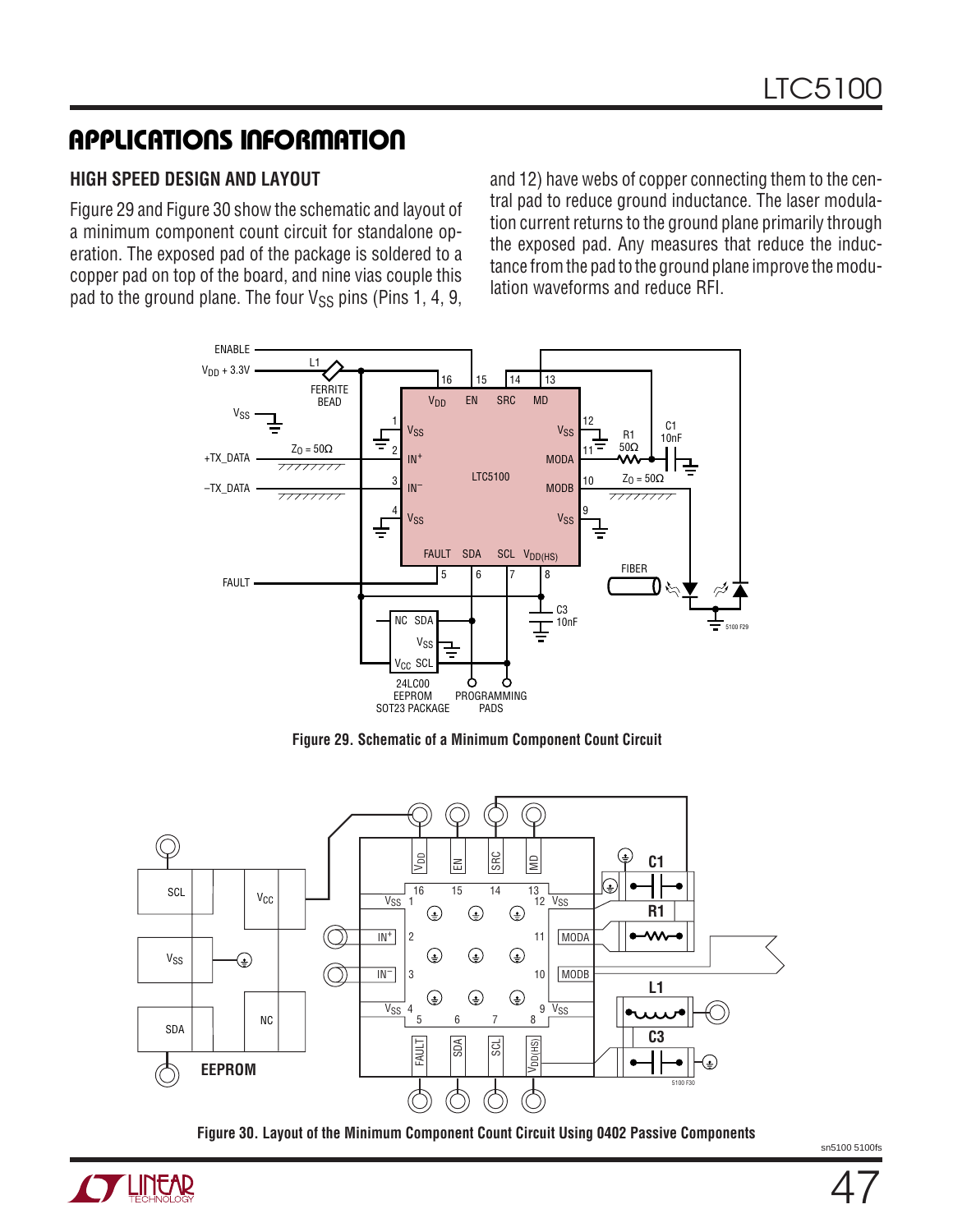The termination resistor, R1, and its decoupling capacitor, C1, are placed as close as possible to the LTC5100 to reduce inductance. Inductance in these two components causes high frequency peaking and overshoot in the current delivered to the laser. R1 and C1 are folded against each other so that their mutual inductance and counterflowing current partially cancel their self-inductance. C1 has two vias to the ground plane and a trace directly to Pin 12. The layout shows the EEPROM placed next to the LTC5100. However, placement of the EEPROM is not critical. It can be placed several centimeters from the LTC5100 or on the back of the PC board if desired.

The transmission line connecting the MODB pin to the laser has a short length of minimum width trace. The net inductance of this section of trace helps compensate onchip capacitance to further reduce reflections from the chip.



**Figure 31. Schematic of a Minimum Output Reflection Coefficient Circuit**



**Figure 32. Layout of the Minimum Reflection Coeffieicnt Circuit Using 0402 Passive Components**

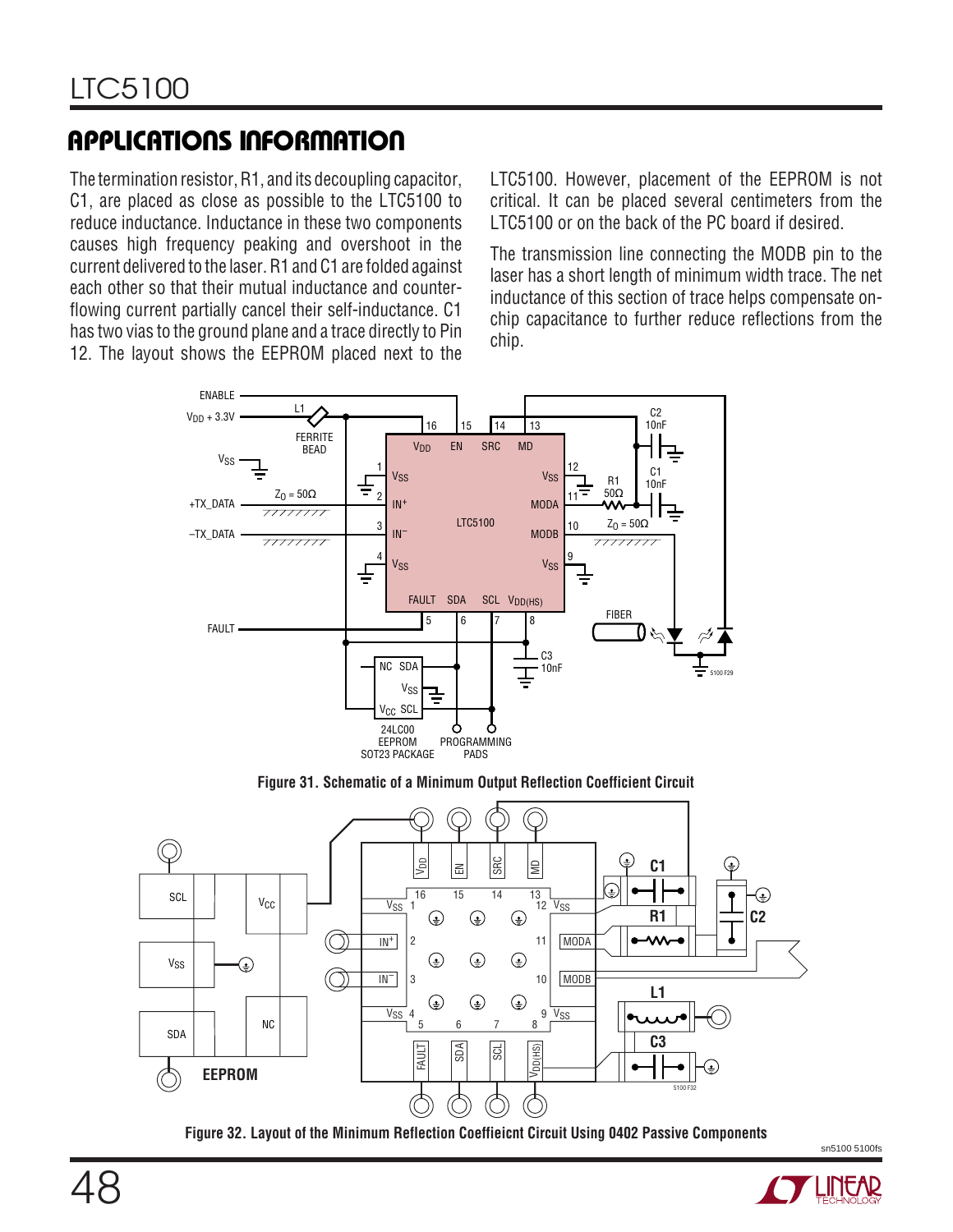Figure 31 and Figure 32 show the schematic and layout of a minimum reflection coefficient, minimum peaking solution. Two capacitors, C1 and C2 are used to further reduce the inductance in the termination network. C2 has two vias to the ground plane.

#### **TEMPERATURE COMPENSATION**

The LTC5100 has first and second order digital temperature compensation for the laser bias current, laser modulation current, and monitor diode current. Recall that in constant current control mode, the LTC5100 provides direct temperature compensation of the laser bias current and the laser modulation current. In automatic power control mode, the laser bias current is under closed-loop control and the LTC5100 provides temperature compensation for the monitor diode current and the laser modulation current. The simplest procedure for determining the temperature coefficients (TC1 and TC2 in Equation 12, Equation 18, Equation 23, and Equation 29) is as follows:

- Select a nominal or representative laser diode and assemble it into a transceiver module with the LTC5100.
- Set all temperature coefficients to zero.
- Place the transceiver module in a temperature chamber and find the values of Ib\_nom, Im\_nom, and Imd\_nom that give constant average optical power and extinction ratio at several temperature points.
- Record the LTC5100's temperature reading, T\_int, at each temperature point.
- Select a convenient value for T\_nom, the nominal temperature. (It is customary, but not mandatory, to use 25°C for the nominal temperature.)
- Find the best values of TC1 and TC2 by fitting the quadratic temperature compensation formula (Equation 12) to the experimental values of Ib\_nom, Im\_nom, Imd\_nom, and T\_int.

To configure the LTC5100 for normal operation, set the nominal current to the value found at the nominal temperature. Set TC1 and TC2 to the values determined by the best fit of the data. For standalone operation, store these values in the EEPROM. For microprocessor operation, store the values in the microprocessor's internal nonvolatile memory or in another source of nonvolatile memory and load them into the LTC5100 after power-up.

The above procedure not only corrects for the laser temperature drift, but also corrects the small temperature drift found in the LTC5100's internal references.

#### **DEMONSTRATION BOARD**

Figure 33 shows the schematic of the DC499 demonstration board. Details of the use of this demo board and accompanying software can be found in the DC499 demo board manual. Figure 34 shows the layout of the demo board and Table 31 gives the bill of materials for the demo board.

The core applications circuit for the LTC5100 VCSEL driver appears inside the box in Figure 33. This is the complete circuit for an optical transceiver module, including power supply filtering. It consists of the LTC5100 with EEPROM for storing setup parameters, L1 and C3 for power supply filtering, and R1, C1, and C2 for terminating the  $50\Omega$  modulation output. The circuitry outside the box in Figure 33 is for support of the demonstration. 5V power enters through 2-pin connector P2 and is regulated by U3 to 3.3V to power the LTC5100. Connector P1 sends 5V power and serial control signals to another board, allowing a personal computer to control the LTC5100. U4 produces 1.8VDC to bias the modulation output for electrical eye measurements.

High speed data enters the LTC5100 through SMA connectors J1 and J2. The LTC5100 high speed inputs are internally AC coupled with rail-to-rail common mode input voltage range. The input signal swing can go as much as 300mV above  $V_{DD}$  or below  $V_{SS}$  without degrading performance or causing excessive current flow. The high speed inputs may be AC coupled, in which case the common mode voltage floats to mid-supply or 1.65V nominally.

A common cathode VCSEL can be attached to the demo board via SMA connector J3. R1 establishes a precision, low reflection coefficient 50Ω modulation drive. By maintaining a wide band microwave quality  $50\Omega$  path, the length of the connection to the laser can be arbitrarily long. The LTC5100 generates 20% to 80% transition times of 60ps (80ps 10% to 90%), corresponding to an instantaneous transition filtered by a 4.4GHz Gaussian lowpass filter. At these speeds the primary limitation on line length is high frequency loss. For high grade, low loss laboratory cabling with silver coated center conductor and foamed PTFE dielectric, a practical limit is about 30cm.

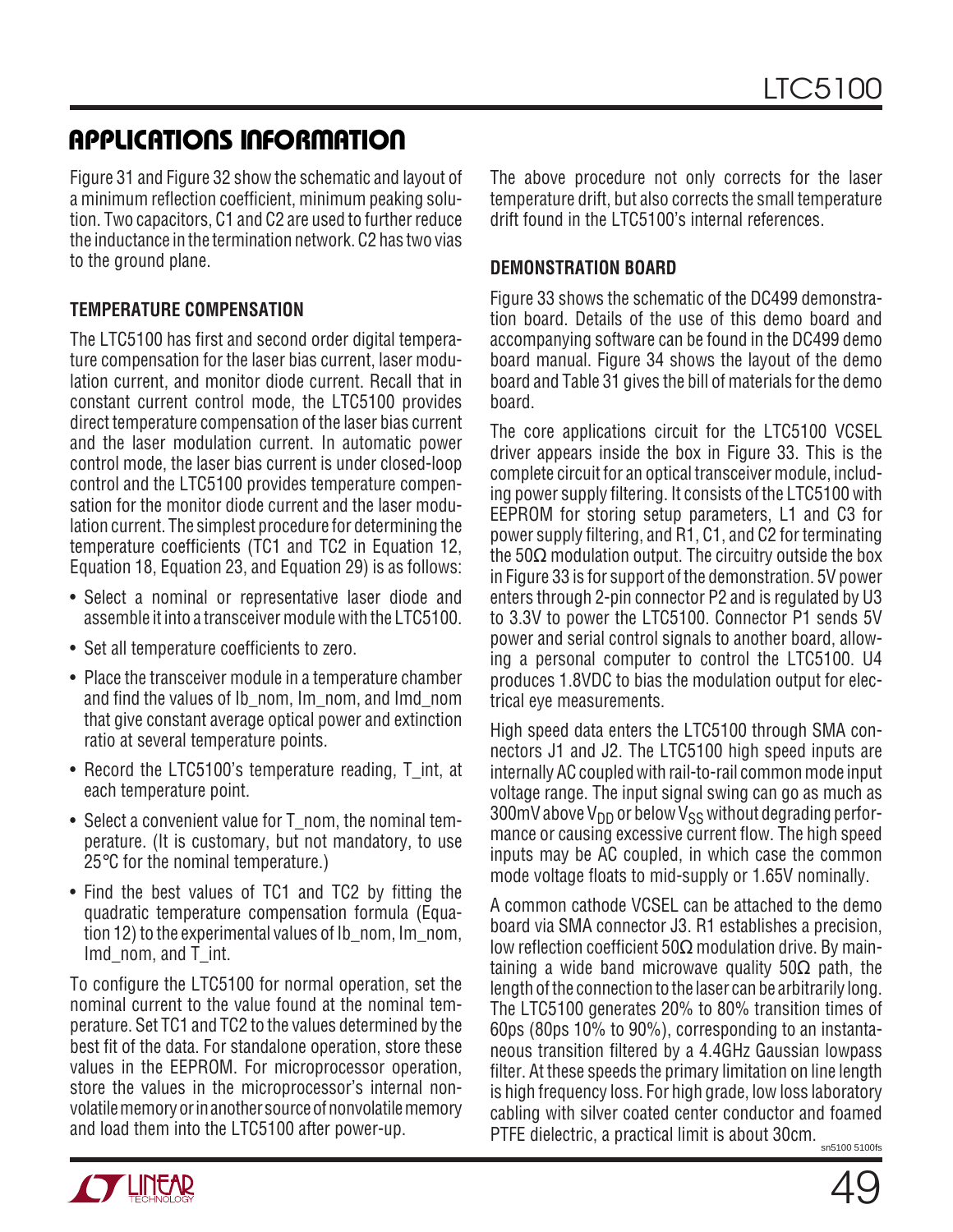The laser's monitor diode (if needed) can be attached to either pin of 2-pin header H2 (labeled MD) or to the test turret labeled MD. H2 is a 2mm, 2-pin header with 0.5mm square pins.

The demo board includes an EEPROM that provides nonvolatile storage for the LTC5100's configuration settings and parameters. For example, the EEPROM stores parameters for the laser bias and modulation levels as well as temperature coefficients and fault detection modes. The LTC5100 transfers the data in the EEPROM to its internal registers at power up. The LTC5100 is designed for hot plugging and can be configured to load the EEPROM and enable the transmitter as soon as power is applied. **Be**

#### **careful with this mode of operation! It is possible to leave the EEPROM in a state that automatically turns the laser on at power up.**

The LTC5100's FAULT output is available at the test turret labeled "FAULT." The FAULT pin can be software configured with several output pull-up options, including open drain.

The demo board has three jumpers for enabling the transmitter, observing the electrical eye diagram, and measuring the LTC5100's power supply current. Details of the use of these jumpers are given in the DC499 demo manual.



**Figure 33. Schematic Diagram of the DC499 Demo Board**

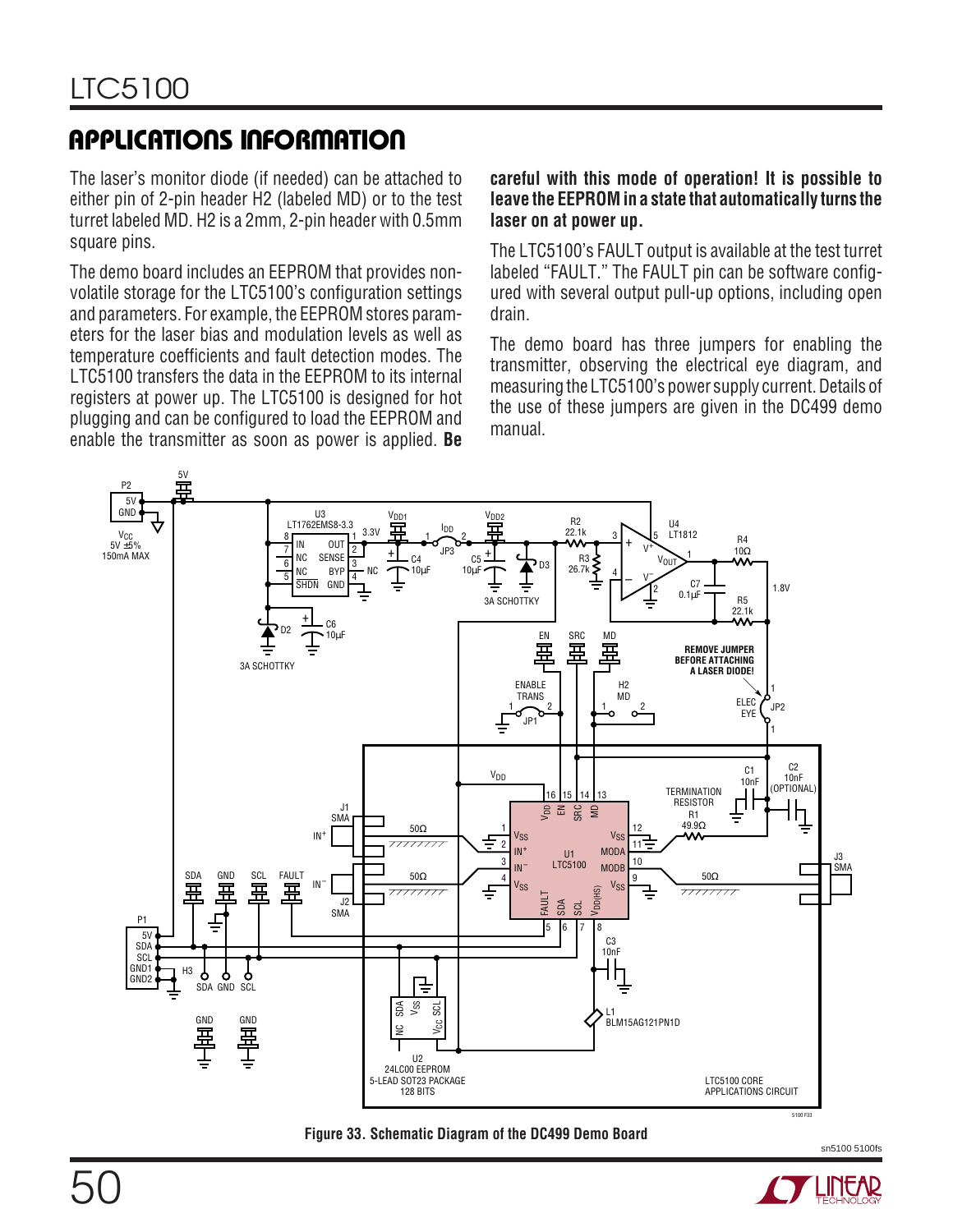

**Figure 34 Layout of the DC499 Demo Board (Silkscreen and Top Layer Copper)**

#### **Table 31. Bill of Materials for the DC499 Demo Board**

| <b>REFERENCE</b>                                                                     | <b>QUANTITY</b> | <b>PART NUMBER</b> | <b>DESCRIPTION</b>                        | <b>VENDOR</b>      | <b>TELEPHONE</b> |
|--------------------------------------------------------------------------------------|-----------------|--------------------|-------------------------------------------|--------------------|------------------|
| 5V, V <sub>DD1</sub> , V <sub>DD2</sub> , SDA,<br>SCL, FAULT, EN,<br>SRC, MD, GND(3) | 12              | $2501 - 2$         | 1-Pin Terminal Turret Test Point          | Mill-Max           | (516) 922-6000   |
| C1, C2, C3                                                                           | 3               | GRP155R71E103JA01  | 0.01µF 25V 5% X7R 0402 Capacitor          | Murata             | (770) 436-1300   |
| C4, C5, C6                                                                           | 3               | 12066D106MAT       | 10µF 6.3V 20% X5R 1206 Capacitor          | <b>AVX</b>         | (843) 946-0362   |
| C <sub>7</sub>                                                                       | 1               | 0603YC104KAT       | 0.1µF 16V 10% X7R 0603 Capacitor          | <b>AVX</b>         | (843) 946-0362   |
| D2,D3                                                                                | 2               | <b>B320A</b>       | 3A Schottky Rectifier Diode               | Diodes, Inc.       | (805) 446-4800   |
| D4                                                                                   | 0               | Option (No Load)   | N/A (No Load)                             | N/A                |                  |
| H2, JP1, JP2, JP3                                                                    | 4               | 2802S-02G2         | 2mm 2-Pin Header                          | Comm Con           | (626) 301-4200   |
| H <sub>3</sub>                                                                       | 1               | 2802S-03G2         | 2mm 3-Pin Header                          | Comm Con           | (626) 301-4200   |
| J1, J2, J3                                                                           | 3               | 142-0701-851       | 50 $\Omega$ SMA Edge-Lanch Connector      | Johnson Components | (800) 247-8256   |
| L1                                                                                   | 1               | BLM15AG121PN1D     | 0402 Ferrite Bead                         | Murata             | (770) 436-1300   |
| P <sub>1</sub>                                                                       | 1               | 70553-0004         | 5-Pin Right Angle Header                  | Molex              | (630) 969-4550   |
| P <sub>2</sub>                                                                       | 1               | 70553-0001         | 2-Pin Right Angle Header                  | Molex              | (630) 969-4550   |
| R <sub>1</sub>                                                                       | 1               | CR05-49R9FM        | 49.9Ω 1% 1/16W 0402 Resistor              | AAC                | (800) 508-1521   |
| R2, R5                                                                               | 2               | CR16-2212FM        | 22.1k 1% 1/16W 0603 Resistor              | AAC                | (800) 508-1521   |
| R <sub>3</sub>                                                                       | 1               | CR16-2672FM        | 26.7k 1% 1/16W 0603 Resistor              | AAC                | (800) 508-1521   |
| R4                                                                                   | 1               | CR16-10R0FM        | 10Ω 1% 1/16W 0603 Resistor                | AAC                | (800) 508-1521   |
| U1                                                                                   | 1               | LTC5100            | QFN 4mm $\times$ 4mm IC                   | <b>LTC</b>         | (408) 432-1900   |
| U2                                                                                   | 1               | 24LC00             | 128-Bit IC Bus Serial EEPROM 5-Pin SOT-23 | Microchip          |                  |
| U3                                                                                   | 1               | LT1762EMS8-3.3     | Low Noise LDO Micropower Regulator IC     | <b>LTC</b>         | (408) 432-1900   |
| U4                                                                                   | 1               | LT1812CS5          | Op Amp with Shutdown IC                   | <b>LTC</b>         | (408) 432-1900   |
| H <sub>3</sub>                                                                       | 1               | CCIJ2mm-138G       | 2-Pin 2mm Shunt                           | Comm Con           | (626) 301-4200   |